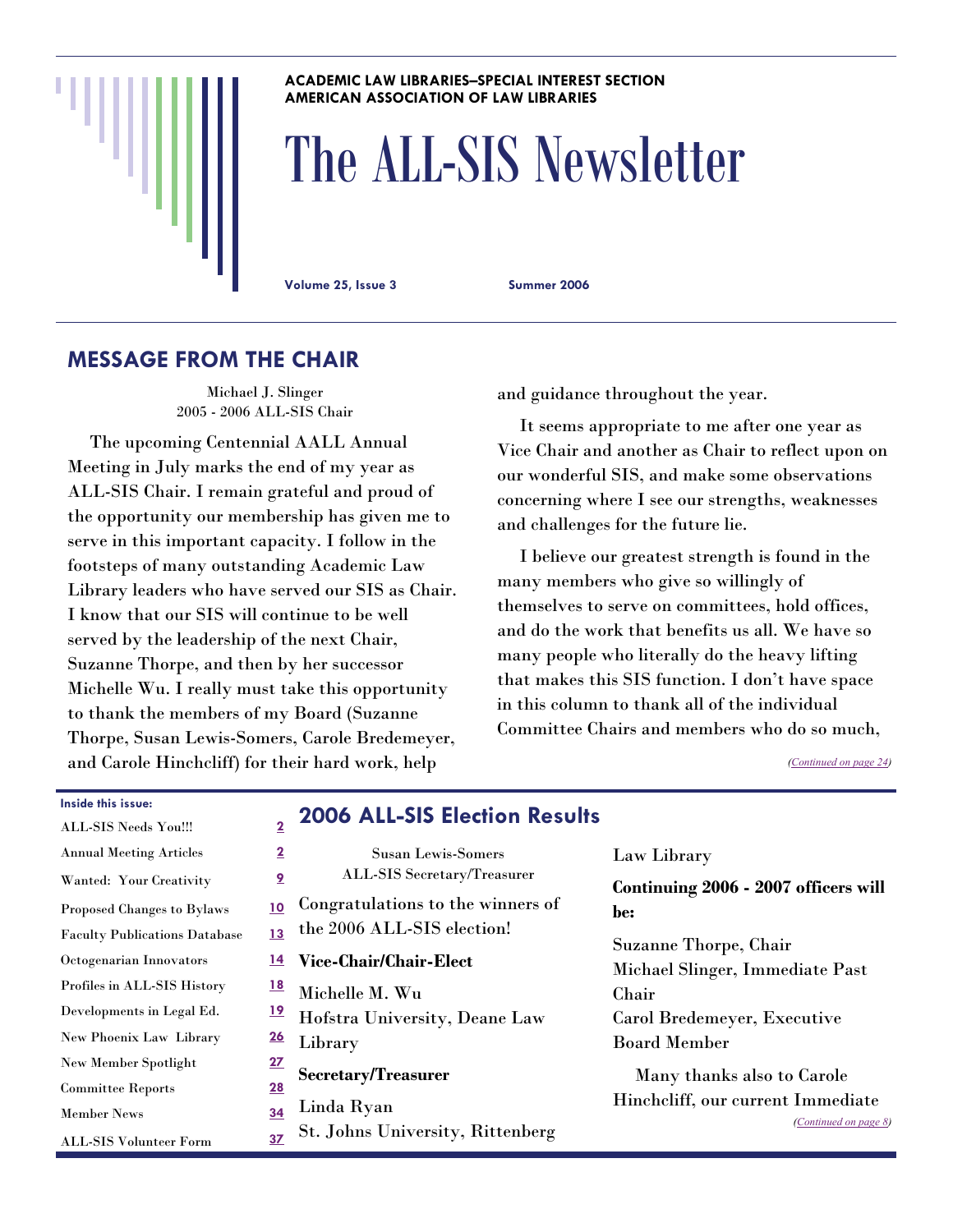#### <span id="page-1-0"></span>**ALL-SIS NEEDS YOU!!!!!**

Suzanne Thorpe ALL-SIS Chair, Elect

 ALL-SIS members, please consider serving on an ALL-SIS committee during the coming year.

 Serving on an ALL-SIS committee is a wonderful way to meet other academic law librarians and to contribute to your profession. It is also a great opportunity for veteran librarians and newer members of our profession to work together. Committee members typically serve on a committee for one year. Occasionally, committee members are appointed for a second year to work on long-term projects or to serve as committee chairs.

 Each committee usually meets during the AALL Annual Meeting to plan activities for the coming year. (Please consider volunteering, even if you are unable to attend the AALL meeting.) Committees do their work during the year through emails and conference calls. As you will see on the volunteer form below, ALL-SIS has a wide range of standing committees. To learn more about the work of these committees, please see the ALL-SIS Web site at [www.aallnet.org/sis/allsis](http://www.aallnet.org/sis/allsis). There, you will see evidence of the outstanding work done by many ALL-SIS committees (e.g., advancing legal research instruction, marketing, collection development, relations with vendors, and organizing roundtable discussions/programs at the AALL Annual Meetings).

 It is simple to volunteer. Just fill out the volunteer form on the [last page](#page-36-0) of this newsletter and send it to me before June 12th. Please rank your preferred committees. I will try very hard to match your preferences. If you have any question, please let me know.

Thanks!

Suzanne Thorpe ALL-SIS Chair, Elect s-thor@umn.edu 612 625 0187

# **AALL Annual Meeting: Are You a Newer Law Librarian?**

Joy Hanson Duke University School of Law Library

 If you are a newer law librarian attending the AALL Annual Meeting this year, take advantage of programs designed just for you. The Conference of Newer Law Librarians (CONELL) and Convocation of Newer Academic Law Librarians (CONALL) are both worthwhile events for firsttime annual meeting attendees. The AALL Mentoring Project is another rewarding program for newer AALL members. These programs are worth fitting in to your undoubtedly busy schedule in St. Louis.

 Attending CONELL at the San Antonio meeting in 2005 was made possible for me thanks to the ALL-SIS CONELL grant. As a newer law librarian, this daylong program allows the opportunity to meet peers, learn about AALL directly from the association's leaders, and gather helpful tips to get you through the early years as a law librarian. In San Antonio, speakers Paul Healey and Frank Houdek described their respective publications, *AALL Spectrum* and *Law Library Journal*, and presented strategies for developing submissions to such law librarian publications. Break out sessions allowed CONELL attendees to learn about AALL committees and fellow attendees; a simple introduction of where you are from and where you will work provides an amazing connection throughout the rest of the conference. The small group setting of the conference, plus the optional trip at the end of the day (ours was to The Alamo), provides a pleasant introduction to the annual meeting and its host city.

 The benefits from attending CONELL also last long after the meeting. Based on the short introductions and obligatory exchange of business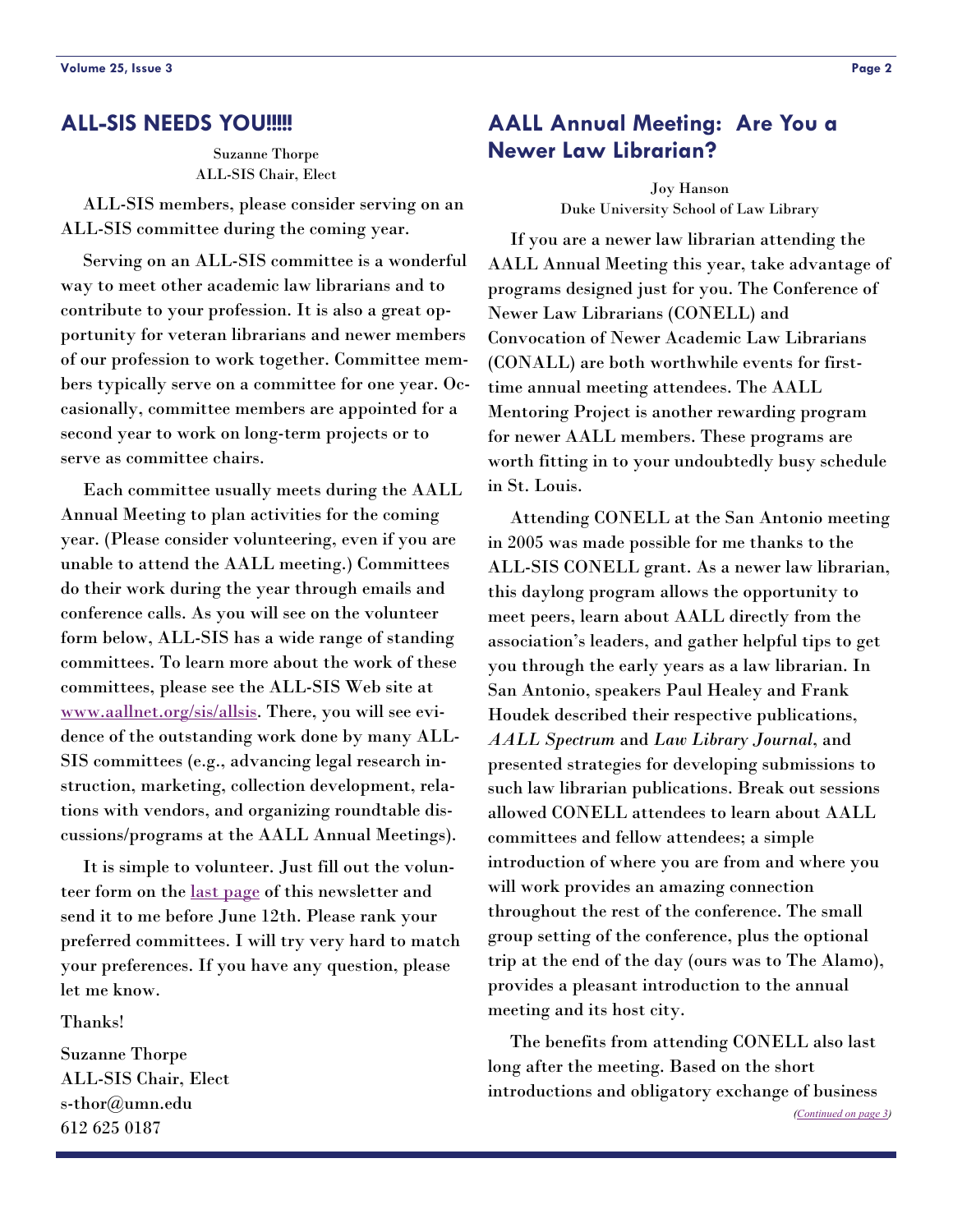# <span id="page-2-1"></span><span id="page-2-0"></span>**Newer Law Librarian, Cont'd**

cards, I have contacted colleagues when I need help and others reciprocate; we also flag each other down at recent conferences to catch up. Following the advice of Mr. Healey and Mr. Houdek, I have been unafraid to submit proposals to editors of publications in our field. Without CONELL, I may not have ventured into professional activities so soon. For this and other reasons you may discover, the Saturday conference is worth considering.

 Another event at the annual meeting designed for you is CONALL, which is conducted by ALL-SIS. Attending CONALL at the Boston meeting in 2004 allowed most new academic law librarians in my hiring class to meet one another. The convocation provides a couple hours of introduction to the SIS, as well as an opportunity to put names with faces and find out who got those jobs you applied for during the previous year. That latter point is indulgent, but you must be curious, no?

 To round out your annual meeting experience, new law librarians can also participate in the AALL Mentoring Project. The committee in charge of the project matches your profile and interests with that of a seasoned law librarian, providing an opportunity to build a relationship your very own mentor. The match may be based on a position or specialty to which you aspire, geography, or a number of other personal and professional characteristics. The introduction to a mentor at the annual meeting is also a good way to network at various functions - which I was able to do last year thanks to my mentor at the San Antonio events and your relationship can continue beyond the days spent at the annual meeting. A mentor outside your institution can be helpful when you are dealing with issues at your library or are considering a change in your professional life.

 The AALL Annual Meeting provides several excellent opportunities for newer librarians to get a jumpstart on your professional development. But how do you do all of this and stay invigorated throughout the rest of the meeting? I am sure you will receive plenty of sound advice during CONELL and CONALL, and from your mentor, so register for those programs prior to their respective deadlines. With AALL's centennial as a focus for the St. Louis meeting, I anticipate the programs will be stimulating for us as newer members, reflecting on the past to build an even stronger profession for our future.

# **CONALL (Conference of Newer Academic Law Librarians)**

Julia Jaet Marquette University Law Library

 The Academic Law Libraries Special Interest Section (ALL-SIS) is once again pleased to present the Conference of Newer Academic Law Librarians (CONALL) to help introduce newer academic law librarians to the world of law school librarianship:

- Tuesday, July 11, 5:00 6:15 p.m.
- Washington University School of Law
- Bus leaves at 4:00 p.m. from Renaissance Grand Hotel, St. Charles Street Entrance
- Sponsored by LexisNexis(r)

 The event is conveniently scheduled right before the ALL-SIS Reception and Awards Ceremony, allowing newer members a chance to become acquainted before attending the large gathering. Both events will be held at the Washington University School of Law.

 Always an effective "ice-breaker," CONALL continues to provide the newest members of ALL-SIS and their mentors a chance to begin the exciting process of forming new professional relationships. Registration is not required for this event, but attendance is limited to newer academic law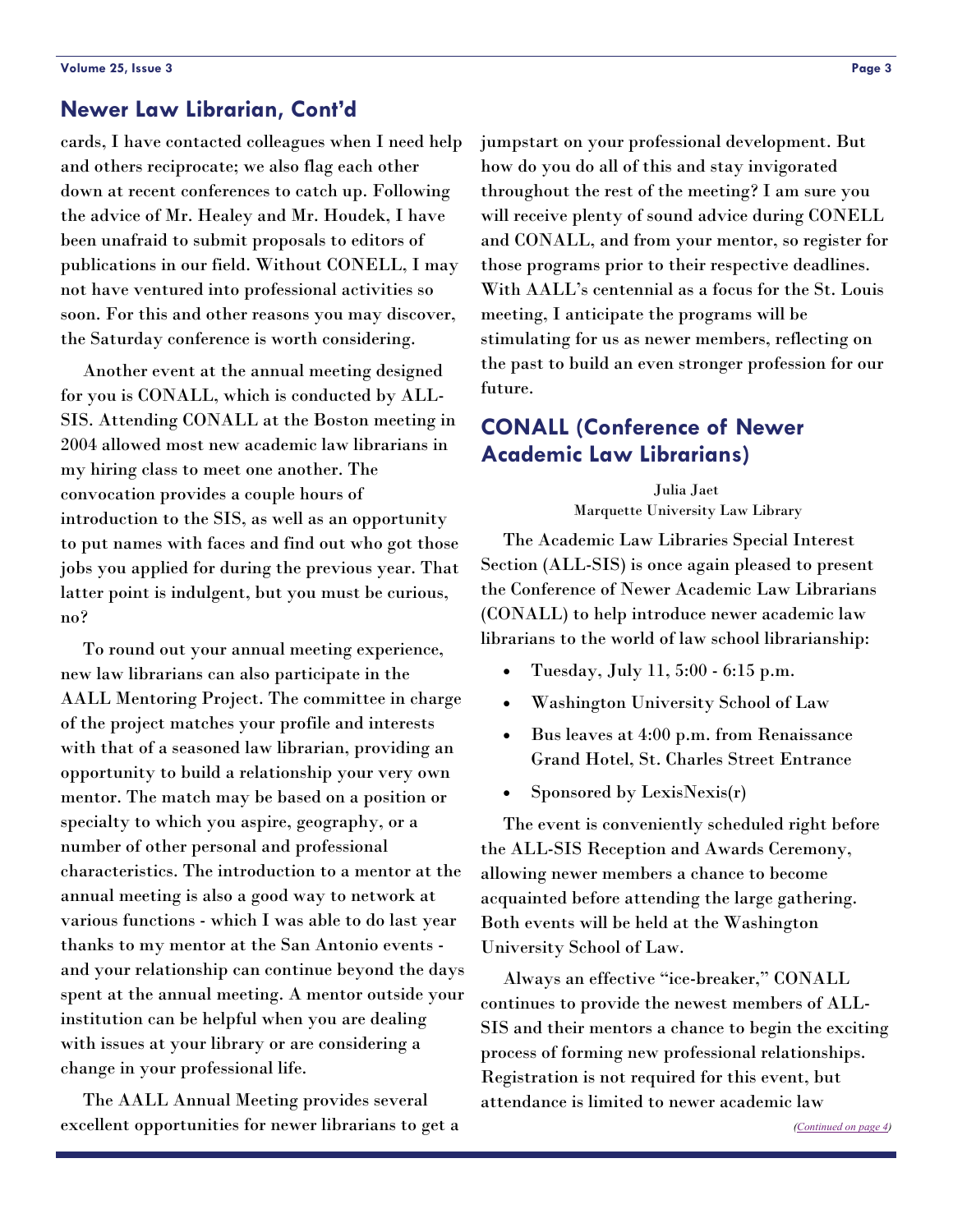# <span id="page-3-0"></span>**CONALL, Cont'd**

librarians and their mentors. Attendees should meet at the Renaissance Grand Hotel, St. Charles Street Entrance at 3:45 p.m. The bus for CONALL participants will leave at 4:00 p.m.

Please note: CONALL is not the same as CONELL, which is the preconference held before the Annual Meeting for all new AALL members.)

# **ALL-SIS's Annual Meeting VIP**

Michael J. Slinger Chair, ALL-SIS

 I am pleased to announce that Mr. Hulett "Bucky" Askew has accepted the ALL-SIS Board's invitation to join with our membership at the AALL Annual Meeting in St. Louis as our SIS's VIP (Valuable Invited Participant). Mr. Askew will be assuming the position of the **ABA Consultant on** [Legal Education](http://www.abanet.org/legaled/section/consultant/consultant.html) in September. This body is charged with accrediting law schools, establishing standards and ensuring compliance with the standards. Mr. Askew has had a very rich legal career and, since 1990, has been serving as Director of Bar Admissions for the Supreme Court of Georgia. He holds his law degree from Emory University and has a B.A. Degree from the University of North Carolina.

 While in attendance at the Annual Meeting, Mr. Askew will meet with a variety of librarians and Association leaders. A highlight for ALL-SIS will be his attendance at our Breakfast and Business meeting on Sunday, July 9, at 7:00 a.m., where he has agreed to make some remarks to our membership.

 It is a great privilege for us to have as our VIP an outstanding person like Mr. Askew, who has been a Bar Leader, and will now assume one of the most important jobs in Legal Education. I know I can count on all of our members to introduce themselves to Mr. Askew when you see him and to make him welcome.

# **Legal Research Instruction Roundtable 2006**

Susan Herrick, Thurgood Marshall Law Library, University of Maryland School of Law

 The ALL-SIS Legal Research Committee's "Legal Research Instruction Roundtable" will be held in St. Louis on Sunday, July 9, from 12 noon - 1:15 p.m. (Please make a note of the date and time of this event, as it was mistakenly omitted from the printed conference program you initially received.)

 Inspired by the excellent turnout at last year's Roundtable in San Antonio (around 80 people), the Committee has exciting plans for the Roundtable this year. The basic informal discussion structure will remain the same, but this year we plan to feature a choice for attendees among tables focused on special topics (such as Introductory Legal Research courses; Advanced/Subject Specialized Legal Research Instruction; Instructional Technology in Legal Research Courses; and Teaching Foreign/LLM Law Students) as well as several "Serendipity" tables that will not have a focused theme but will be devoted to whatever varied topics the participants wish to discuss. We also have plans in the works to follow up the Roundtable with a blog or list serv for legal research instructors, to keep the valuable dialog going even after we've all returned to our busy home institutions.

 If you weren't able to attend last year's Roundtable (or even if you were!), you can get an idea of the wealth of information that was shared by looking at the Legal Research Committee's Web page at [www.aallnet.org/sis/allsis/](http://www.aallnet.org/sis/allsis/legalresearchcommittee/index.asp) [legalresearchcommittee/index.asp](http://www.aallnet.org/sis/allsis/legalresearchcommittee/index.asp) under "2005 Advanced Legal Research Instruction Roundtable Results." We plan to include a summary of the 2006 Roundtable on the Web site as soon as possible after this year's meeting.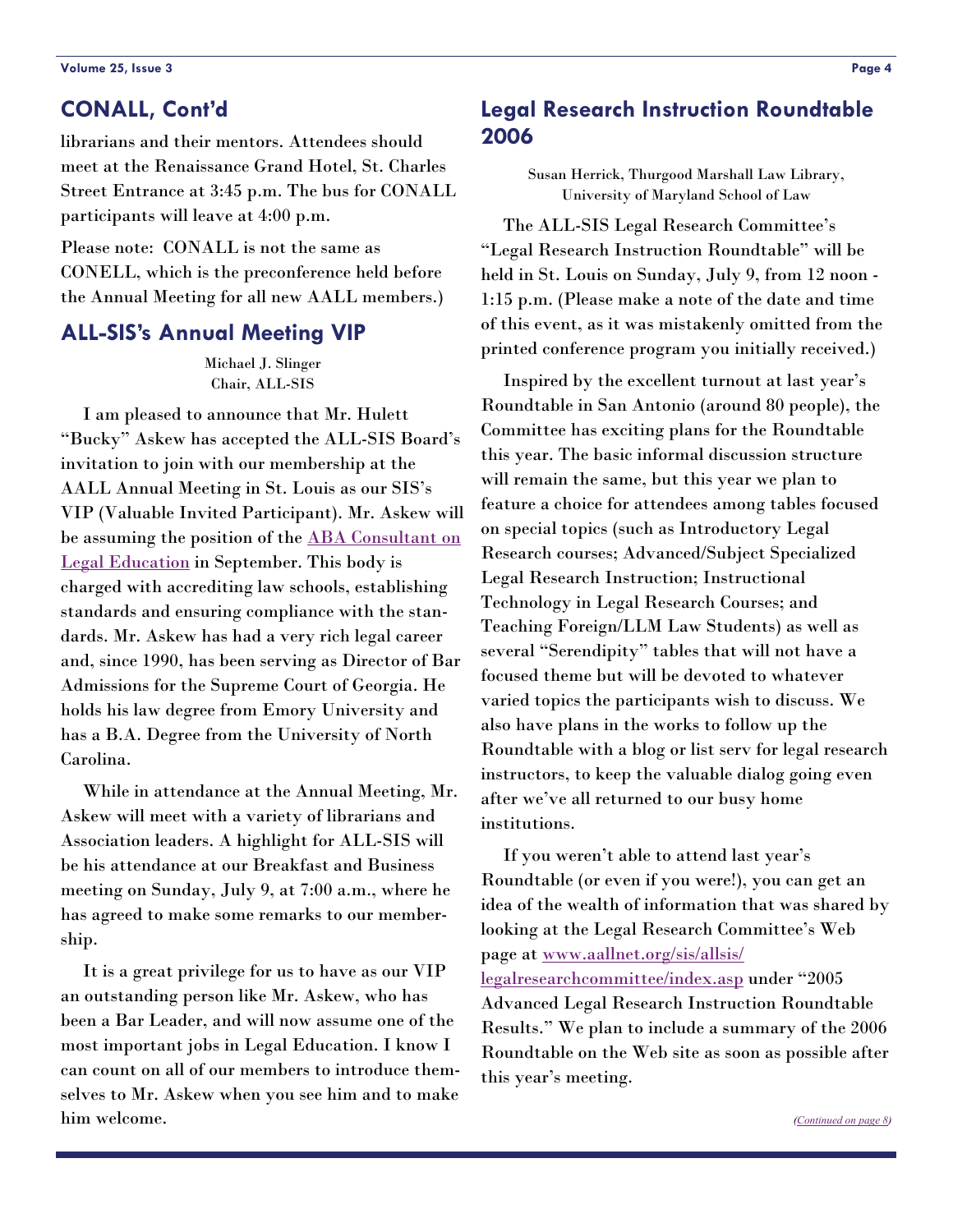# **AALL Wants YOU! Legislative Advocacy Training**

Timothy L. Coggins Chair, Government Relations Committee Mary Alice Baish Associate Washington Office Representative

 You are cordially invited to join the Government Relations Committee, the Washington Office, and a room full of your law librarian colleagues for an exciting afternoon, Saturday, July 8, 2006, in St. Louis, learning how to become an effective advocate for libraries and law librarianship. This year, for the first time ever, AALL's GRC and its Washington Office are offering this afternoon workshop for AALL newer members who are interested in advocacy and becoming more active within the Association and their chapters.

 All politics are local, and this is a great opportunity to learn more about AALL's legislative agenda and how you can help us promote our positions in crucial policy and legislative matters. It's also a great opportunity to network with other newer law librarians, learn (or enhance) effective advocacy techniques and tips, and make a real impact on the future of our profession.

 Join us to learn about the issues, networking, advocacy, and balancing your job as a law librarian with your role as an advocate for your profession and crucial information policy issues.

 There is no cost for this important training session, but you do need to register by June 15 by contacting Mary Alice Baish at [baish@law.georgetown.edu](mailto:baish@law.georgetown.edu). There are limited spaces available so registration is on a first come, first served basis. In addition to your contact information, please also indicate the number of years that you have been a law librarian AND your chapter memberships. A copy of the agenda follows. We look forward to seeing you in St. Louis!

## **Legislative Advocacy Training for Newer Members Saturday, July 8, 2006**

Challenges, Opportunities and Strategies for Success

Renaissance Grand - Majestic B

2:00 - 2:15 p.m.: Welcome, Introductions and Why Advocacy Is So Important, Timothy L. Coggins, Chair, GRC

2:15 - 2:45 p.m.: Panel Discussion: Networking and Partnering for Effective Advocacy (working with your AALL chapter, with your state library association, and with the GRC) - Panelists are James Duggan, Southern Illinois University Law Library; Leah Sandwell-Weiss, University of Arizona College of Law Library; and Keith Ann Stiverson (incoming chair of Government Relations Committee), Chicago-Kent College of Law Library .

2:45 - 3:15 p.m.: Understanding the Issues: AALL's Legislative Agenda for the 109th Congress - Mary Alice Baish, Associate Washington Office Representative

3:15 - 4:15 p.m.: Working with the Issues: Breakout Sessions & Group Reports

- Strategies for Success Public Law Library Funding
- Strategies for Success The Federal Depository Library Program
- Strategies for Success Orphan Works

4:15 - 4:30 p.m.: But Who's Got the Time: Balancing Your Job and Professional Obligations? - Kate Wilko (Stanford University), Government Relations Committee member (and newer law librarian)

4:30 p.m.: Closing Comments - Timothy L. Coggins

**Please Join Us - AALL and the Profession Need Your Participation** 

Thanks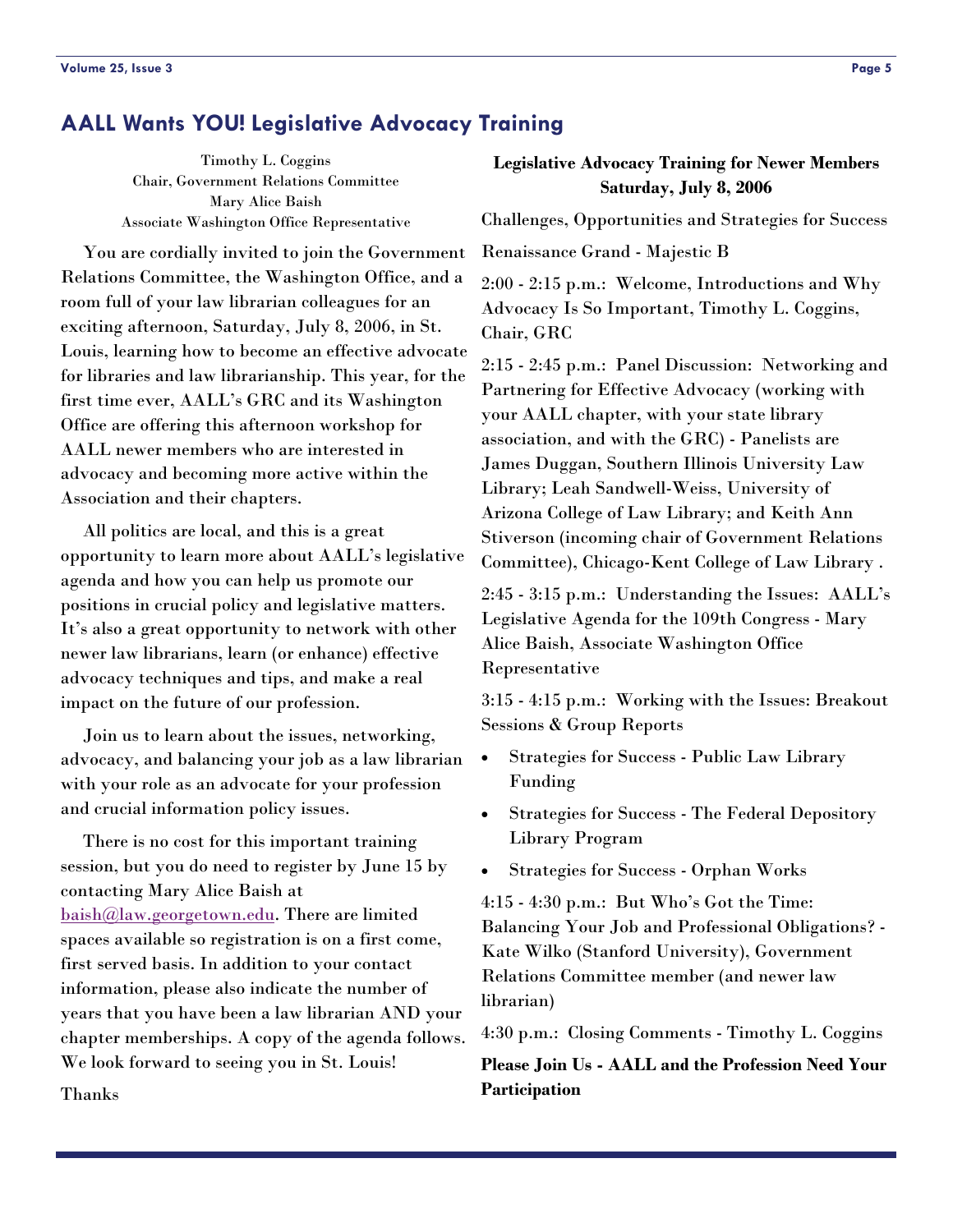# **10 + 1 Great Places to Visit in St. Louis**

Susan Tulis Southern Illinois University Carbondale

 St. Louis is such a vibrant and interesting city that although my husband and I live 100 miles away, we frequently get into the car and drive those miles just to spend the day there. So based on many fun-filled day trips to St. Louis, here is a list of ten great places to visit when you come to St. Louis in July for the centennial meeting of AALL!

1. **Missouri Botanical Garden** (4344 Shaw Blvd.) - Founded in 1859, the country's oldest botanical park features 79 acres of gorgeous display gardens and historic structures, including the Climatron® rain forest conservatory, authentic Japanese garden, center for home gardening, and founder Henry Shaw's Victorian country home. [www.mobot.org](http://www.mobot.org)

2. **Forest Park** (Bounded by I-64, Kingshighway, Lindell & Skinker) - One of the largest urban parks in the United States at 1,371 acres, Forest Park is approximately 500 acres larger than Central Park in New York City. In 1904, the Louisiana Purchase Exposition, the greatest of the World's Fairs, drew more than 19 million visitors from around the world to Forest Park. Today it contains the Art Museum, Science Center, Zoo, Jewel Box greenhouse, History Museum, the Muny theatre, a 7.5-mile biking, jogging and skating path, a skating rink, and lakes. [http://](http://stlouis.missouri.org/citygov/parks/forestpark/) [stlouis.missouri.org/citygov/parks/forestpark/](http://stlouis.missouri.org/citygov/parks/forestpark/)

3. **Delmar/U City** - includes the **St. Louis Walk of Fame** (110 stars and informative plaques honoring famous St. Louisans set in the sidewalks of The Loop) and **Blueberry Hill** restaurant, a St. Louis landmark filled with pop culture memorabilia, photo booth, and live music. It's also famous for hamburgers, jerk chicken, trout almondine,

vegetarian specials, soups and salads, and creative window displays. My husband's favorite place to visit is **Vintage Vinyl** - "America's largest collection of new/used CDs, LPs, DVDs." Rolling Stone called it "one of America's 10 Best Record Stores." [www.ucityloop.com](http://www.ucityloop.com)

#### 4. **Shopping**

- **St. Louis Galleria** (Brentwood Blvd. & Clayton Rd.) - Featuring 165 stores - more than 35 are exclusive in St. Louis - including Z Gallerie, MAC, Arden B, and Kenneth Cole New York. Also offers many dining options. [www.saintlouisgalleria.com](http://www.saintlouisgalleria.com)
- **Plaza Frontenac** (Lindbergh Blvd. & Clayton Rd.) - Premier fashion center. Elegant surroundings. St. Louis' only Neiman Marcus, Saks Fifth Avenue, and the largest Talbot's stores; Tiffany & Co., J. Crew, Williams-Sonoma, and The Pottery Barn. Fine and casual dining, Plaza Frontenac Cinema and Stonewater Spa. [www.plazafrontenac.com](http://www.plazafrontenac.com)

5. **The Hill** (From downtown St. Louis, take I-64/40 west to Kingshighway south and turn west on Shaw) - Settled in the early 1900s by Italian immigrants, residents still carry on their traditions in this lively neighborhood just minutes from downtown. Even the neighborhood's fireplugs are painted green, white, and red in tribute to the tricolor of Italy. Baseball personalities Yogi Berra, Joe Garagiola, and Jack Buck grew up on The Hill's Elizabeth Avenue, which now bears the name "Hall of Fame Place" in their honor. One of the top "Little Italy" neighborhoods in the country with exquisite Northern Italian cuisine. While you're visiting the neighborhood's restaurants, make sure to visit specialty stores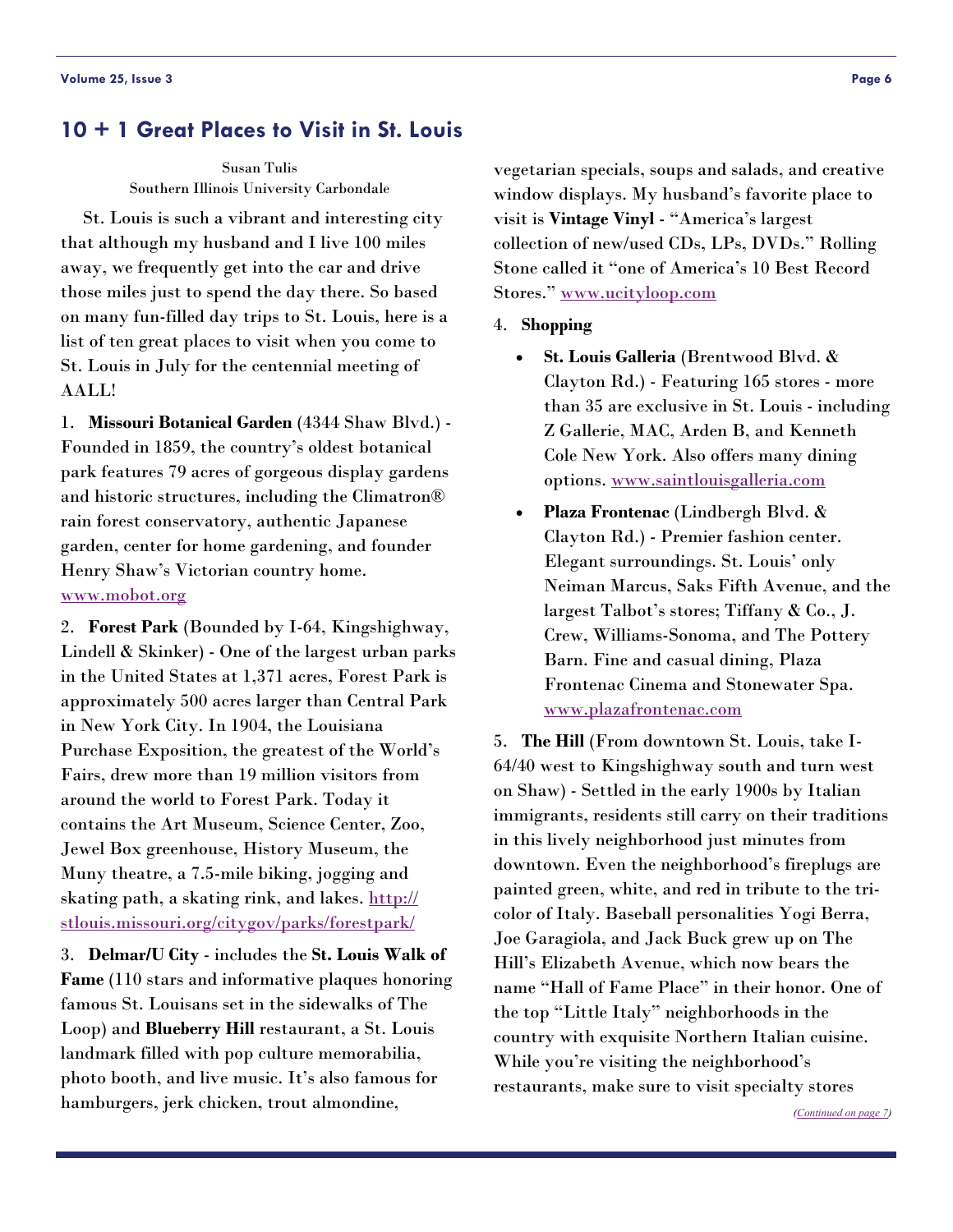# <span id="page-6-0"></span>**St Louis, Cont'd**

that sell everything Italian or learn how to play a game of bocce - Italian lawn bowling. [www.shopthehill.com](http://www.shopthehill.com)

6. **Butterfly House** (Faust Park, 15193 Olive Blvd., Chesterfield) - A cultural and educational attraction, visitors can see thousands of butterflies in free flight and actually witness the mystery of metamorphosis. [www.butterflyhouse.org](http://www.butterflyhouse.org)

7. **The Arch** (St. Louis Riverfront) - The Gateway Arch Riverfront, highlighted by the majestic Gateway Arch, attracts more than four million guests each year. At 630 ft., our nation's tallest manmade monument has plenty of exciting activities. Take the tram ride to the top, see a documentary film, experience a giant screen movie, visit the Lewis & Clark exhibit in the museum and go shopping. [www.nps.gov/jeff/](http://www.nps.gov/jeff/) and [www.gatewayarch.com](http://www.gatewayarch.com)

#### 8. **Culture** -

- **Jazz at the Bistro** (3536 Washington Ave.) Listed by Downbeat in 2004 as one of the "100 Great Jazz Clubs," a not-for-profit listening room located across from the Fox Theatre in the heart of the Grand Center arts and entertainment district. [www.jatb.org](http://www.jatb.org)
- **Fabulous Fox Theatre** (527 N. Grand Blvd.) - Opened in 1929, today it presents live entertainment with superstars, Broadway shows, family shows, and concerts. Tours are available. [www.fabulousfox.com](http://www.fabulousfox.com)
- **Tivoli Theatre** (6350 Delmar in The Loop) Magnificently restored to its 1924 splendor. Elegant display cases are filled with movie memorabilia, golden-age movie posters, and more. Three screens feature the best new independent films plus a classic cinema

#### series. [www.landmarktheatres.com/Market/](http://www.landmarktheatres.com/Market/St.Louis/TivoliTheatre.htm) [St.Louis/TivoliTheatre.htm](http://www.landmarktheatres.com/Market/St.Louis/TivoliTheatre.htm)

9. **International Bowling Museum and Cardinals Hall of Fame** (Across from Busch Stadium) - Two great sports museums in one place for one price. Five thousand years of bowling history, more than a century of St. Louis baseball, and four free frames of bowling. [www.bowlingmuseum.com](http://www.bowlingmuseum.com)

10. **Trader Joe's** (48 Brentwood Promenade Court) - Yes, those of you who know and love Trader Joe's won't miss a beat when you visit St. Louis with its 3 locations. [www.traderjoes.com](http://www.traderjoes.com)

11. **Ted Drewes Frozen Custard** (Old Rte. 66, 6726 Chippewa) - A St. Louis tradition on Old Route 66 since 1929. Known for specialty "concrete" shakes, so thick you can turn them upside down. [www.teddrewes.com](http://www.teddrewes.com)

# **Gateway Arch/Jefferson National Expansion Memorial**

Dorie Bertram Washington University Law Library

 While AALL celebrates its 100th anniversary in 2006 St. Louis's famed Gateway Arch (aka The Arch) celebrates its 41st anniversary. The 630 foot tall monument had its beginnings in 1933 when lawyer Luther Elm Smith came up with the idea for a memorial in St. Louis as a way to beautify the city's run-down waterfront - the first glimpse many visitors got of St. Louis. The memorial would mark Jefferson's role in the nation's westward expansion and the 19th century migration of hundreds of thousands of people to the West, at a time when St. Louis was the last major city before the frontier. Smith began raising \$225,000 for a national design competition and even went back to one large donor, who pointed out that he had already contributed!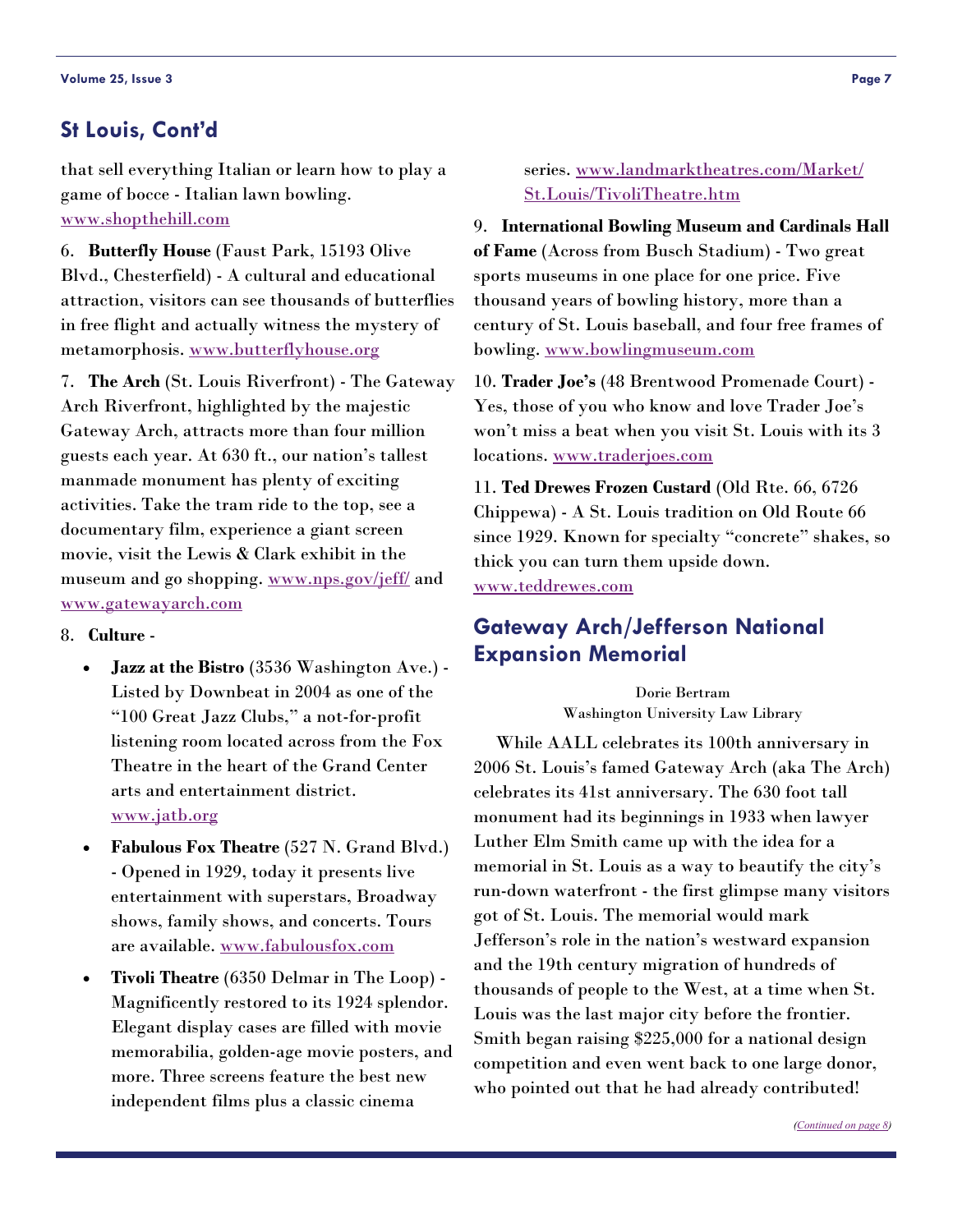# <span id="page-7-1"></span><span id="page-7-0"></span>**St Louis, Cont'd**

 While work was done to secure and clear 90 acres, the idea for a memorial was not revitalized until two years after World War II. In 1947-48 the design competition had 172 submissions including ones from Eliel Saarinen as well as his 38 year old son Eero. The winner in the competition was architect Eero Saarinen whose idea of a giant stainless steel arch in the shape of an inverted catenary curve is a complex engineering feat. He constructed his first model of the arch out of pipe cleaners. In 1963, construction began on The Arch and was completed in 1965. Unfortunately, Eero Saarinen died in 1961.

 The Gateway Arch, one of the newest monuments in the National Park system - and its tallest - is 75 feet taller than the Washington Monument and more than twice as tall as the Statue of Liberty. The park contains a Museum, two movie theatres, and exhibits underneath the Arch, and a 40-passenger tram system in each leg of the Arch which delivers visitors to the top for stunning views of the city. The Arch and the nearby Old Courthouse make up the Jefferson National Expansion Memorial.

# **Roundtable, Cont'd**

 The Committee looks forward to another productive and enjoyable exchange of ideas with our colleagues engaged in research instruction, and we invite you to join us. We hope to see you in St. Louis!

# **Election Results, Cont'd**

Past President, who will be leaving the Board after three years of her wise leadership.

 Finally, thanks to all of the candidates who ran this year. And a special thanks to all of you who voted.

# **2006 ALL-SIS Middle Managers' Breakfast Meeting**

Wei Luo Washington University School of Law Library

#### **Theme: Stay as Middle Manager and Be Happy**

#### **Audience and Panel Discussion:**

 Are you a librarian tied to an institution because of loyalty? Familial or geographical constraints? Are you a librarian who wanted more responsibility but found yourself limited for some reason? Have you supervised staff that was in this position? If so, what steps did you take to change the situation and/or continue your professional development? What steps did you take to help the staff person change their situation? The planning committee for the ALL-SIS Middle Manager's Breakfast & Program chose this topic for AALL's 2006 meeting in St. Louis, has solicited inputs from some librarians via ALL-SIS Listserve about this topic, and formed a panel to discuss these issues at the meeting. Please bring your questions, experiences, and suggestions to the meeting. We hope this provocative topic will inspire middle managers to stay happy.

**Panelists:** Michael Slinger, Director of Cleveland State University School of Law Library; Filippa Marullo Anzalone, Director of Boston College Law Library; and Joyce Janto, Deputy Director of University of Richmond School of Law Library

**Moderator:** Elizabeth Adelman, Head of Public Services at Georgia State University College of Law Library

**Time:** July 11, 2006, Tuesday, 7:00 - 8:45 a.m.

**Location:** St. Louis (Room TBD)

**Food:** The Express, consisting of a buffet featuring: fruits and berries, cold cereals, scrambled eggs, maple peppered bacon, sausage links, breakfast potatoes, bakery items, fresh orange juice, milk, coffee, & tea.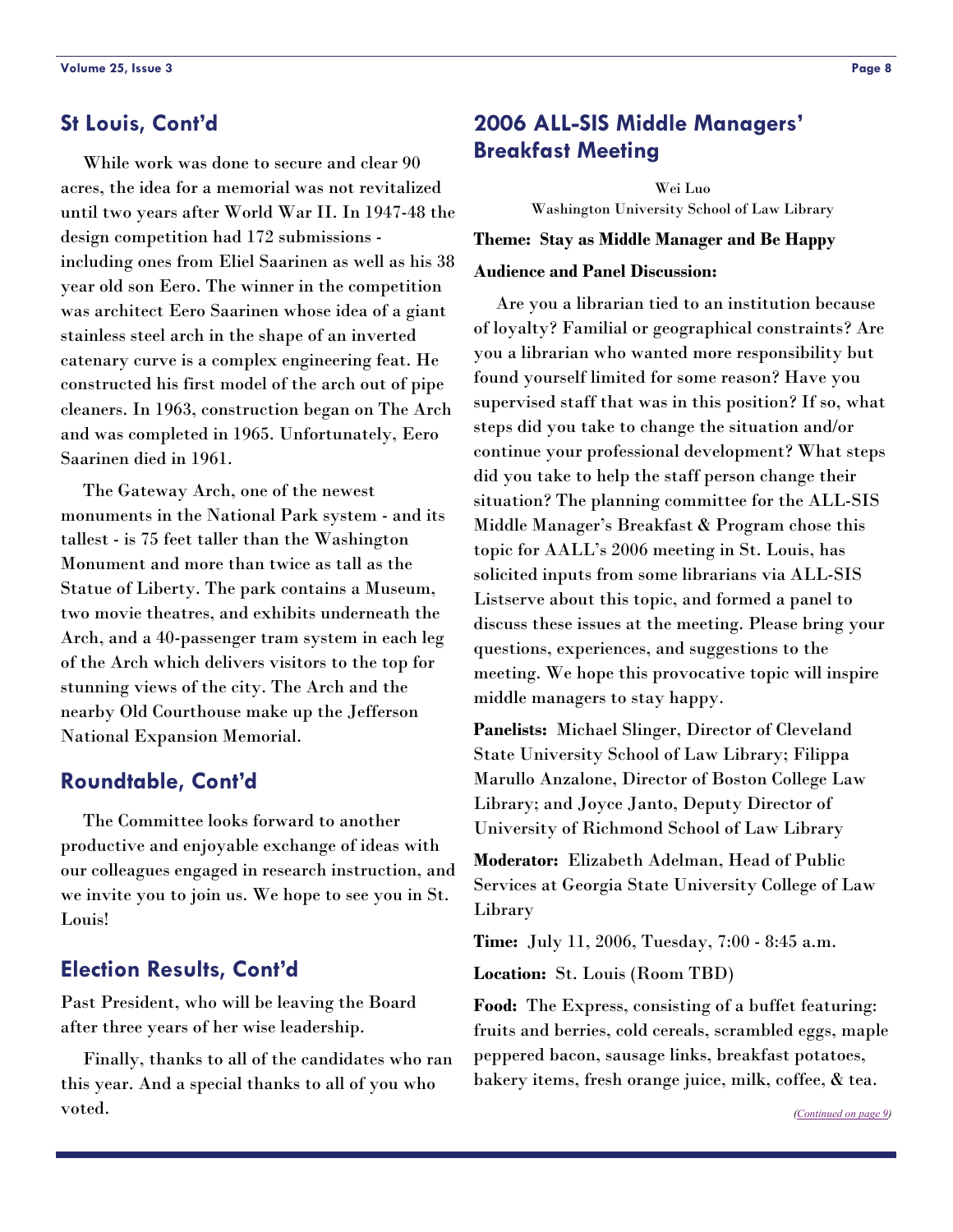# <span id="page-8-0"></span>**Breakfast Meeting, Cont'd**

**Charge:** \$10/person payable to AALL

**Planning Committee Members, Advisor, and Liaison:** 

- Amy Osborne, [amyo@email.uky.edu](mailto:amyo@email.uky.edu)
- Elizabeth Adelman, [lawega@langate.gsu.edu](mailto:lawega@langate.gsu.edu)
- Wei Luo, [luo@wulaw.wustl.edu](mailto:luo@wulaw.wustl.edu) (chair)
- Advisor and ALL-SIS Chairman: Michael Slinger, [michael.slinger@law.csuohio.edu](mailto:michael.slinger@law.csuohio.edu)
- Executive Board Liaison: Carol Bredemeyer, [bredemeyer@nku.edu](mailto:bredemeyer@nku.edu)

# **Wanted: Your Creativity**

Diane Murley Chair, ALL-SIS Website Committee

 Attention ALL-SIS creative types, frustrated graphic designers, or just those good with Adobe Photoshop: the ALL-SIS Website Committee needs your help! We are looking for some good inhouse talent that can create a new banner for the top of our website. If you're looking for an outlet for your creativity, why don't you give it a try? The only requirements the committee has are the following:

 The banner should be a JPG or GIF file no wider than 600 px and no higher than 90 px. Approximately 3/4 of the banner will be linked to the ALL-SIS home page, and approximately 1/4 will be linked to AALL's home page. For example, see the banner on interior pages of the CS-SIS website at [www.aallnet.org/sis/cssis/](http://www.aallnet.org/sis/cssis/).

 The phrase "American Association of Law Libraries" must appear in the banner. An AALL logo may be used as well. See [www.aallnet.org/](http://www.aallnet.org/support/logo.asp) [support/logo.asp](http://www.aallnet.org/support/logo.asp) for examples of the logo.

 Entries should be submitted via email to committee chair Diane Murley at [dmurley@siu.edu](mailto:dmurley@siu.edu) prior to June 21. All entries become the property of the Academic Law Libraries special interest section. The designer of the chosen banner will receive public accolades, the admiration of his or her colleagues, and the satisfaction of seeing their work displayed in so prominent a location. Good luck, and thanks for

#### **8th Annual Children's Book Drive**

James M. Donovan, School of Law Library University of Georgia

 The Social Responsibilities Special Interest Section (SR-SIS) is coordinating the 8th annual children's book drive in St. Louis. The theme this year in the Show Me State is **Show Me the Books!** This year's efforts will benefit two of the most needy schools in the St. Louis area, Central Elementary and Vashon 9th Grade Academy.

 The **Wellston School District** was established in 1894 and currently educates 600 students in four facilities, including an early childhood center and the Central Elementary School. Wellston, like many small inner suburbs, was plunged into economic depression and social chaos after the losses of population and declining home values of the post-World War II era. Test scores had declined to such an extent by the 1990s that the State of Missouri was forced to place the district into a form of receivership.

 The City of Wellston has made efforts to stabilize its political, commercial, and physical infrastructure and attract new residents. They have also consolidated and reorganized the school system with Central Elementary now serving grade levels 1 through 4. Central has slightly less than 200 students and has begun rebuilding the library collection.

**Vashon High School** is one of a number of schools in the St. Louis City school district that has suffered a plague of financial, political, and severe discipline *[\(Continued on page 10\)](#page-9-0)*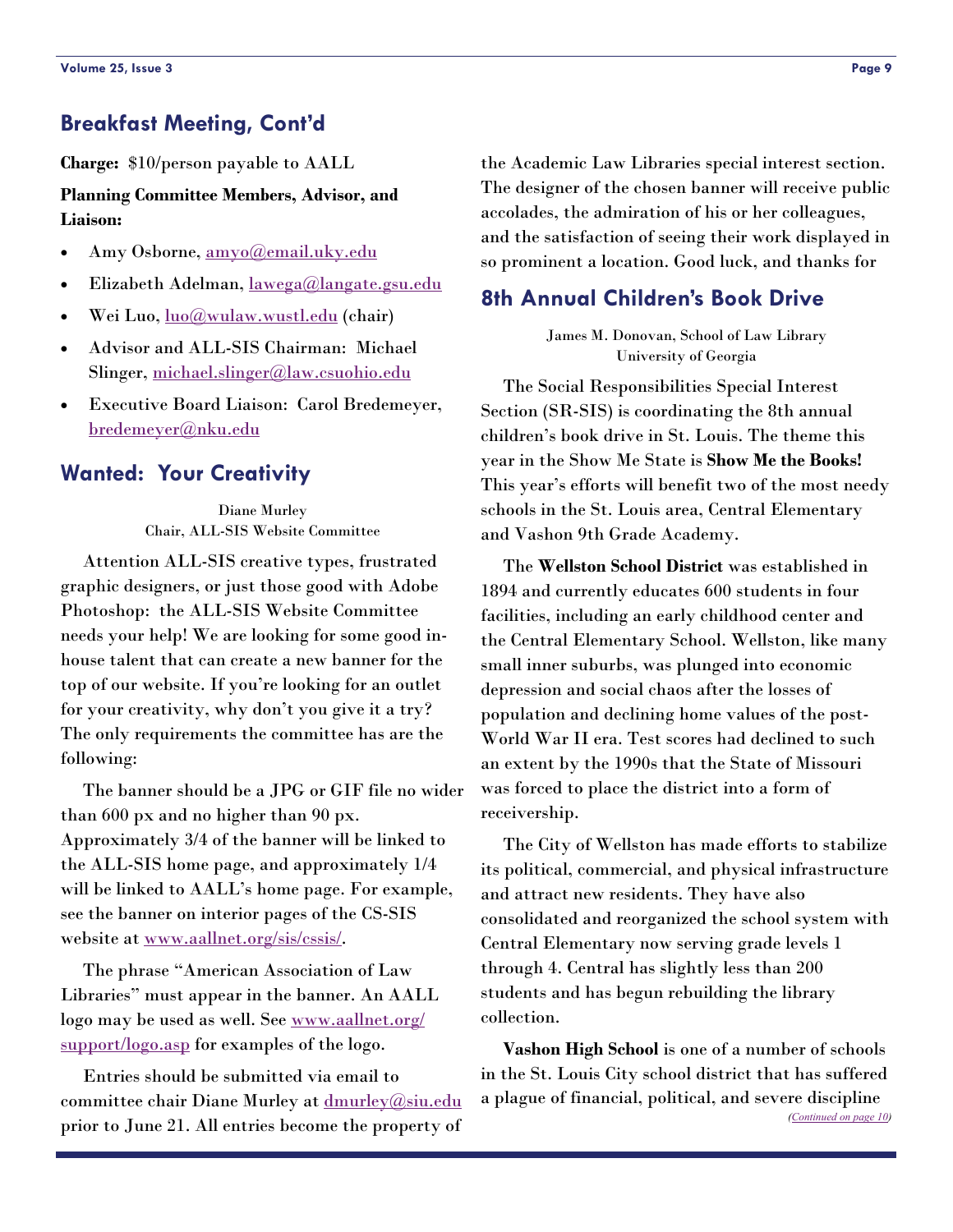# <span id="page-9-0"></span>**Book Drive, Cont'd**

issues. In January 2006, as part of an immediate effort to create smaller, more manageable student communities, the new superintendent of the city school system took the bold step of removing the current 9th grade class to an off-site facility. The freshman class was relocated to a vacant middle school facility in the downtown area, now known as the Vashon Williams Ninth Grade Academy. The academy's library is in the process of building a collection to support the new program. They are in need of all appropriate materials for 14 - 16 year old students. The small amount of funding provided by the school district has allowed the library to purchase only a few reference titles and some fiction items. Currently they have 594 titles (and 653 copies) in their collection. According to the state, the library should have the following in order to meet minimum standards: 350 reference titles, 3080 nonfiction titles, and 1530 fiction titles.

 Think about how you would like to donate this year. It is easier than ever! You can go to Amazon.com to choose from the Book Drive Wish Lists (go to Amazon.com and click on the "Wish List" link and then search for "AALL"). Books appropriate for the Wellston students are listed on the "2006 Elementary School List," and Vashon's preferred titles can be found on the "2006 9th Grade List." Your donation will be shipped directly to the Book Drive Team. Other options include bringing your donation with you to the conference and donating at the SR-SIS table, or sending your donation check made out to AALL to:

Show Me the Books c/o Ann Puckett University of Georgia Alexander Campbell King Law Library Herty Drive Athens, GA 30602-6018 [apuckett@uga.edu](mailto:apuckett@uga.edu)

# **Proposed Changes to ALL-SIS Bylaws**

 ALL-SIS Chair Michael Slinger tasked the ALL-SIS Bylaws Committee (Jennifer Wagner, Hollie White, and me, as Chair) with the job of comparing the SISs bylaws with those of AALL, reviewing the SISs bylaws, and offering revisions to the ALL-SIS bylaws. The bylaws comparison and review process has been completed as of May 16, 2006. The proposed revision of the bylaws has been memorialized in the material which follows. Deletions of material have been indicated by striking through the deleted text. Language added has been bolded and rendered in red. If a change was made to a section, the reason for the change follows the section changed in brackets. The revision has been approved by the ALL-SIS Executive Board and has the preliminary approval of the AALL Bylaws Committee.

Respectfully submitted, Thomas L. Hanley, Chair ALL-SIS Bylaws Committee

#### **BYLAWS**

#### **Article I: NAME**

The name of this special interest section of the American Association of Law Libraries (AALL) shall be the Academic Law Libraries Section.

#### **Article II: OBJECT**

The Academic Law Libraries Section is established:

- To provide a forum for the exchange of ideas and information on Academic Law Libraries; and
- To represent its members' interests and concerns within the American Association of Law Libraries.

It shall conduct its affairs in conformity with the Constitution and Bylaws of the American Association of Law Libraries.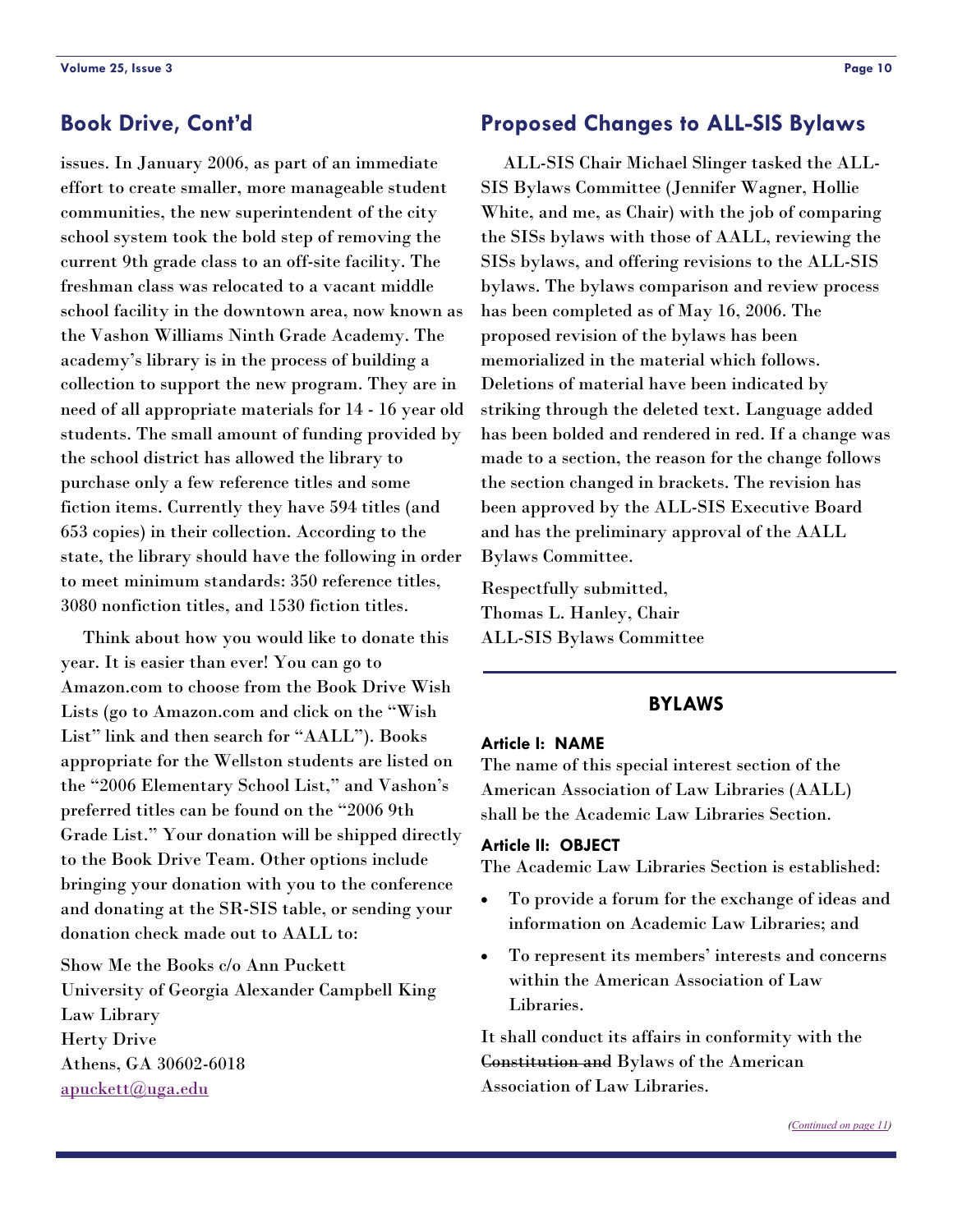# <span id="page-10-0"></span>**Bylaws, Cont'd**

#### **Article III: MEMBERSHIP**

Membership shall be open to any AALL member requesting affiliation with the Academic Law Libraries Section as provided in the AALL bylaws. **Membership is effective upon payment of additional SIS membership dues. The year for dues begins on June 1.** [This is additional wording to clarify what is already in effect.]

#### **Article IV: MEETINGS**

There shall be an annual meeting of the Academic Law Libraries Section, held in connection with, or during, the annual meeting of the AALL.

#### **Article V: OFFICERS AND COMMITTEES Section 1. Officers.**

The officers shall consist of a Chair, a Vice-Chair/ Chair-Elect, and a Secretary/Treasurer. The Vice-Chair/Chair-Elect shall automatically become Chair one year after being elected Vice-Chair, and shall serve as Chair during the second year following that election. The Secretary/Treasurer shall be elected biennially. **These officers shall serve without compensation but shall be reimbursed for any expenditures incurred in the discharge of their duties.** [This is additional wording to clarify what is already in effect.]

#### **Section 2. Duties of Officers.**

The Chair, Vice-Chair/Chair-Elect and Secretary/ Treasurer shall perform the duties usually pertaining to their respective offices, and such other duties as may be assigned by the Executive Committee of the membership.

#### **Section 3. Succession.**

In the event of the disability or withdrawal of the Chair, the title, duties, and obligations of the office shall be assumed by the Vice-Chair, who shall then serve until the end of his or her own term as Chair. If the vacancy occurs more than twenty weeks before the next election, a special election shall be

held to fill the office of Vice-Chair/Chair-Elect upon the assumption of the office of Chair by the Vice-Chair.

#### **Section 4. Executive Committee.**

- a. There shall be an Executive Committee consisting of the Officers named above, the immediate past Chair and one (1) elected member. The elected member shall serve a term of two (2) years. All officers and members of the Executive Committee shall serve until the adjournment of the annual meeting at which their successors are announced. The duties of the Executive Committee shall be those usually assigned to such committees in similar associations.
- b. The Executive Committee shall have the power to fill any vacancy of the Executive Committee except that of Chair and Vice-Chair, the person so appointed by the Executive Committee to serve the unexpired term.
- c. **The Executive Committee shall meet during each AALL Annual Meeting. The Executive Committee may also call additional meetings by conference call.** [This is additional wording to clarify what is already in effect.]

#### **Section 5. Committees.**

There shall be such standing or special committees as the Executive Committee, or the membership of the section, shall create. There shall be a standing Nominating Committee, appointed by the Executive Committee, to consist of three members, no one of whom shall be a member of the Executive Committee, and no one of whom shall be a candidate for office at the succeeding election. Each member of the Committee shall serve for a term of one year.

(Revised Article V. adopted at the Section's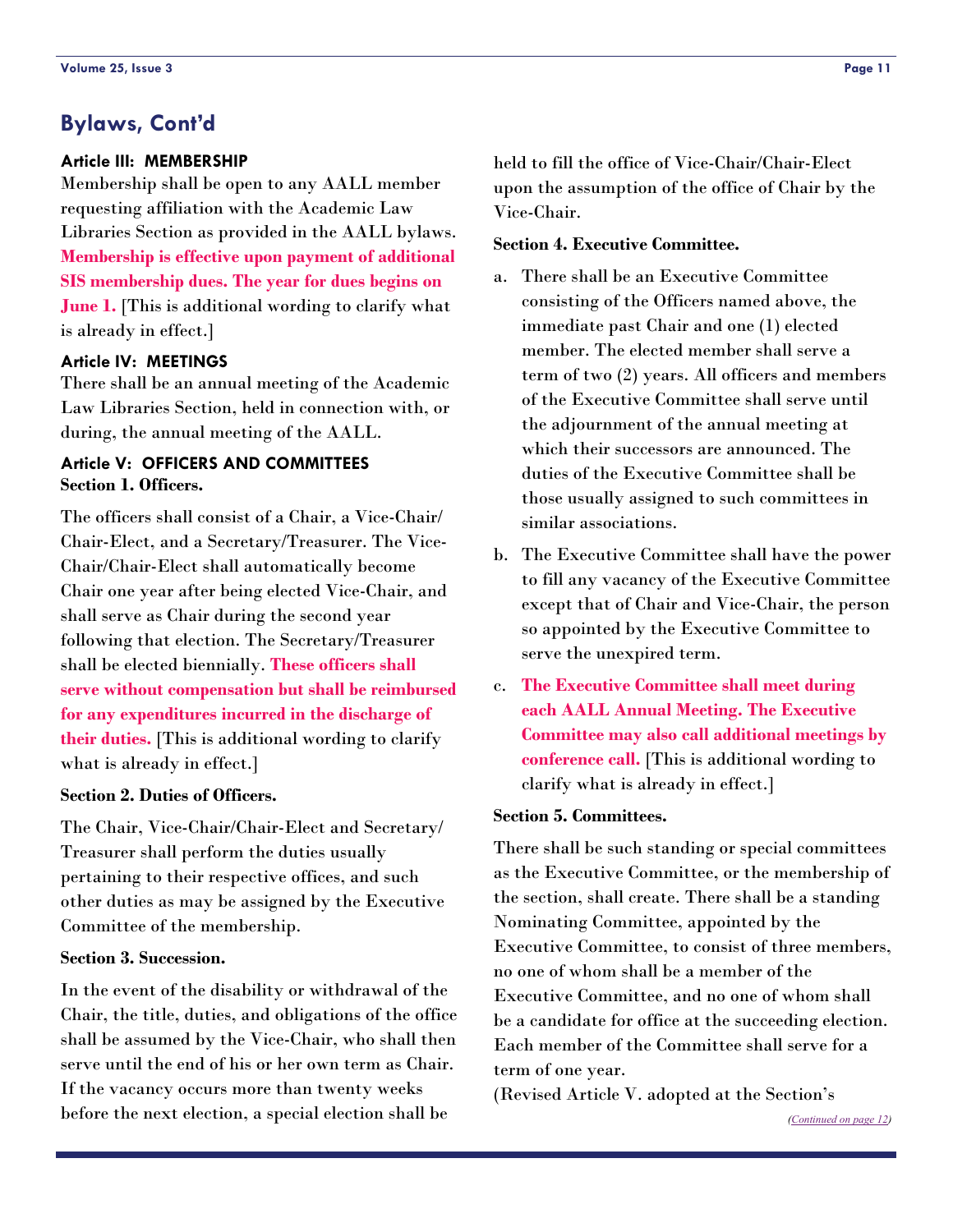# <span id="page-11-0"></span>**Bylaws, Cont'd**

Annual Meeting in Orlando, Florida, July 21, 2002.)

#### **Article VI: NOMINATION AND ELECTION OF OFFICERS**

**Section 1. Nominating Committee.** 

The Nominating Committee shall submit the names of candidates for the office of Vice-Chair/ Chair-elect, Secretary/Treasurer, and the elected member, together with their written acceptances, to the Chair by January 30.

In the event that the Vice-Chair/Chair-elect cannot assume the duties of Chair, and such fact is known prior to January 15, the Committee shall also submit the names of candidates for the office of Chair for the term of one year.

#### **Section 2. Notification.**

The Executive Committee shall notify membership of the candidates proposed by the nominating committee by February 28. Notification to the membership can be by mail, ALL-SIS newsletter or broadcast email as the Executive Committee decides.

#### **Section 3. Nomination by Petition.**

Additional nominations may be made upon written petition of five (5) members of the Section. Such petitions, accompanied by written acceptance of the nominees, must be filed with the Chair by March 20 **February 15**. [The date must be modified to allow the Chair time to verify the petitions in advance of the March 1 deadline for the election issue of the SIS newsletter.]

#### **Section 4. Candidate Biographical Statements**

**The Secretary/Treasurer will notify the candidates, whether proposed by the Nominating Committee or by petition, that they must deliver their candidate biographical statements to the Secretary/Treasurer, to arrive no later than March 1.** [This section was added to make certain that candidate biographical statements would be received by the March 1 deadline for the election issue of the SIS newsletter.]

Section 4 **5**. Ballots.

The Secretary shall prepare an official ballot, including nominations by petition. The professional position of each nominee shall appear on the ballot. **Voting shall be by secret ballot.** [This is additional wording to clarify what is already in effect.]

#### Section 5 **6**. Election.

The Officers of the Section shall be elected by ballot. The Secretary shall distribute ballots to each member of the Section by April 1. Ballots shall be marked and returned to the Secretary by April 25. The candidates receiving the largest number of votes for each office shall be declared elected, and shall be reported by the Secretary at the annual meeting of the Section. All candidates shall be notified of the results of election by May 5. (Revised Article VI, Section 5, adopted at the Section's Annual Meeting in Boston, Massachusetts, July 11, 2004.)

Section 6 **7**. Tie Votes.

In case of a tie vote, a run-off election shall be held at the business meeting of the Section at the annual AALL convention. Run-off elections shall be by secret ballot. The ballots shall be immediately counted, and the candidate with the largest number of votes shall be declared elected.

Section 7 **8**. Destruction of Ballots.

If there are no challenges to the results of the **an** election **conducted by paper ballot**, the ballots may be destroyed by the Secretary after the annual meeting. [This is additional wording to clarify what is already in effect.]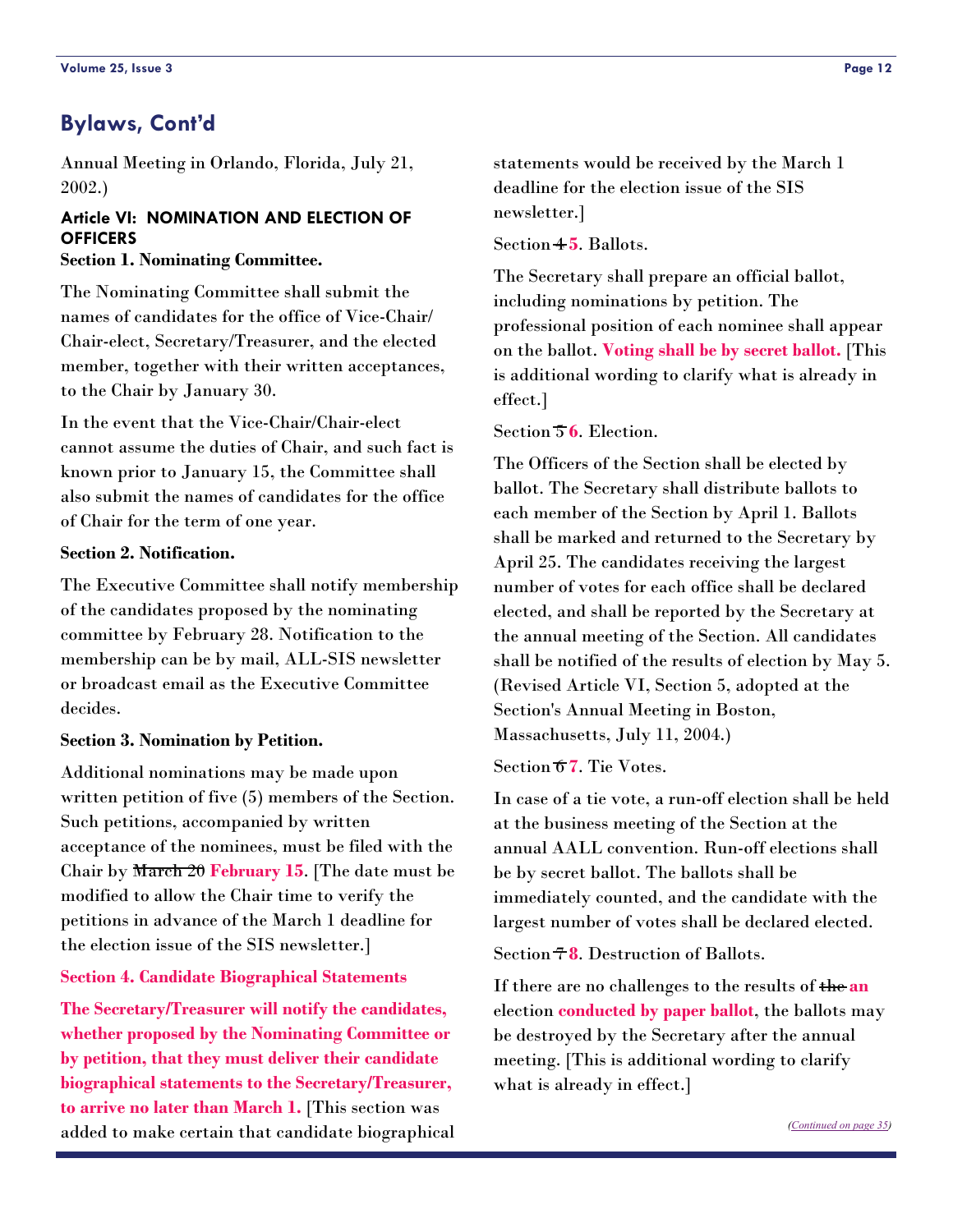# <span id="page-12-0"></span>**Developing a Law Faculty Publications Database: The Georgia State University Law Library Experience**

Colleen Williams Georgia State University College of Law Library

 In late summer 2005, Georgia State University College of Law Library began the process of building a faculty publications database. Law Librarian Nancy Johnson wanted to provide a searchable repository of faculty publications. Archiving our faculty publications is important to the College of Law's history. Additionally, the list showcases faculty publications to attorneys, students, and graduates. The database went live on April 7, 2006.

 The scope of the project was to list the publications of the more than 40 College of Law faculty members (including librarians) and provide links to the works available online.

#### **The content of the database**

 The librarians met to decide on the types of publications that would be included in the database. We decided to have the following categories:

- books authored
- book chapters and other contributions to collective works
- works edited
- articles and other contributions to law reviews and scholarly journals
- attorney work product
- expert testimony
- articles and other contributions to nonacademic publications
- electronic publications

 We decided to create links to publications available on Westlaw, LexisNexis, HeinOnline, Social Sciences Research Network (SSRN), the

Computer-Assisted Legal Instruction website, and free websites. While at least one faculty member publishes in non-legal publications available in non-law databases (e.g., EBSCOhost), we were unable to find a way to link to such articles.

 We decided to exclude continuing legal education materials, other seminar publications, speeches, presentation slides, and forthcoming works. The latter was excluded because the database will be regularly updated. We also decided to exclude faculty members who have not published, even though other law schools' faculty publications databases we evaluated do list nonpublishing faculty.

#### **A valuable resource: Graduate Research Assistants**

 A Graduate Research Assistant (GRA), Elinor Hale, was made available during the fall semester to assist with the project. She gathered the lists of publications and began the process of verifying the citations under the supervision of reference librarian Colleen Williams.

 The Law Library hired a pool of two GRAs for spring semester 2006, both of whom (Stephanie Mutti and Matthew Kaynard) greatly participated in this project. After completing the citation verification, the GRAs gave the lists of citations to the librarians (reference librarian Colleen Williams, senior reference librarian Nancy Adams, head of public services Beth Adelman, and electronic services librarian Terrance Manion), who searched for any publications the GRAs were unable to find. The librarians then consulted faculty members for feedback.

#### **Content management system and database functionality**

Once the citations to the faculty publications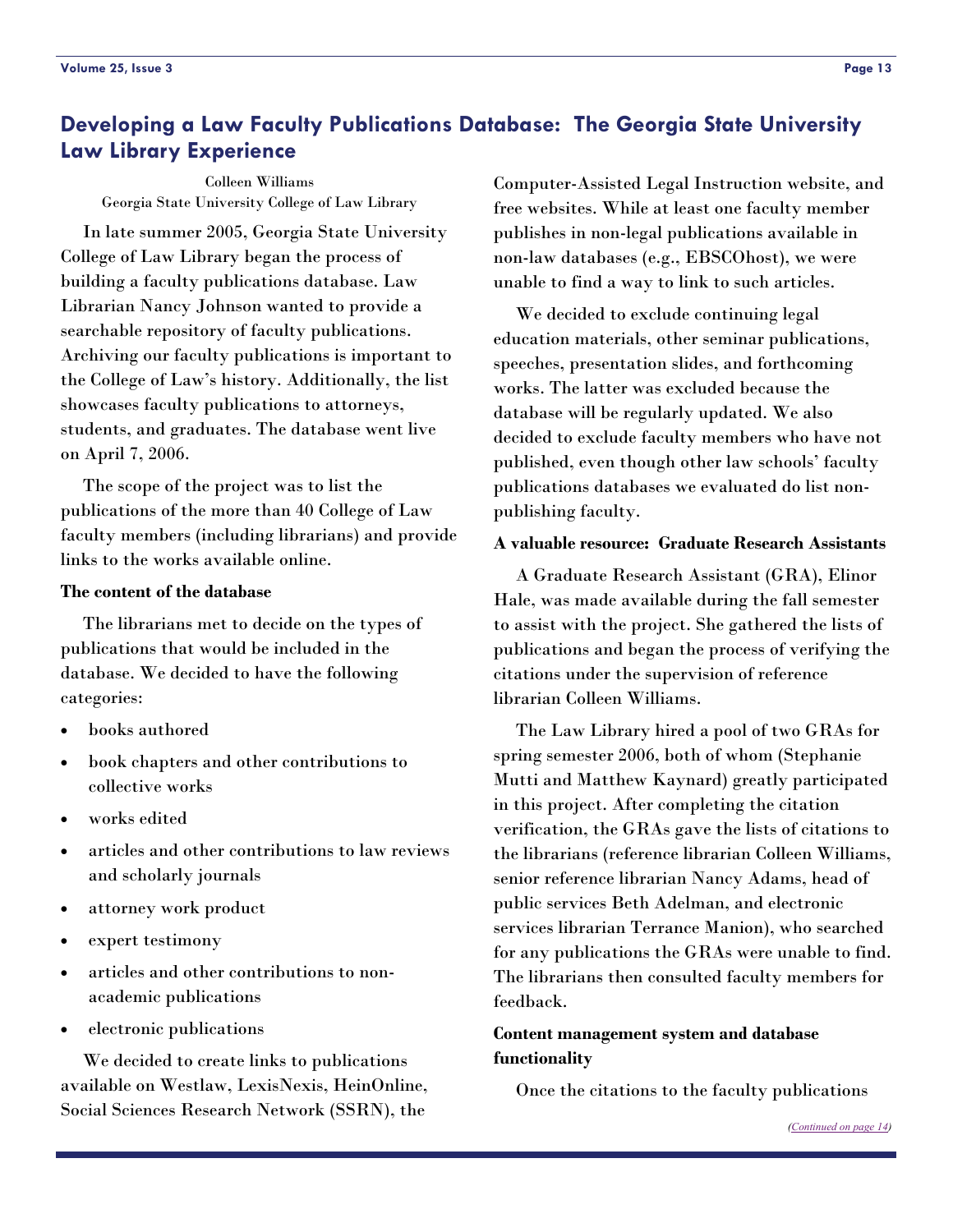# <span id="page-13-0"></span>**Publications Database, Cont'd**

were collected, an interface was built by the College of Law web coordinator, Earl Daniels, to enter the citations into a database. The web-based data-entry screen supported several editing aids including a pop-up journal selector, link builder, and quick keys for copying and pasting citation elements to the proper input fields. Colleen Williams coordinated the data entry phase of the project and as it was progressing, a data retrieval system was developed. Scripts were written to support customized lists by faculty member, year of publication, and publication type. The output lists are formatted in proper Bluebook citation by cascading style sheets with provisions for exceptions to standard formatting. The final system offers significant flexibility and maintainability by separating the content from the presentation.

#### **Challenges**

 The most significant challenge to creating the database was coordinating with the different parties involved with the database. The law librarians needed to rely on the feedback of faculty, and the web coordinator had many other projects. However, everything came together, and the database went live the first week of April, in accordance with the Dean of the College of Law's wish that it be online before the end of the spring semester.

#### **The future of the project**

 Creating the database of current faculty is stage one of the faculty publications project. In the future, we will include the publications of former faculty published during their time at the College of Law.

 This database of current faculty will be an ongoing project. Existing faculty lists are to be updated twice a year (fall and spring semesters), and lists for new faculty will be entered as they arrive.

Georgia State University College of Law's faculty publications database is located at [http://](http://law.gsu.edu/library/index/faculty_publications/) [law.gsu.edu/library/index/faculty\\_publications/](http://law.gsu.edu/library/index/faculty_publications/).

#### **Other faculty publications databases**

 In creating our publications database, we looked at approaches taken by other law schools:

- Cleveland-Marshall College of Law ( Cleveland State University): [www.law.csuohio.edu/](http://www.law.csuohio.edu/faculty/publications/search.php) [faculty/publications/search.php](http://www.law.csuohio.edu/faculty/publications/search.php)
- University of Michigan Law School: [www.law.umich.edu/library/](http://www.law.umich.edu/library/facultybib/index.htm) [facultybib/index.htm](http://www.law.umich.edu/library/facultybib/index.htm)
- University of North Carolina at Chapel Hill School of Law: [http://library.law.unc.edu/](http://library.law.unc.edu/faculty_services/new_faculty_publications.html) [faculty\\_services/](http://library.law.unc.edu/faculty_services/new_faculty_publications.html) [new\\_faculty\\_publications.html](http://library.law.unc.edu/faculty_services/new_faculty_publications.html)
- Washington College of Law ( American University): [http://library.wcl.american.edu/](http://library.wcl.american.edu/facbib/) [facbib/](http://library.wcl.american.edu/facbib/)

# **Octogenarian Innovators Behind (or in Front of) Academic "Firsts" List**

Rosalie Sanderson ALL-SIS Centennial Committee

 If you have peeked at the list of academic "firsts" compiled by the ALL-SIS Centennial Committee, you may have noticed that an impressive number of "[firsts](http://www.aallnet.org/sis/allsis/centennial/firsts.asp)" were achieved by two octogenarians, Roy Mersky and Betty Taylor. Actually, Roy Mersky, Harry Reasoner Regents Chair in Law at the University of Texas, celebrated his eightieth birthday last fall, but Betty Taylor, TeSelle Professor of Law Emeritus and now Archivist at the Levin College of Law at the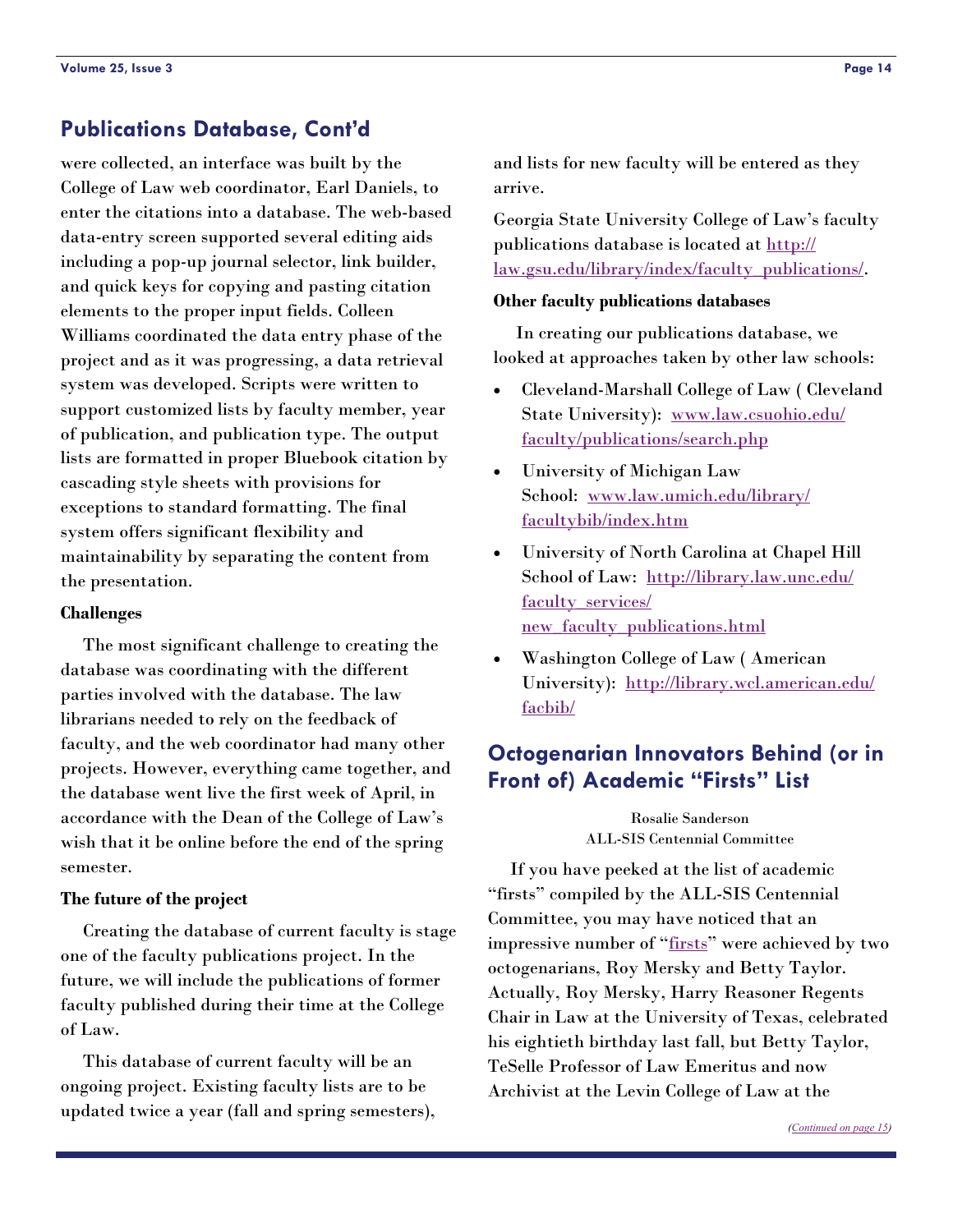<span id="page-14-0"></span>University of Florida, won't celebrate her eightieth birthday until this June.

 Both have compiled an impressive number of "firsts" during their careers. In addition, they have lead their institutions to a staggering list of innovations in services and products. This brief article makes no attempt to identify all of their many honors and innovations, but will simply highlight a few. Prof. Taylor was the first woman law librarian to hold an endowed professorship. She was the first chair of the Southeastern Library Network and the first Distinguished Alumna of Florida State University's School of Library Science (1981). She was president of the University of Florida's chapter of Phi Beta Kappa, president of the Online Computer Library Center Users Council, and chair of the Joint Committee of the American Association of Law Libraries, the Association of Law Schools and the American Bar Association for LAWNET. She is a member of Beta Phi Mu, the honorary library science fraternity, a member of Phi Delta Delta, a legal society for women, and Florida Blue Key, the legendary Florida leadership honor society.

 Under her leadership the Legal Information Center at the University of Florida was the first academic law library to subscribe to Westlaw (1976), the first to subscribe to both Westlaw and Lexis (1977), and the first to subscribe to the West CDs (1982). The Legal Information Center was the first law library to initiate a pilot program with Dialog Information Services to integrate non-legal information resources with legal research instruction. Her experimentation with computers began early. In 1967 she used punch cards and a computer to compile an index to the Florida Bar Journal. An article about the project garnered an invitation for Prof. Taylor to make a presentation at the first International Computers and Law

Conference in Geneva in 1967. In 1972 the University of Florida was the first major law library to contribute retrospective holdings to OCLC through SOLINET, a regional library group. Later, in 1982, the Law Library was among the first institutions to participate in a test of IBM desktop computer use in law schools. Active in AALL for decades, she was program chair for the 1981 Annual Meeting in Washington, D.C., and served on the executive board from 1981 - 1984. She also co-chaired the local advisory committee for the 2002 Annual Meeting in Orlando.

 Prof. Mersky, the first law librarian member of the American Law Institute, has been the director of the Tarlton Law Library since 1965. He became the first law librarian to hold a named professorship in 1984 when he was named Elton M. Hyder, Jr. and Martha Rowan Hyder Centennial Professor of Law. In 1971, he served as the Interim Director of the Jewish National and University Library in Jerusalem. Under his leadership the Jamail Center for Legal Research has become one of the most important legal research institutes in the United States. He is known for his strong commitment to improving library resources, services, and facilities. Among its many firsts the Tarlton Law Library was the first academic law library to issue an independent annual report, to provide twenty-four hour staffed service, and the first to publish a regular serial newsletter with selected new acquisitions, *Notes from the Tarlton Library*. Tarlton was also the first library to scan tables of contents from law journals and email them to patrons. Tarlton assembled some unique collections as well, such as its "litigated literature" of banned books and its collection of law-related videos and novels in its *Law in Popular Culture Collection*. Tarlton was also the first library to

*([Continued on page 16\)](#page-15-0)*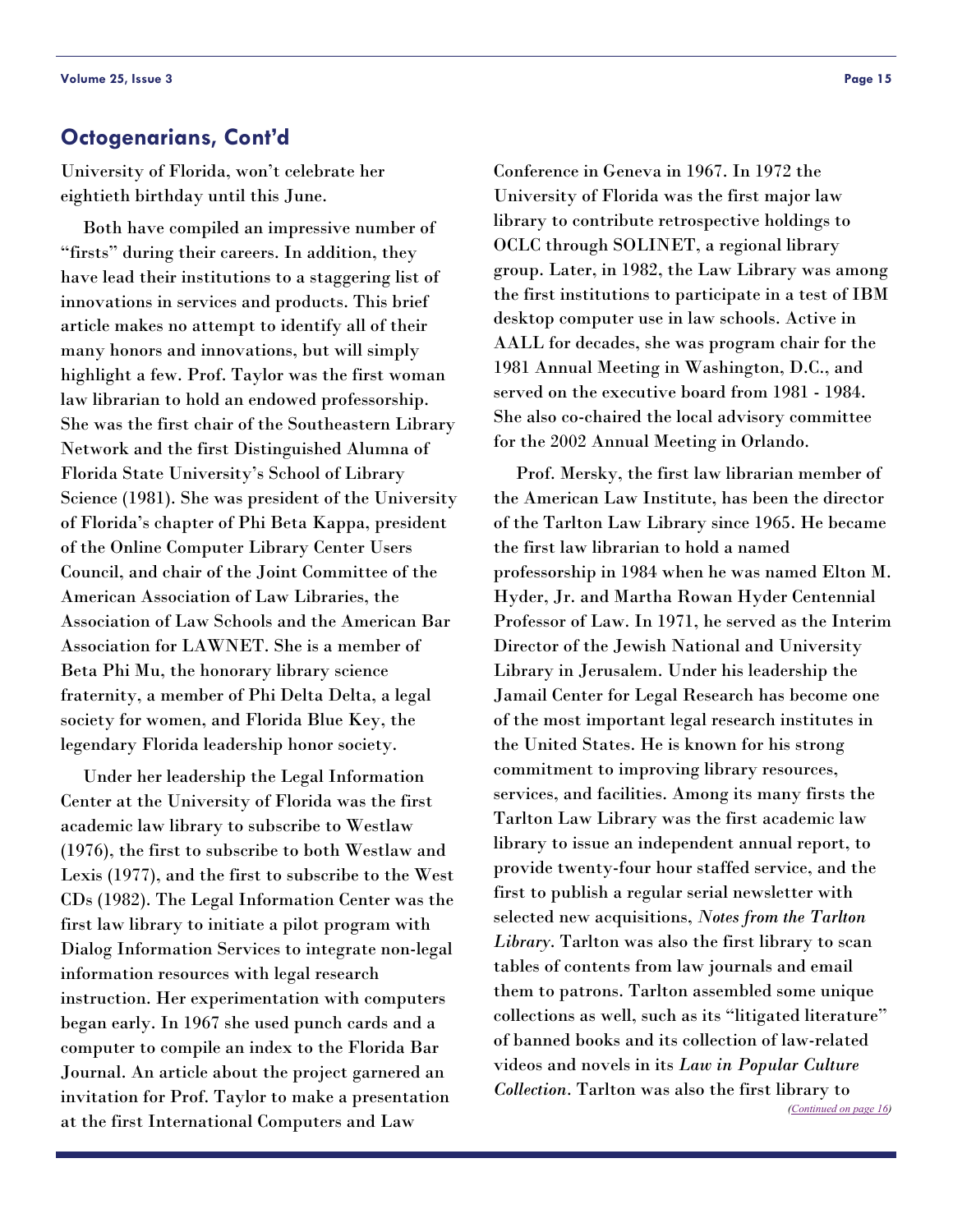<span id="page-15-0"></span>install a permanent LEXIS terminal.

 Prof. Mersky worked tirelessly in professional organizational interests as well. He worked to initiate law library divisions in the American Library Association, the Special Libraries Association, and in ASIS (American Society for Information Science). Tarlton was the first law library to host AALL Institutes for foreign law and for acquisitions. Prof. Mersky was the first law librarian awarded a federal grant for continuing law library education which provided all expenses for all participating library staff plus a per diem. He has also been translated and published in German, Spanish, and Portuguese on law library issues.

 While there are many impressive achievements among librarians, these octogenarian innovators stand out. Why is it that they were so often first with one service or product? Are there any secrets to their successful innovation? Why were there so many firsts at their libraries? Did they seek out innovators and "hire" them or did they "create" them? What do they consider the most important of their own innovations? Finally, what do they see for the future in their "crystal balls?"

#### **Hiring or creating innovators?**

 Prof. Mersky doesn't specifically look for innovators in potential hires. But, he "always hires intelligent people." When he sees intelligent people, he hires them, then establishes an environment which encourages innovation. Just what kind of environment is this? Bob Berring gives us a clue in his sketch of Roy Mersky in "Reflections on Mentors," published in *Law Librarianship: Historical Perspectives*, edited by Laura N. Gasaway and Michael G. Chiorazzi. According to Berring, Mersky looked for people with ambition and energy from all sorts of

backgrounds and he purposefully hired "aggressive newcomers." Mersky then "let people run with their ideas," providing them with resources they needed to support their initiatives. In this environment, Mersky produced a large number of talented librarians who left the "mother library" at Texas and moved to direct libraries all over the country. Mersky taught librarians that the only limit was in their expectations. He taught "aggressive, entrepreneurial management" and could be a "difficult taskmaster," according to Berring, but brought great energy and drive to the profession.

 Like Prof. Mersky, Prof. Taylor did not consciously seek out "innovators" when hiring librarians. Not everyone in a library must be an innovator, according to Taylor. She believes that there is a role for detail-oriented people who can execute the visions of innovators and attend to everyday routines. Prof. Taylor suggests that a "sense of inquisitiveness" separates the innovators from others. She gets her first clue about whether a new librarian will be an innovator from that librarian's response to her simple question: "How are things going?" The future innovator often questions why the library is doing something and suggests ideas for improvement. Prof. Taylor thinks that innovators have a "reception" to new ideas and a "spark" to analyze and develop ideas. She credits innovators with challenging producers and publishers to do more and create better search tools.

#### **Most important "firsts?"**

 Prof. Mersky considers his most significant first being honored with a named professorship and an endowed chair. In addition to the personal honor, Prof. Mersky believes that this honor was an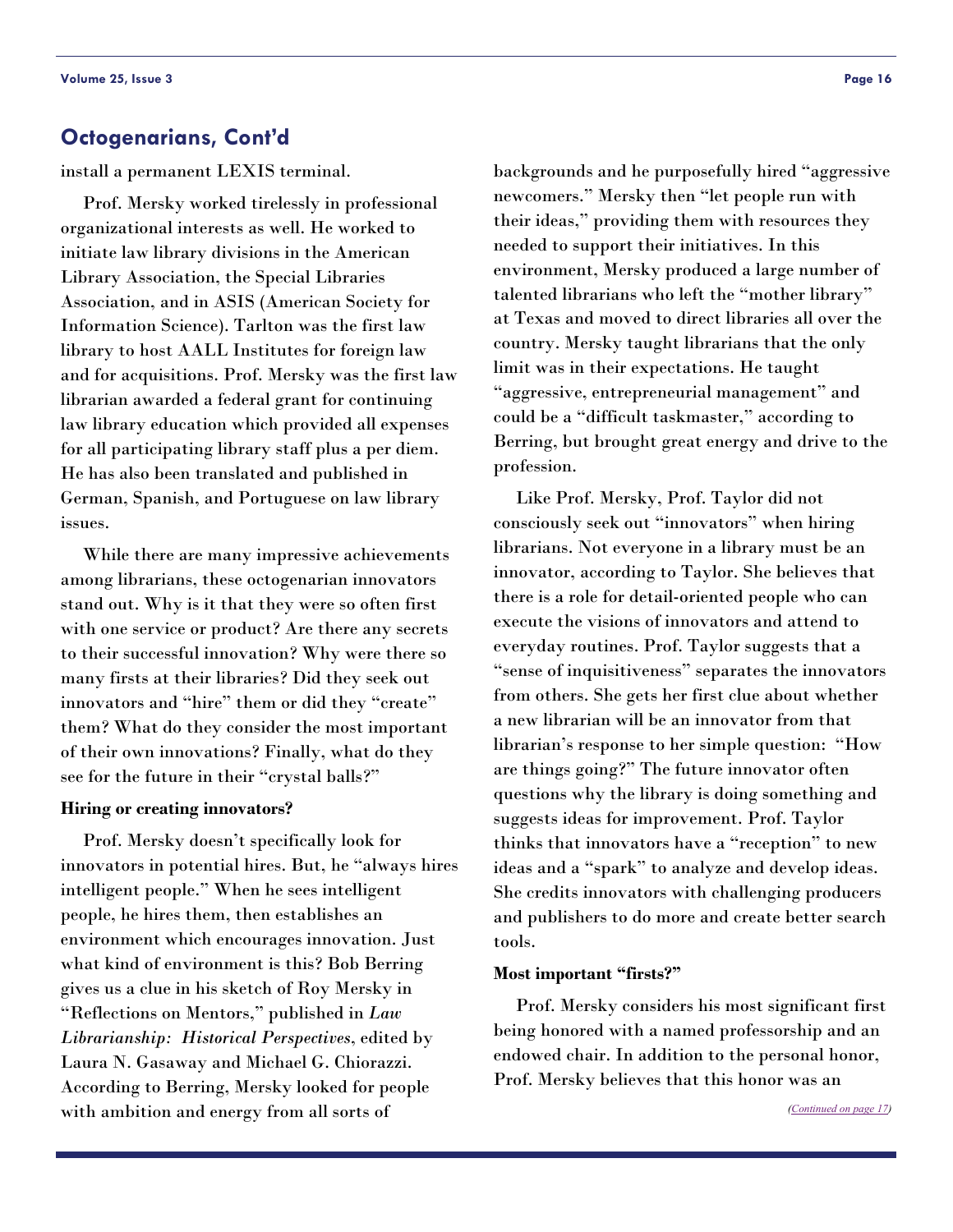<span id="page-16-0"></span>institutional recognition of the intellectual contributions of academic law librarians to legal education. He is also proud of being the first to use the term "lawyer librarian" when referring to librarians who have both law and library degrees. This term describes their contribution to the library and the law school perhaps more appropriately than the term librarian alone.

 Prof. Taylor considers her most important "first" heading the first library to subscribe to both WESTLAW and LEXIS. She remembers times when librarians seriously questioned whether subscribing to both services was necessary or fiscally prudent. She believes that it has been extremely important to support both services as instruction tools for law students.

#### **How can librarians contribute to legal education in the next five years?**

 Both Prof. Mersky and Prof. Taylor suggest that librarians' contributions to legal education should begin at home in their own law schools. Prof. Mersky insists that service to your own community of users, faculty and students, is the most important contribution librarians can make. Prof. Taylor stresses the importance of staying in touch with what is going on in your own law schools and in keeping up with what faculty are publishing and researching and which classes and areas of the law are becoming popular and ensuring that the library has the resources to support these endeavors.

#### **Crystal ball gazing: print, electronic, and issues of permanence?**

 What does the future hold? Student avowals that "if it's not online, I'm not interested," lead Prof. Taylor to fear collapse in libraries driven by these shortsighted opinions. On the other hand, Prof. Mersky considers it "unthinkable" that

books and print collections could become obsolete. He believes that special print collections of unique and rare materials distinguish many libraries today. In addition to unique print collections, there is the issue of usability. Scholars may use electronic research to find articles or books, according to Mersky, but they will always prefer reading them in print. Also, permanence and stability of records are a major concern. "There's real danger that materials published solely on the web and cited in legal authority may simply be unavailable in the future."

 Mersky and Taylor agree that faculty, students, and lawyers will have an abundance of information and the ability to access it in the future. The real role for librarians, according to Prof. Mersky, will be to act as gatekeepers, to evaluate the quality of the information and help researchers to find, target, and use what is useful. That is a big role in today's information environment.

 Both Prof. Mersky (2005) and Prof. Taylor (1997) have been awarded AALL's Marian Gould Gallagher Distinguished Service Award in recognition of outstanding, extended, and sustained service to law librarianship. They have compiled extensive publication records and made many contributions to the profession. Perhaps their many innovations will inspire us to look for, identify, and apply creative solutions to the operations of our libraries and the research and information needs of our students and faculty.

 Material in this article was obtained through emails and phone conversations with Prof. Taylor and Prof. Mersky in addition to material in the following articles: Allegra Jordan Young, *Roy Mersky and the Future of Libraries: Or, How the Jamail Center for Legal Research Became One of the*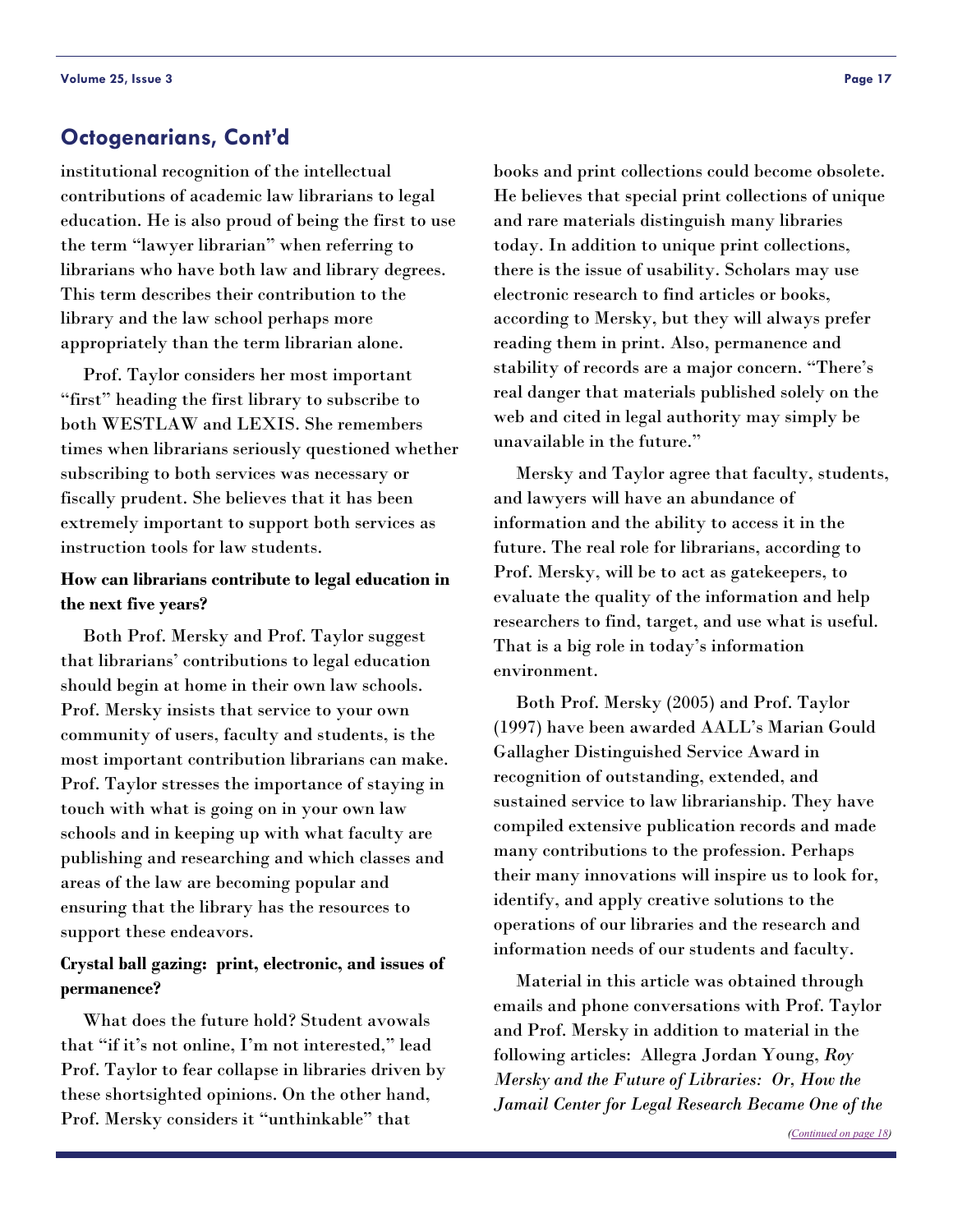<span id="page-17-0"></span>*Best of its Kind in the World*, 4 UT Law 26 (Winter 2006), available at [www.utexas.edu/law/depts/](http://www.utexas.edu/law/depts/alumni/utlaw/utlaw_current.pdf) [alumni/utlaw/utlaw\\_current.pdf](http://www.utexas.edu/law/depts/alumni/utlaw/utlaw_current.pdf) and Kristin Harmel, *Trailblazer Takes A Breather: Betty Taylor Leaves 50-Year Legacy, Sets Precedent for Women (and Men)*, 40 UF Law 52 (Fall 2003), available at [www.law.ufl.edu/news/pdf/magazine\\_fall03.pdf](http://www.law.ufl.edu/news/pdf/magazine_fall03.pdf).

# **Profiles in History: "First" Academic Law Librarians from Days Past**

Rosalie Sanderson ALL-SIS Centennial Committee

 Have you checked the list of Academic Law Library "firsts" compiled by the ALL-SIS Centennial Committee at [www.aallnet.org/sis/allsis/](http://www.aallnet.org/sis/allsis/centennial/firsts.asp) [centennial/firsts.asp](http://www.aallnet.org/sis/allsis/centennial/firsts.asp)? Some of the "firsts" are institutional firsts, such as the first library to issue an independent annual report. Others are personal "firsts" or accolades such as the first librarian to be awarded a Bender scholarship. To find out more about the amazing careers and people behind the accolades, read on.

Who: **Frederick C. Hicks** 

What: First academic librarian to become president of AALL

When: 1919

Source: 50 Law Libr. J. 88 (1957)

 Frederick Hicks was the first academic law librarian to become president of AALL. He was elected in 1919, and re-elected for a second term in 1920. He began work at Columbia University in 1910 and was formally appointed Law Librarian in 1915. He almost tripled the size of the collection in the fifteen years he was at Columbia. He also began teaching problem based seminars on legal research at Columbia. These seminars became so popular that Hicks was promoted to the faculty rank of Associate Professor of Legal Bibliography. In 1928 he left

Columbia for Yale where he almost tripled the size of the collection in his years there before retiring in 1945.

 Hicks was a gifted administrator, teacher and writer. His *Materials and Methods of Legal Research*, published in three editions in 1923, 1933, and 1942, was the standard for legal bibliography. He was a prolific author publishing no fewer than twenty books and fifty-two articles during his career. See *Bibliography of Books and Articles by Frederick C. Hicks*, 37 Law Libr. J. 19 (1944) for details. In 2000 he was honored by the ALL-SIS when they named a newly created annual award the Frederick Charles Hicks award. This award recognizes outstanding contributions to academic law librarianship.

Who: **Rosamond Parma**

What: First woman ALL president of AALL When: 1930 - 1931; 1931 - 1932; 2 terms

Source: 49 Law Libr. J. 145 (1956)

 Rosamond Parma was the first woman president of AALL. She served as a member of the Executive Board from 1926 - 1927 and served two terms as AALL president from 1930 - 1932. In 1911 she was appointed the first librarian of the University of California Law Library. She assembled the core scholarly collection of over 55,000 volumes almost single-handedly by the time she retired in 1935. She received her law degree from the University of California where she was named to the Order of the Coif. She published several articles in Law Library Journal including *The Origin, History and Compilation of the Case-book*, 14 Law Libr. J. 15 (1921) and *The History of the Adoption of the Codes of California*, 22 Law Libr. J. 8 (1929).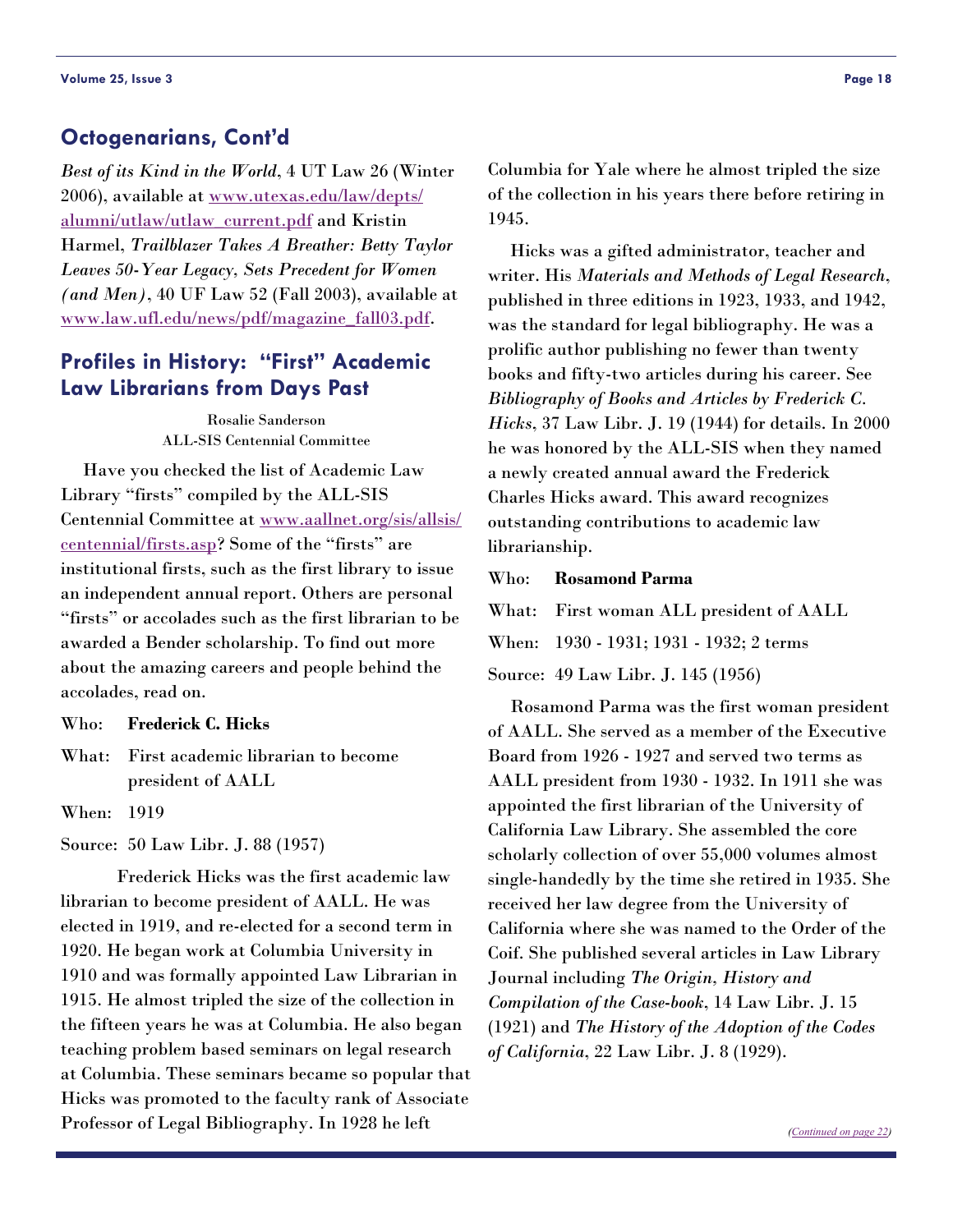# <span id="page-18-0"></span>**Developments in Legal Education: Are Blogs Transforming Legal Scholarship?**

Sara Kelley Georgetown University Law Center

#### **Introduction**

 As librarians, most of us are already aware of the impact blogs are having in areas such as current awareness and traditional news publishing. Most of us are also aware that numerous law professors read, run, and post to legal blogs (blawgs).

 As academic law librarians, we might well wonder: What is the impact of legal blogs on legal scholarship? That was the subject of a conference sponsored by the Berkman Center for Internet & Society on April 27 & 28, 2006: *Bloggership: How Blogs are Transforming Legal Scholarship*. Presenters included prominent blawgers such as Eugene Volokh,1 Orin Kerr,2 and Douglas Berman,3 as well as non-blawger Kate Litvak.4 In this article I will summarize a few of the key themes of the symposium.

#### **Benefits of Blogging for Legal Scholarship**

 Several of the symposium papers assert that blogging helps legal scholars develop their ideas before they turn them into more formal types of scholarship (e.g., law review articles). D. Gordon Smith<sup>5</sup> observes that "the [scholarly] process is on display when I publish multiple blog posts on the same topic over a long period of time. I 'take the idea and pick it up, spin it around, look at it from all sorts of angles, and then put it down again.' "6 He also notes that blogging is like a " 'virtual faculty lounge,' where bloggers try out new ideas and get feedback from commenters or other bloggers."7 Douglas Berman adds that "Blog posts have provided the stimulus (and some text) for much of the 'traditional' scholarship I have recently produced."8 Similarly, Christine Hurt9 and Tung Yin<sup>10</sup> point out that "a blog post may serve as a rough draft of an abstract for a future

article. There is the added benefit that a public posting may inspire the blogger to articulate the idea with a greater degree of precision than the blogger might in a document for personal use …."11

 Another commonly cited benefit is exposure of one's ideas to a wider audience. "My blog gets about 20,000 unique visitors a day; I don't know how many people read my articles, but I'm pretty sure it's very far from 20,000," notes Eugene Volokh.12 Berman adds:

My blog work facilitates the exposure and scrutiny of my legal ideas by a national and international readership that includes not only judges, policymakers and practitioners at all levels in many jurisdictions, but also academics from other disciplines, journalists of all stripes, many non-lawyers interested in criminal justice issues, and also, perhaps most valuable, the real people whose lives are most impacted by the policies and doctrines that I discuss.13

 Such exposure is especially beneficial for junior scholars:

The goal of a junior professor who wishes to advance in academia is to be recognized nationally as a capable scholar. Pretenured professors at highly-ranked institutions have a built-in infrastructure that allows them to build their reputations. However, for junior law professors at lower-tiered schools without access to this infrastructure, blogging may create opportunities for just this kind of networking.14

 Wide exposure can even lead to opportunities for more traditional scholarship, such as op-ed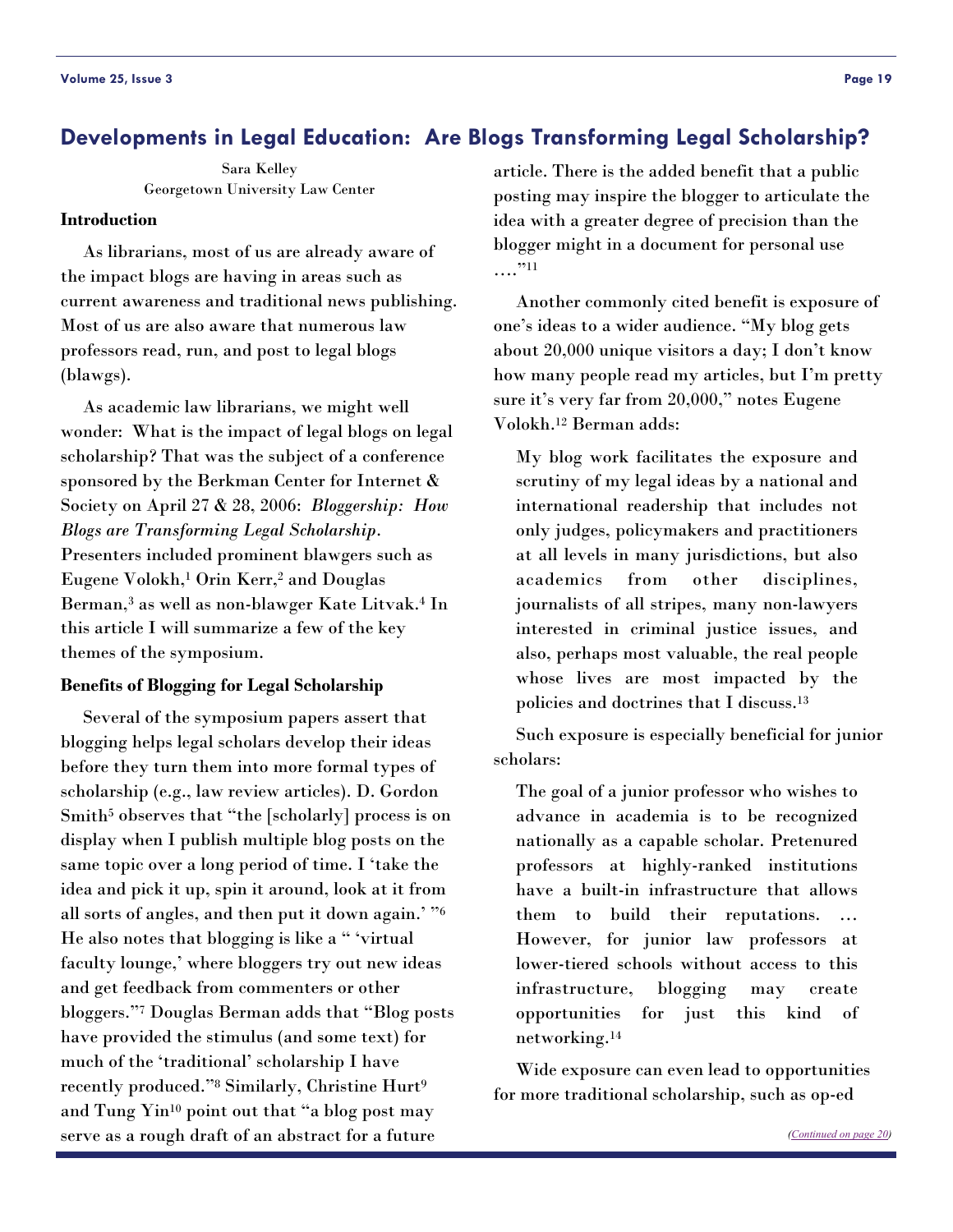# <span id="page-19-0"></span>**Developments in Legal Education, Cont'd**

pieces for newspapers,15 or interdisciplinary collaboration with scholars outside of law.16

 Relatedly, some symposium participants observe that blogging has more potential than traditional publishing to stir up meaningful conversation about legal ideas. According to Volokh,

[W]hen you blog you actually create, and interact with, a community …. My opeds in the Wall Street Journal … would occasionally lead to a couple of e-mails from readers. Before I had comments, blog posts would sometimes get me dozens of messages, some hostile but many friendly, thoughtful, and even flattering. Now that I've enabled comments, I get fewer e-mails, but I still get messages from people, sometimes arguing with me, sometimes complimenting me, often pointing me to interesting other stories to cover.17

 Berman observes that "Through linking, blogs … facilitate a more direct and immediate engagement with other bloggers and other persons setting forth ideas on-line. … [P]rofound and unexpected and unique scholarly ideas often can emerge from informal exchanges. Blogs are far more likely to foster … the development and insights of these exchanges."18

 Other benefits of blogging include its ability to provide a forum for "smaller ideas"19 or "'microdiscoveries': original thinking that's hardly bigthink or even middlethink, but that's still a valuable contribution;"20 its timeliness ("my guess is that blog posts will become the first draft of commentary on new legal developments"21); its elimination of the need for a publishing intermediary, which acts as a barrier to lesser

known scholars and adds considerable delay to the publishing process;<sup>22</sup> and the fact that it is a form of open access publishing.23 Some blawgers also see blogging as a useful research tool: "If you want to find examples of a certain argument or a certain phenomenon, for instance, a LEXIS query might not get you far. But if you have thousands of readers … some of them might be willing to draw on their own memories, or even their own research skills, to help you."24

#### **Drawbacks of Blogging for Legal Scholarship**

 The most commonly cited drawback of blogging for legal scholarship is time taken away from more traditional scholarly activities. Volokh writes, "Sometimes, when I'm in the middle of a heavy blogging spurt, I ask myself: Shouldn't I be spending this time writing law review articles instead?"25 According to Berman, blogging can be "a time suck and addiction. … I find the medium so engaging and satisfying that many days I am annoyed that I have other things I have to do."26 This danger is greatest for "pretenured"27 bloggers: "Particularly in an environment where even lower ranked schools are putting substantial pressure on junior scholars to publish, any activity that systematically takes time away from scholarship may be dangerous," write Hurt and Yin.28

 Kerr believes that the use of reverse chronological order ("RCO") is a disadvantage for the advancement of scholarly ideas: RCO "focus[es] on the latest instead of the best .… [O]nce an item is posted, and one or more posts follow it, the post rolls off the bottom and is mostly forgotten."29

 The brevity of blog posts is sometimes also seen as a drawback. D. Gordon Smith writes "Blog posts typically are much shorter than traditional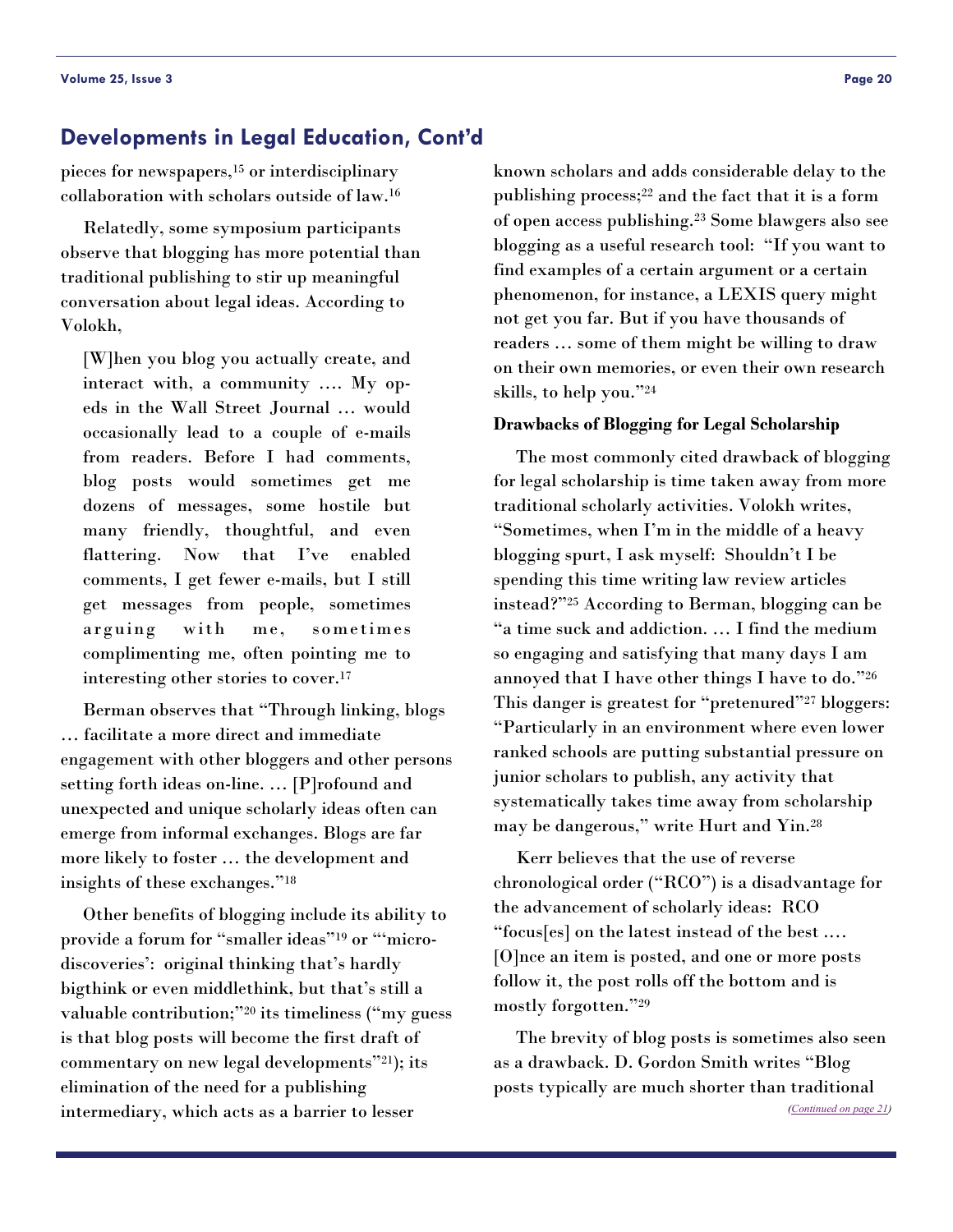# <span id="page-20-0"></span>**Developments in Legal Education, Cont'd**

works of legal scholarship, and, as a result, blogging does not lend itself to any form of scholarly expression that requires extended analysis."30

 Furthermore, some of the advantages of blogging can also be seen as disadvantages. Timeliness is one example: "Blog posts are created in Internet time, and bloggers must throw out their ideas with only minutes or possibly hours of reflection and review."31 Wide exposure is another example; as wonderful as it can be to have a wide audience for one's best work, it can be truly awful to have such a wide audience when one posts a flawed argument or incorrect statement of fact.<sup>32</sup> And the lack of a publishing intermediary can be a disadvantage in that it eliminates a source of quality control.33

#### **Are Blogs Really Transforming Legal Scholarship?**

 While most, if not all, of the symposium participants see blogging as a positive development for legal scholarship, the majority of those who directly addressed the issue seem to think that blogging is not truly transformative.

 Orin Kerr, himself a highly successful blawger, points out that "Five years ago, a symposium on the latest technology impacting legal academia would have trumpeted the transformative technology known as listservs. … Today, most listservs are quiet …."34

 The non-blawger Kate Litvak opines that other recent developments have had much greater impact on legal scholarship. Among those other developments she mentions the development of archives of working papers such as SSRN; improvements in communications technology, which have made research faster and more thorough; the internationalization of legal scholarship; the movement toward interdisciplinary training and collaboration; and the movement toward empirical research.35

 Solum believes that blogging supports three pre-existing trends in legal scholarship: "the transition from the long form to the short form, the transition from exclusive rights to open access, and the transition from mediation to disintermediation."36 He concludes that "Blogs are symptoms of larger forces at work. Their importance, if any, is as the medium (or technology) through which the incentives and institutional forces … are doing their work."37

1 UCLA, *The Volokh Conspiracy* [\(http://](http://volokh.com/) [volokh.com/](http://volokh.com/)).

2 GWU, *OrinKerr.com* (<http://orinkerr.com/>).

3 Ohio State, *Sentencing Law and Policy* ([http://](http://sentencing.typepad.com/) [sentencing.typepad.com/](http://sentencing.typepad.com/)).

4 University of Texas at Austin.

5 UW-Madison, *Conglomerate* ([http://](http://www.theconglomerate.org/) [www.theconglomerate.org/](http://www.theconglomerate.org/)).

6 D. Gordon Smith, Bit by Bit: *A Case Study of Bloggership*, U. Wis. Legal Stud. Res. Paper No. 1017, at 4, *available at* [http://papers.ssrn.com/sol3/](http://papers.ssrn.com/sol3/papers.cfm?abstract_id=898178) [papers.cfm?abstract\\_id=898178](http://papers.ssrn.com/sol3/papers.cfm?abstract_id=898178), quoting Orin S. Kerr, *Blogs and the Legal Academy*, GWU Law School Pub. L. Res. Paper No. 203, at 6, *available at* [http://papers.ssrn.com/sol3/papers.cfm?](http://papers.ssrn.com/sol3/papers.cfm?abstract_id=896994) [abstract\\_id=896994](http://papers.ssrn.com/sol3/papers.cfm?abstract_id=896994).

7 *Id.* at 4-5, quoting Larry E. Ribstein, *Do Blogs "Have Nothing to Do with Legal Scholarship"?* (Feb. 27, 2006), *available at* [http://](http://busmovie.typepad.com/ideoblog/2006/02/do_blogs_have_n.html) [busmovie.typepad.com/ideoblog/2006/02/](http://busmovie.typepad.com/ideoblog/2006/02/do_blogs_have_n.html) [do\\_blogs\\_have\\_n.html](http://busmovie.typepad.com/ideoblog/2006/02/do_blogs_have_n.html).

8 Douglas A. Berman, *Scholarship in Action: The ([Continued on page 22\)](#page-21-0)*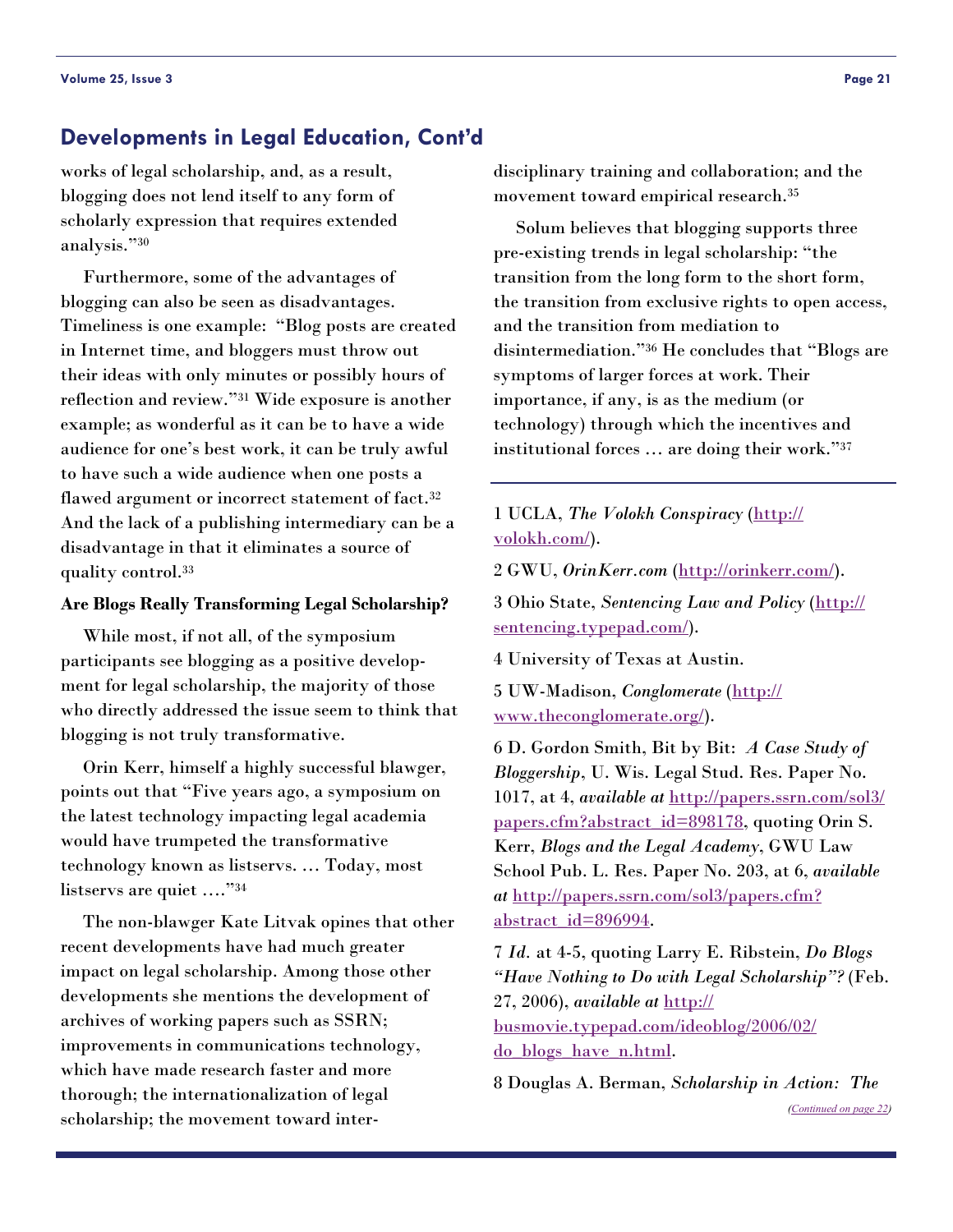# <span id="page-21-0"></span>**Developments in Legal Education, Cont'd**

*Power, Possibilities, and Pitfalls for Law Professor Blogs*, Ohio St. Pub. L. Working Paper No. 65, at 21, *available at* [http://papers.ssrn.com/sol3/](http://papers.ssrn.com/sol3/papers.cfm?abstract_id=898174) [papers.cfm?abstract\\_id=898174](http://papers.ssrn.com/sol3/papers.cfm?abstract_id=898174).

9 Marquette, Illinois; *Conglomerate* [\(http://](http://www.theconglomerate.org/) [www.theconglomerate.org/](http://www.theconglomerate.org/)).

10 Iowa, *The Yin Blog* (<http://yin.typepad.com/>).

11 Christine Hurt and Tung Yin, *Blogging While Untenured and Other Extreme Sports*, at 15, *available at* [http://papers.ssrn.com/sol3/](http://papers.ssrn.com/sol3/papers.cfm?abstract_id=898046) [papers.cfm?abstract\\_id=898046](http://papers.ssrn.com/sol3/papers.cfm?abstract_id=898046).

12 Eugene Volokh, *Scholarship, Blogging, and Trade-Offs: On Discovering, Disseminating, and Doing [Very early draft]*, UCLA School of Law Res. Paper No. 06-17, at 1, *available at* [http://](http://papers.ssrn.com/sol3/papers.cfm?abstract_id=898172) [papers.ssrn.com/sol3/papers.cfm?](http://papers.ssrn.com/sol3/papers.cfm?abstract_id=898172) [abstract\\_id=898172](http://papers.ssrn.com/sol3/papers.cfm?abstract_id=898172).

13 Berman, *supra* n. 8, at 9.

14 Hurt and Yin, *supra* n. 11, at 13.

15 *Id.*

16 Berman, *supra* n. 8, at 12.

17 Volokh, *supra* n. 12, at 3.

18 Berman, *supra* n. 8, at 9.

19 Berman, *supra* n. 8, at 8.

20 Volokh, *supra* n. 12, at 7.

21 Orin S. Kerr, *Blogs and the Legal Academy*, GWU Law School Pub. L. Res. Paper No. 203, at 7, *available at* [http://papers.ssrn.com/sol3/](http://papers.ssrn.com/sol3/papers.cfm?abstract_id=896994) [papers.cfm?abstract\\_id=896994](http://papers.ssrn.com/sol3/papers.cfm?abstract_id=896994).

22 Lawrence B. Solum, *Blogging and the Transformation of Legal Scholarship*, Ill. Pub. L. and Legal Theory Res. Papers Series No. 06-08, at 8, *available at* [http://papers.ssrn.com/sol3/](http://papers.ssrn.com/sol3/papers.cfm?abstract_id=898168) [papers.cfm?abstract\\_id=898168](http://papers.ssrn.com/sol3/papers.cfm?abstract_id=898168); Kerr, *supra* n. 21, at 9.

- 23 Solum, *supra* n. 22, at 14-15.
- 24 Volokh, *supra* n. 12, at 5.
- 25 *Id.* at 1.
- 26 Berman, *supra* n. 8, at 14.
- 27 Hurt and Yin, *supra* n. 11, at 1.
- 28 *Id.* at 4.
- 29 Kerr, *supra* n. 21, at 6.

30 Smith, *supra* n. 6, at 7.

31 Hurt and Yin, *supra* n. 11, at 11.

32 Id.; Kate Litvak, *Blog as a Bugged Water Cooler*, at 5-6, *available at* [http://papers.ssrn.com/sol3/](http://papers.ssrn.com/sol3/papers.cfm?abstract_id=898186) [papers.cfm?abstract\\_id=898186](http://papers.ssrn.com/sol3/papers.cfm?abstract_id=898186).

33 Kerr, *supra* n. 21, at 9; Solum, *supra* n. 22, at 20.

34 Kerr, *supra* n. 21, at 11.

35 Litvak, *supra* n. 32, at 1-4.

36 Solum, *supra* n. 22, at 4.

37 *Id.* at 23.

# **Profiles in History, Cont'd**

Who: **William R. Roalfe**

What: First academic librarian to propose an AALL expansion plan

When: 1930

Source: 24 Law Libr. J. 60 (1931)

 William Roalfe was AALL president from 1935 - 1936 and worked to establish the first regional association of law librarians, the North Carolina Law Librarians. The association became the first chapter of AALL in 1940 and was the forerunner of the Southeastern Association of Law Libraries. In 1947 Roalfe became the first president of the Chicago Association of Law Libraries. During his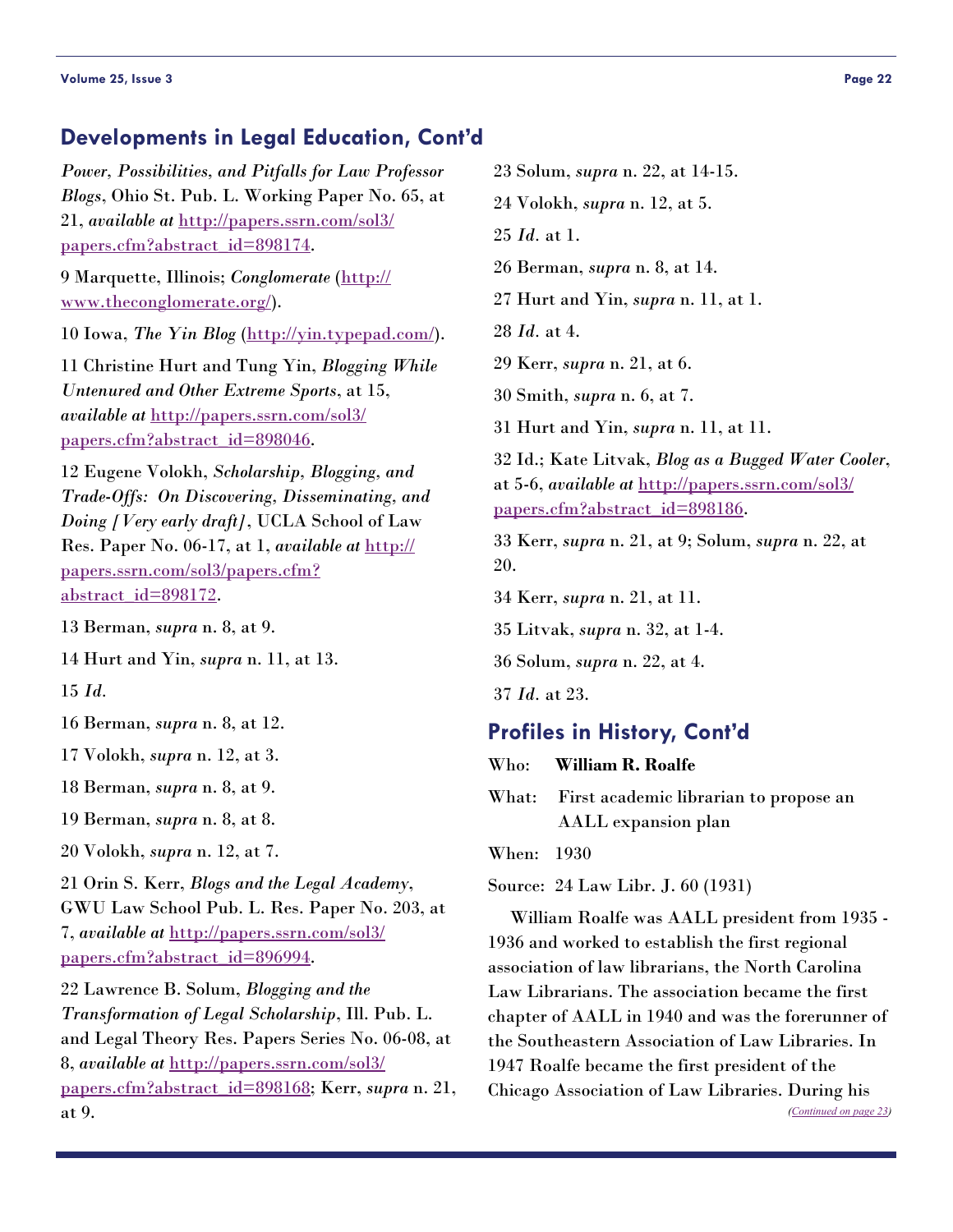#### <span id="page-22-0"></span>**Profiles in History, Cont'd**

career he directed several law libraries: the University of Southern California, Duke, and later, Northwestern.

 He is perhaps best known in the profession for proposing an expansion plan in 1930 which became the virtual blueprint for the development of AALL in the decades following. He outlined his plan in a letter to AALL president Rosamond Parma in 1930. He proposed creating a headquarters with full-time staff, enlarging the Law Library Journal, and publishing a variety of materials which would help librarians track the literature of law. He also wrote *The Libraries of the Legal Profession* (1954) and the 5th and 6th editions of *How to Find the Law* (1957, 1965). For more information see Michael G. Chiorazzi, "William R. Roalfe: Builder of Libraries, Scholar, Association Animal," in *Law Librarianship: Historical Perspectives* 215 (Laura N. Gasaway & Michael G. Chiorazzi eds., 1996).

Who: **Allen Mercer Daniel**

What: First African-American member of AALL When: 1933

Source: 75 Law Libr. J. 272 (1982)

 Mercer Daniel, the first African-American member of AALL, was a librarian and sometimes dean at Howard University Law School for thirtythree years, the last twenty-five as the director and Law Librarian. He had an unbroken string of AALL annual meeting attendance from 1934 to 1975, no small feat in the days of institutionalized segregation. He was an authority on John Brown and Harpers Ferry and a frequent contributor to the *Howard Law Journal*, the *Journal of Negro History*, and the *Journal of Negro Education*.

 In the early years of his work at Howard University, the only library assistants employed were the top ranked senior students. Prof. Daniel

noted that "there was no guarantee that the student graded at the top would also prove to be the best employee for library work." (51 Law Libr. J. 214 (1958)) Prof. Daniel was very proud that Thurgood Marshall, the late Supreme Court justice, was his library assistant for two years. Prof. Daniel is remembered daily as faculty and staff use the library catalog named Daniel in his honor.

#### Who: **Miles O. Price**

What: Creator of first Law Library course offered in an accredited library school

When: 1937

Source: 49 Law Libr. J. 111 (1956); 55 Law Libr. J. 220 (1962); 62 Law Libr. J. 2 (1969)

 Miles O. Price was named law librarian at Columbia in 1929. He was the first academic law librarian to teach a Law Library course in an accredited library school. He began teaching his course at School of Library Service of Columbia University in 1937. The course focused instruction on law books, their organization, and their use for reference work. Through his course Price became acquainted with a generation of trained law librarians. He ran an informal placement operation as a result. He subsequently held the formal posts as chair of the AALL Committee on Major Jobs in Law Libraries and chair of the Education and Placement Committee. His course resulted in the publication of a number of library administration and teaching materials such as his *Syllabus for the Study of Law Library Administration* (1937), his *Effective Legal Research* (1953), written with Harry Bitner, and the *Price Catalog for a Library of 15,000 Volumes* (1942), published as a working model for librarians who cataloged law books.

Prof. Price was service oriented and established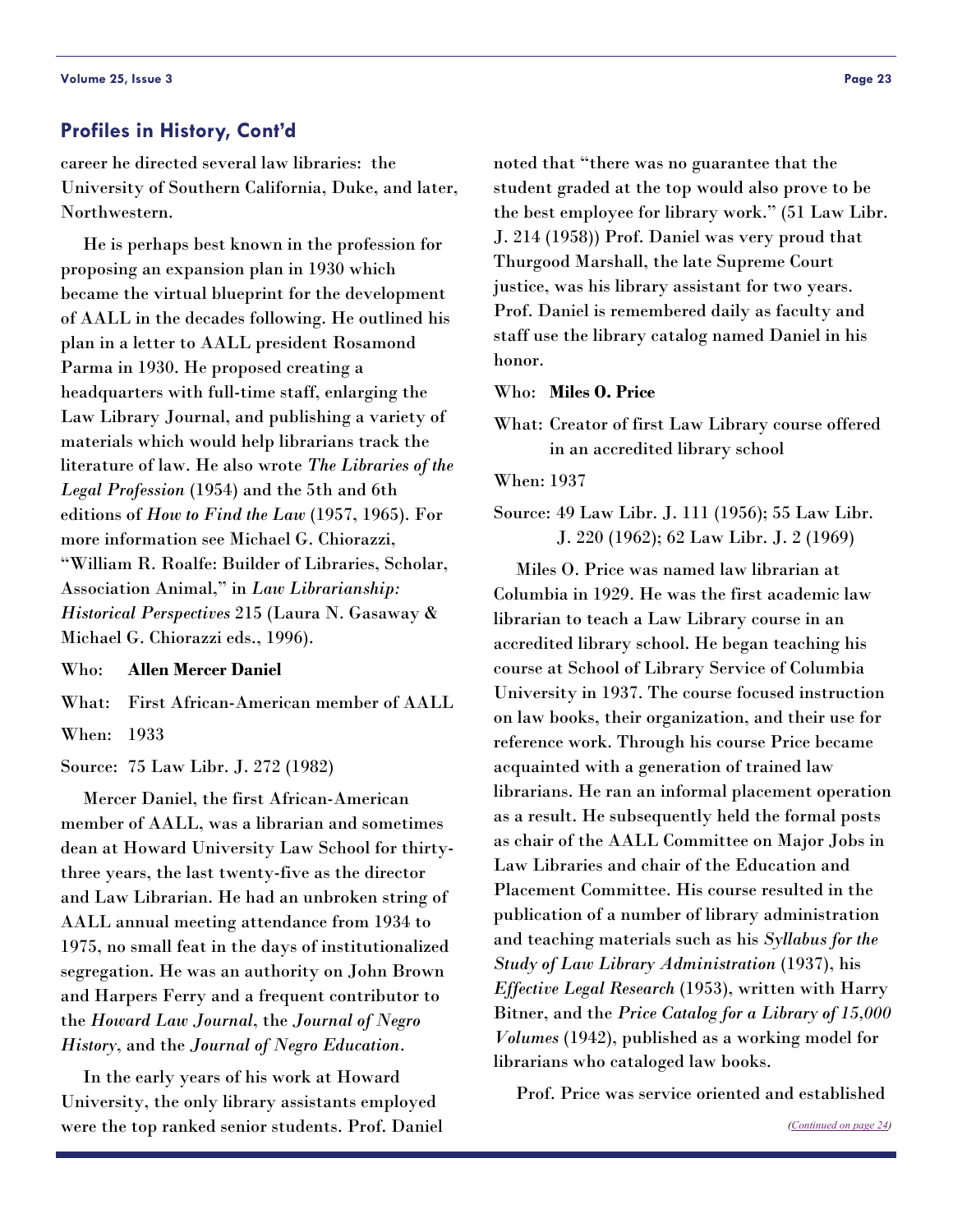# <span id="page-23-0"></span>**Profiles in History, Cont'd**

reference services at Columbia for the first time. His collection goals were to develop the foreign law collection, to build a criminology collection, and to fill gaps in the collection, especially in early state session laws. He was committed to developing a subject classification for law, and after he retired in 1959 he was appointed by the Librarian of Congress to the Advisory Committee on the Development of a Library of Congress Classification for Anglo-American Law. He worked tirelessly on a number of AALL committees including the Index to Legal Periodicals Committee and the Joint Committee on Microcards. For more information see Marion G. Gallagher, *Miles Oscar Price - The Journal Record*, 62 Law Libr. J. 11 (1969).

Who: **Marian Gould Gallagher**

What: First recipient of Distinguished Service Award

When: 1984

Source: 77 Law Libr. J. 358 (1984-85)

 Marian Gould Gallagher was president of AALL (1954 - 1955) and Professor of Law and Law Librarian Emeritus, University of Washington (1944 - 1981). She was a remarkable librarian and library educator. She started publishing the *Current Index to Legal Periodicals* as a current awareness tool for her faculty at Washington, and decades later, the publication is still being published and is now distributed to law schools and attorneys all over the world in several formats.

 Prof. Gallagher also began publishing the *President's Newsletter* in 1954. Her *Newsletter* evolved into the *AALL Newsletter* which eventually became *AALL Spectrum*. She directed the law librarianship program at the University of Washington for thirty-seven years. That

program had a remarkable impact on the profession and produced many law library and AALL leaders. Prof. Gallagher frequently represented law librarians to those outside the profession - she was an active member of the ABA Section of Legal Education and Admission to the Bar and served on the President's National Advisory Committee on Libraries in 1967 - 1968, as well as other presidential committees and commissions under three presidents. For more information on her, see the AALL Centennial FAQs,

at [www.aallnet.org/committee/cenceleb/histories/](http://www.aallnet.org/committee/cenceleb/histories/faq.asp) [faq.asp](http://www.aallnet.org/committee/cenceleb/histories/faq.asp).

# **Chair, Cont'd**

so I hope they will accept my sincere expression of gratitude in the form of this column. However, I do want to bring to your attention, so they can be publicly recognized, two of the unsung heroes who have worked so hard to make the activities of our SIS known to all of us. When you see our Webmaster, Diane Murley, and our Newsletter Editor, Leah Sandwell-Weiss, in St. Louis or elsewhere, please join me in thanking them for their extraordinary efforts and dedication to ALL-SIS.

 Another major strength of ALL-SIS is the incredible array of interesting and useful programs crafted for the annual meeting by the Program Committee, which has been chaired for the last two years by Lee Peoples. Lee and his Committee make our ALL-SIS sponsored educational offerings second to none. A special thank you should go to our members who participate in the organization and delivery of these programs.

 A third strength of ALL-SIS can be found in the numerous special projects undertaken by our Committees. To see the diverse offerings (and use them) one only has to go to our ALL-SIS web page. This year for example, one can take advantage of a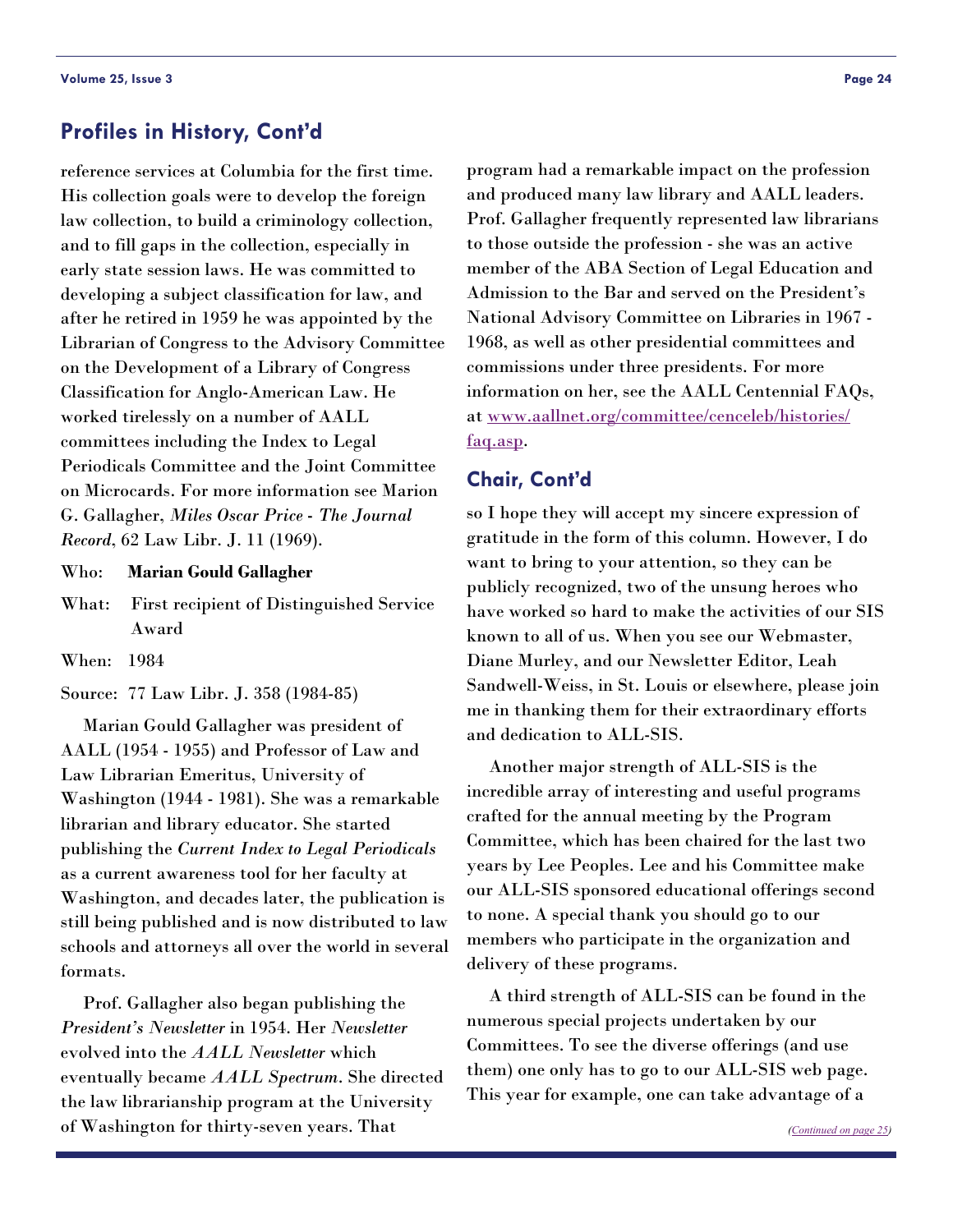# <span id="page-24-0"></span>**Chair, Cont'd**

[new online archive](http://www.aallnet.org/sis/allsis/newsletter/Archives/archive.html) of our past Newsletter issues; while our Collection Development Committee created a new [Academic Law Libraries' Collection](http://www.aallnet.org/sis/allsis/secure/Colldev/policies.asp)  [Development Policies page](http://www.aallnet.org/sis/allsis/secure/Colldev/policies.asp) (AALL login required). These projects are examples of the kind of useful work undertaken by our Committees to help our membership.

 I could go on with more strengths because we have them in plentiful supply, but I do want to address what I see as a current weakness that we should address, i.e., the fact that 38% of law librarians employed at academic law libraries have not chosen to be current members of ALL-SIS. Any professional organization is only as strong as its membership. The fact of the matter is, for whatever reason, over a third of our potential membership is not participating in an SIS that is dedicated to improving the working and professional lives of academic librarians. We need these non-members to join us. If there are nonmembers at your law library, please ask them to become a part of ALL-SIS. Urge them to look at our web page and learn more about us. I can assure you that there is a place for them with us. They can be as active as they want to be with us. Opportunities are plentiful for professional involvement and networking. With your help we can bring more academic librarians into our SIS, which will be to everyone's benefit.

 Now as to our challenges, one would be hard pressed to find a time where the world of law libraries and legal information is in such a state of flux. Questions concerning how we do our work and support our patrons are a regular part of planning and strategy for most of us. We are often called upon to explain what we do and sometimes to justify our actions to our Universities. I believe that the role of law librarians has never been more vital and vibrant. The myriad places where

information can be found require the unique talents of professional law librarians to navigate successfully on behalf of our patrons. But to be successful, we cannot work in a vacuum. We need the assistance of our own community of professional associations, including ALL-SIS, to help us. Collectively we are far stronger as a profession and we must make sure that ALL-SIS remains vibrant and responsive to our future needs.

 On a completely different subject, elsewhere in this Newsletter, you will see that the ALL-SIS Bylaws Committee, chaired by Tom Hanley, has reviewed our Bylaws and in accordance with our rules is submitting some [proposed language](#page-9-0)  [changes](#page-9-0) to be voted on by the membership during our ALL-SIS Business Meeting and Breakfast which is scheduled to begin on Sunday, July 9, at 7:00 a.m. The Board supports the Committees suggested changes and asks that you review this language.

 I hope to see many of you at our programs and events in St. Louis. We will be honored by the presence of Bucky Askew, incoming ABA Consultant on Legal Education, as our [ALL-SIS](#page-3-0)  [VIP](#page-3-0). Mr. Askew has graciously agreed to offer some remarks during the ALL-SIS Business Meeting and Breakfast. We also look forward to a wonderful awards ceremony and reception on Tuesday night, hosted at Washington University Law Library by Phil Berwick and his great staff. Of course, there will be excellent programs, stimulating Committee meetings and the opportunity to network with old friends while we meet new ones. To paraphrase Judy Garland (somewhat incorrectly): "See you in St. Louie, Louie, see you at the Annual Meeting."

Best Wishes!

Michael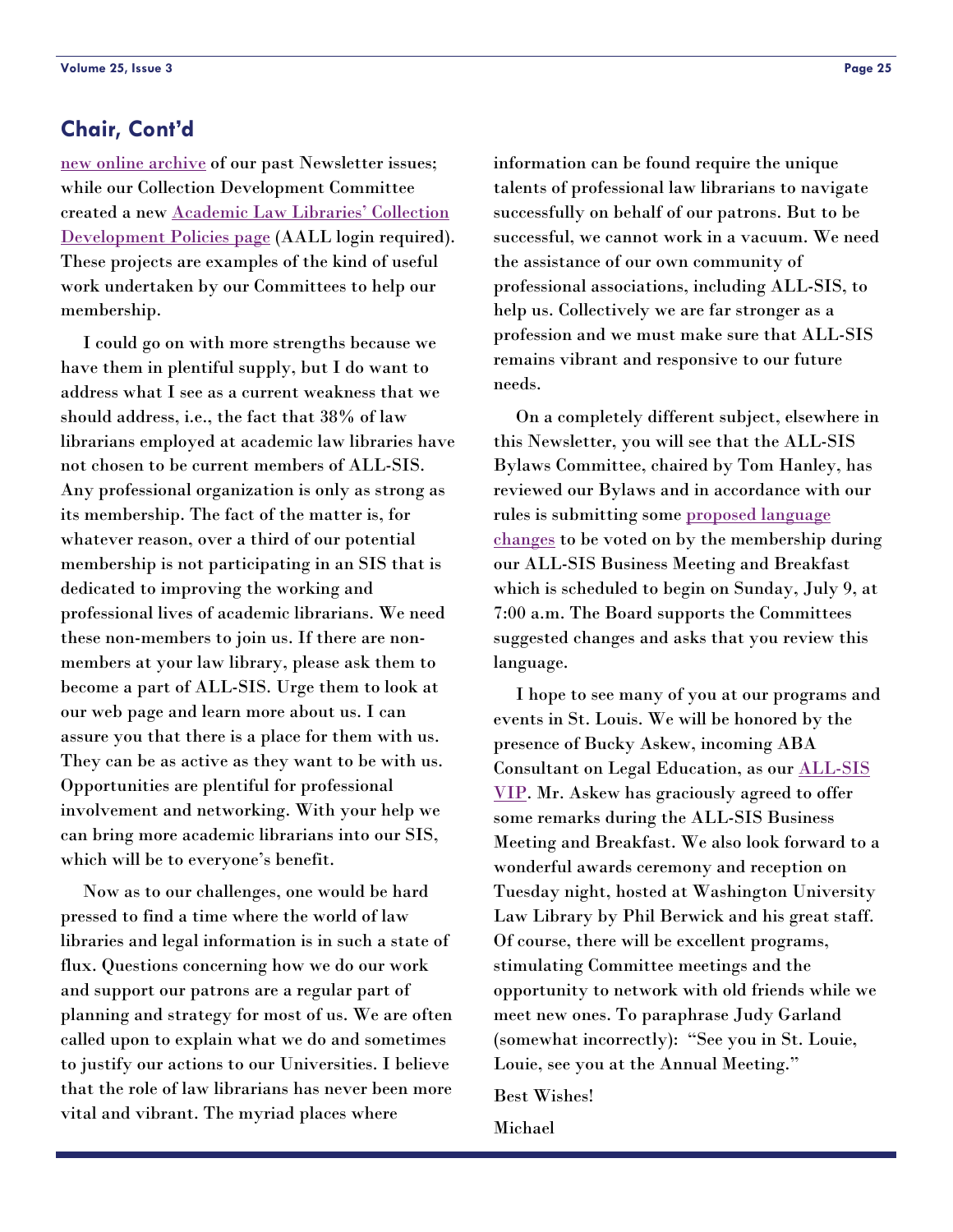#### <span id="page-25-0"></span>**Phoenix Team Builds an Exciting New Law Library**

Susie Zappia Phoenix International School of Law

 What do a practicing attorney and audiobook publisher, a Scottsdale resort receptionist, and an online art history instructor have in common? We are actually members of the library team at the dynamic new Phoenix International School of Law! Currently located in Scottsdale, the newborn school has 94 part-time and full-time students and has dedicated itself to a curriculum which emphasizes practice-readiness.

 Given that mission along with plans to relocate in late summer to a central Phoenix office building, PhoenixLaw librarians need to be a focused and cohesive unit with the willingness to tackle anything from mountains of boxed reporters in a central Phoenix warehouse to barcoding endless materials. Our diverse backgrounds and levels of experience seem to be providing a synergy and momentum that will make manageable working toward achieving provisional ABA accreditation later this year. Kris Niedringhaus is our Director of Information Resources & Technology and is also an Associate Professor of Law at PhoenixLaw. Before joining PhoenixLaw, Kris worked at Texas Wesleyan School of Law, Georgia State University School of Law, and the LaValley Law Library at the University of Toledo. She also serves on the editorial boards of *Law Library Journal* and *AALL Spectrum* and is the incoming Chair of AALL's Computing Services SIS. "PhoenixLaw is a unique and exciting institution," says Kris. "Our mission pillars of student-centeredness, serving the underserved and graduating practice-ready students shine through in the attitudes and activities of our students, faculty and staff. It's incredibly energizing to be a part of creating such a dynamic and forward-thinking organization."

 Assistant Director Mike Mason numbers among the school's resident baseball fanatics. Mike's

library career has included positions in law firm, municipal, and academic libraries and spans over two decades and four states (New Jersey, Colorado, Illinois, and Arizona). In addition to his M.S.L.S. from the University of North Carolina at Chapel Hill, Mike holds an M.A. in English Language, Literature, Rhetoric and Linguistics from Indiana University in Pennsylvania.

 Ted McClure, the Public Services librarian, received his M.L.S. from Catholic University in 2003. Ted, a practicing attorney, relocated to Albuquerque where he worked on Native American demographics for Tiller Research before accepting his post at PhoenixLaw in November 2005.

 I am Susie Zappia, and most recently I was Library Director at the Art Institute of Phoenix and taught art history courses online for Art Institute Online prior to joining PhoenixLaw in January this year. I still teach a course entitled *American Indian Literature* for Rio Salado, a local community college because I've taught it for several years and it's just too much fun to let go! I'm also having a blast as Technical Services Librarian, doing more in-depth cataloging than I've been able to for many years.

 Tara Summus, the newest kid of us newbies, learned the art of comforting nervous brides-to-be making reception reservations at the Scottsdale Plaza Resort. Tara hails from New York and completed her M.L.S. at the University of Arizona in May 2005. She has done internships with the Arizona Historical Foundation and the National Baseball Hall of Fame. Tara joined us in March and is also a Public Services Librarian.

 Perhaps Ted McClure summed it up best. "There are three things I love," he asserts, "libraries, law, and academia. But being in the start-up of a new institution is an adventure. It just doesn't get any better than this!"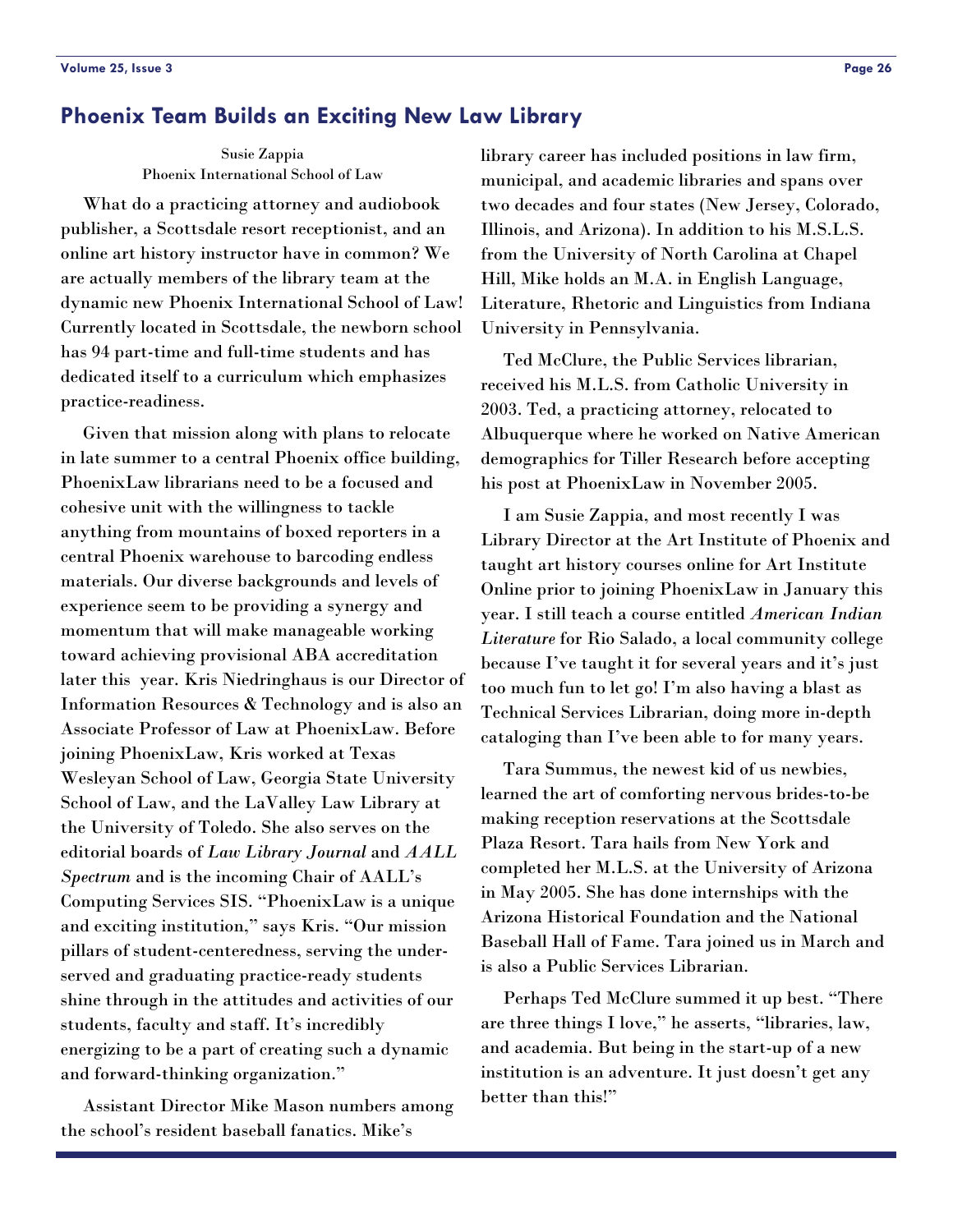# <span id="page-26-0"></span>**New Member Spotlight**

Patricia Kidd, Tanya Plumb, & Marjorie Crawford Mentoring and Membership Committees



Lauren Michelle Collins is a dynamic academic Law Librarian as well as an excellent writer. She currently works as a Public Service Librarian/Instruction Services Librarian at Wayne State University - Arthur Neef Law

Library. Lauren also creates summaries of legal cases as a Lead Case Law Editor for LexisNexis Group. Before going to Wayne State Lauren was a Faculty Services Reference Librarian at the University of Miami School of Law Library in Coral Gables, Florida.

 Lauren earned a Bachelor of Arts in Human Communication Studies from Howard University and a Juris Doctor from University of North Carolina, Chapel Hill. Lauren decided during her second year of law school that she would eventually become a law librarian. Her interest was sparked while working with librarians Marguerite Most and Martha Barefoot at UNC as a teaching assistant for the research and writing program. She earned her Master of Science in Information in 2003 from University of Michigan, Ann Arbor. Since earning that degree she has developed into a dynamic academic law librarian.

 Lauren is an excellent writer: she has written an article for AALL Spectrum: *Brown's Legacy Then and Now: Race and Law School Admission Debates Continue After Nearly 70 Years*, Vol. 8, No. 6 (April 2004). She is also a CALI Fellow with their Legal Research Community Authoring Project and is completing a lesson on Cost Effective Legal Research. Lauren even wrote two articles for the daily newspaper at the AALL annual meeting in San Antonio; where she found the time is a mystery. She is currently doing wonderful things at Wayne State: she recently started the Law Library's newsletter which has both a faculty and a student edition. She serves on the Board of MichALL and is the newsletter editor. Lauren is also a current member of AALL Diversity Committee.

Heather Waltman is a Catalog & Reference Librarian at the Fred Parks Law Library, South Texas College of Law in Houston. Heather received her BA in Sociology with a



concentration in Women's Studies from the University of Texas at Austin. She then earned her MLS in 2004 from the University of North Texas while working as a library assistant at the Clayton Center for Genealogical Research, a branch of Houston Public Library. She enjoyed this position researching family histories, but found her niche at the South Texas College of Law working two-years as a serials assistant. After graduating from library school, Heather took advantage of an opportunity to stay at STCL in a professional position.

 Heather has been the Catalog & Reference Librarian for one year now. In this position she has assisted the Senior Catalog Librarian in cataloging two recent microfiche purchases, the *Making of Modern Law Legal Treatises 1800-1926* and *AALS Law Books Recommended*. Aside from cataloging, Heather spends a limited number of hours each week helping patrons at the reference desk. She feels fortunate to be able to work in both the technical and public services arenas, an opportunity she thinks is rather unique. Heather also comments that her colleagues at STCL have been immensely helpful and willing to share their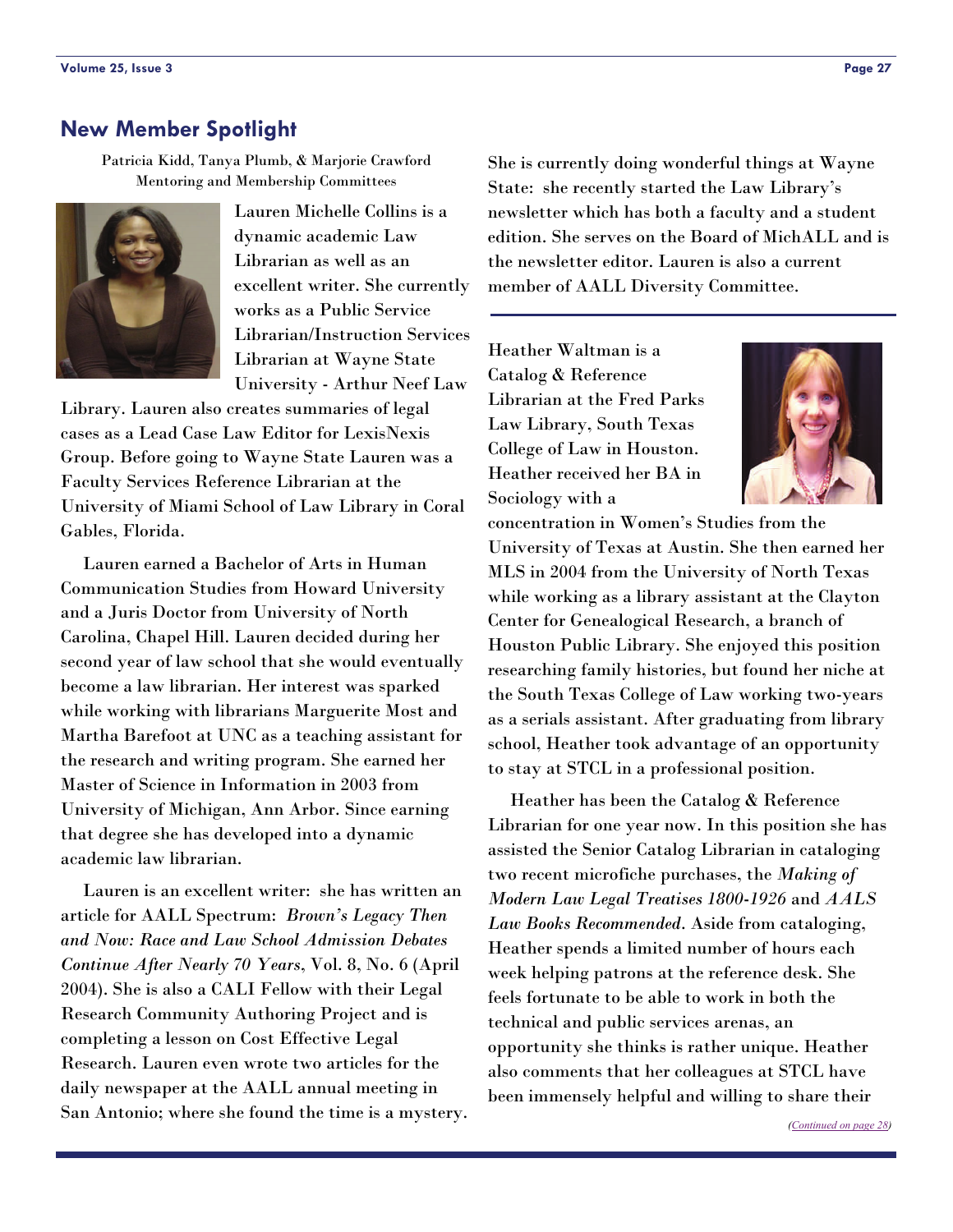# <span id="page-27-0"></span>**New Member Spotlight, Cont'd**

knowledge and advice. She views their dedicated years of experience as law librarians and their commitment to the profession as truly impressive. She's grateful for the opportunity to work with such an exceptional group.

 Speaking of exceptional groups, Heather is a member of the Southwestern Association of Law Libraries (SWALL), the Houston Area Law Librarians (HALL), and the Texas Library Association (TLA). She attended the AALL conference for the first time in San Antonio last summer and found the opportunities for learning and meeting new people very rewarding.

 Outside of work, Heather enjoys reading nonfiction, watching documentaries, and learning about film in general. She has been a vegetarian for 15 years and would desperately like to learn organic gardening. She'll be attending AALL in St. Louis, so say hello if you see her.



Molly Mackey is a May 2006 graduate of the University of Texas at Austin School of Information. Molly received her Juris Doctor cum laude from the University of Minnesota Law School in 2004, and a bachelor of arts with honors from Duke

University in 2001. Molly became interested in pursuing law librarianship during her third year of law school at the University of Minnesota and was very fortunate to receive guidance from Professor Joan S. Howland, Law Library Director, at the University of Minnesota. Following graduation from law school, Professor Howland recommended Molly to the University of Texas at Austin School of Information. Consequently, Molly began her studies for the Master of Science in Information Studies in

the fall of 2004. That same fall, Molly was admitted to the Illinois State Bar.

 Molly was the recipient of a Tarlton Fellowship, and she worked part-time as a reference librarian at the Tarlton Law Library of the University of Texas at Austin School of Law while completing her library degree. Through the fellowship, Molly had the opportunity to participate in a wide range of public services activities such as providing reference assistance, interacting with faculty members on research projects, developing finding aids and other resources to assist patrons. Furthermore, Molly has found her undergraduate majors in French and Comparative Areas Studies to be tangible assets when performing research assignments involving the French legal system.

 After Molly's wedding in July, she will join the Rutgers School of Law - Newark Law Library as a reference librarian in August. Molly is enthusiastic about her future and is excited at the prospect of entering the law librarian profession on a full-time basis.

# **ALL-SIS Committee Reports, 2005 - 2006**

**Bylaws and Beyond: Reflections on the Ties that Bind**  Hollie White, Bylaws Committee Member

 This past year, I was appointed to the Bylaws committee. As technical services librarian and a very new law librarian, I wanted to take my place on the Bylaws Committee very seriously, so tried to think about how I could contribute to the Association and the section. This year, the ALL-SIS Bylaws committee was charged with three things: reviewing the ALL-SIS Bylaws and recommending any changes to the Executive Board; reviewing the SIS Bylaws to insure compliance with AALL's Constitution and Bylaws; and submitting one column to the ALL-SIS Newsletter. As the committee worked on these things - dividing tasks and communicating by e-mail - I saw our professional lives get busy and slow down according to the different seasons of the academic calendar. Each of us on the committee had a *[\(Continued on page 29\)](#page-28-0)*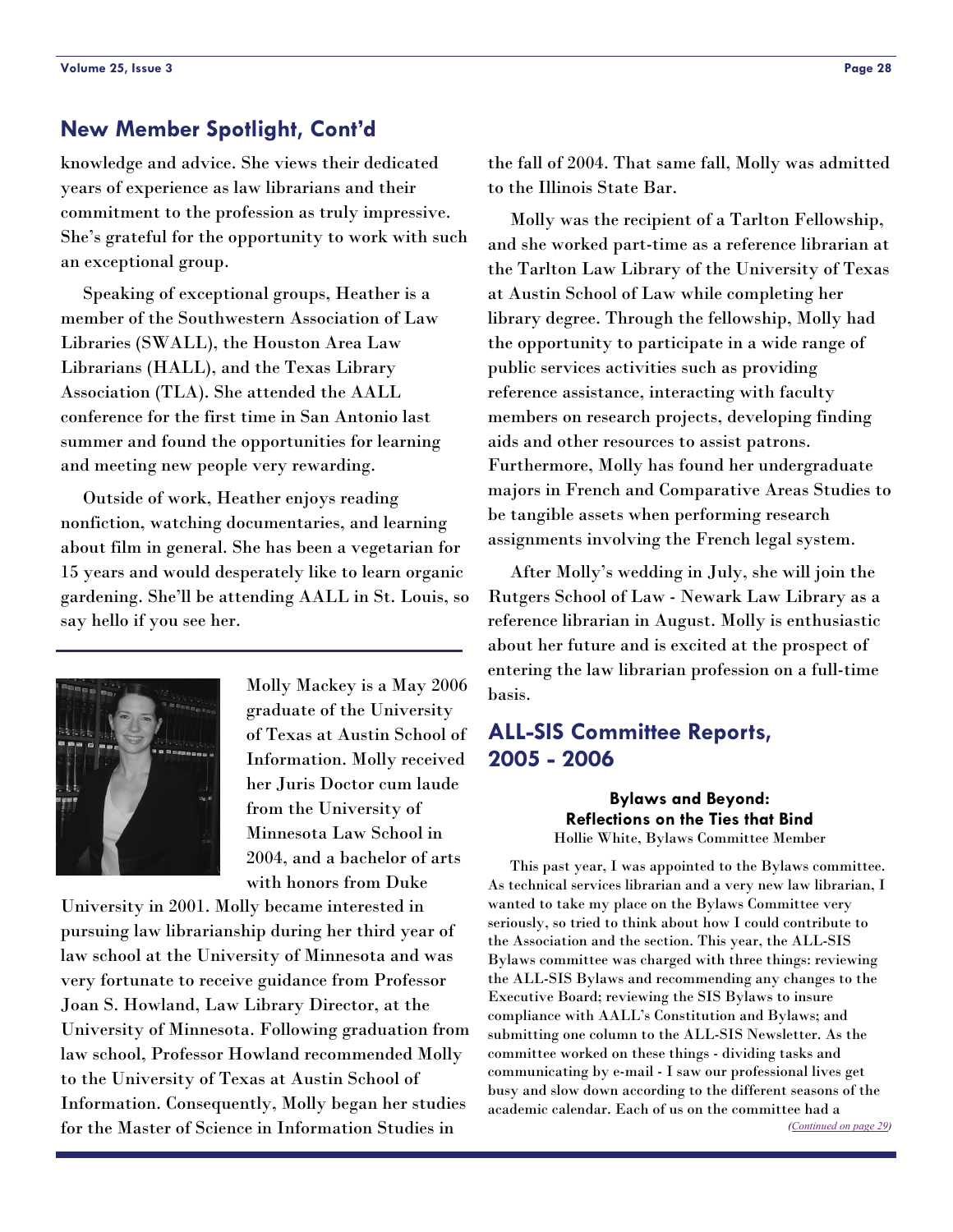#### **Bylaws and Beyond, Cont'd**

<span id="page-28-0"></span>different role in the library, but we shared the common goals of the committee as well as an attachment to principles that govern academic law libraries and the community that supports the law library profession.

 Seeing how our goals were the same but our jobs very different, I started to wonder about the purpose of the Bylaws Committee and Bylaws in general. My first question was: so, what are bylaws exactly? Like everyone, I have always been part of organizations that have bylaws, so I had nice sense of how they work in general but I really wanted to know why they are important. Since I consider myself a good, information seeking librarian, I decided to consult a source: the dictionary. The definition for bylaws is similar in many of the dictionaries I consulted, but my favorite was the one I found in the OED. According to the Oxford English Dictionary Online, bylaws are "an ordinance made by the members of a corporation [or society] for the better government of their own body or for the regulation of their dealings with the public." This definition told me that bylaws are created by a group in order to shape how that organization will operate. The members are the ones who create the structures that govern.

 Knowing the definition of bylaws led me to my next question: what is the purpose of the ALL-SIS Bylaws? The Academic Law Libraries Special Interest Section was created in 1979 and with this creation came a group that focused and promoted those ideas that were particular to the academic/ law school setting. Like many types of bylaws, the ALL-SIS Bylaws does many things - establish officers and committees; set up rules for nominations and voting; and, very importantly, establish the name and object of the section. Article II of the ALL-SIS Bylaws establishes the "Object" of the section. The ALL-SIS bylaws have two objects:

- To provide a forum for the exchange of ideas and information on Academic Law Libraries; and
- To represent its members' interests and concerns within the American Association of Law Libraries.

#### ([www.aallnet.org/sis/allsis/bylaws/index.asp](http://www.aallnet.org/sis/allsis/bylaws/index.asp))

 The ALL-SIS bylaws establish ways for the section to provide for its members and represent the interests of the academic group. Providing and representing embody two important roles. By providing a forum, the ALL-SIS becomes a place to gather and discuss. This forum is a place to inform each other of different ideas and perspectives while engaging in thoughtful and respectful discussion. After this information has been discussed in a forum, ALL-SIS can then represent this information to others. The section is a place to explore new ideas and decide what ideas are

important to the group as a whole. Once this discussion has been made, ALL-SIS can advocate as a whole for those things that are important for the section. ALL-SIS allows academics to have a communal voice in what law librarians do and how law librarians are perceived.

 All of this reflection and analysis on bylaws lead me to understand many things about being in ALL-SIS. Most of all, in this Centennial year, I realize it is important for academic law librarians to remember where we came from, who we are now, and what we want to be. These bylaws are the guidelines we created for ourselves. Let's make the most of our forum. Let's make the most of our voice.

#### **CONALL/Mentoring Committee**  Patricia A. Kidd, Co-chair

 It has been an exciting and busy year for the ALL-SIS CONALL/Mentoring Committee. The committee, co-chaired by Paul Moorman and Patricia Kidd, has been busy this year with various mentoring activities and planning for this year's Conference of Newer Academic Law Librarians (CONALL).

 Earlier in the year, we selected three newer academic librarians to be featured in an upcoming issue of the ALL-SIS newsletter. You may have already read the feature on Kathleen Thompson. Keep a look out for features on Lauren Collins and Laurence Abraham.

Paul is busy coordinating the events for [CONALL](#page-2-1) at this year's annual meeting in St. Louis and providing overall leadership for this committee. This year's CONALL is taking place at Washington University in St. Louis' beautiful law school between 5:00 - 6:15 p.m. on Tuesday, July 11. The bus for CONALL attendees leaves at 4:00 p.m. from the Renaissance Grand Hotel, St. Charles Street Entrance. Please encourage your newer colleagues to attend and thank you LexisNexis for sponsoring the event.

 Committee Members, Patricia Kidd, Kathleen Thompson, and Barbara A. West are busy pairing academic Mentee/Mentor participants for AALL's Mentoring Program. While this can be hard work, it is a rewarding experience that puts you in touch with many wonderful and talented experienced and newer librarians.

 In addition to planning for CONALL and our mentoring activities, the committee was proud to be a part of President Michael Slinger's outreach to people who are considering law librarianship as a career. Michael solicited the names of people interested in academic law librarianship from ALL-SIS members so that he could follow up with a letter describing academic law librarianship, ALL-SIS, and the various scholarship and mentoring opportunities available to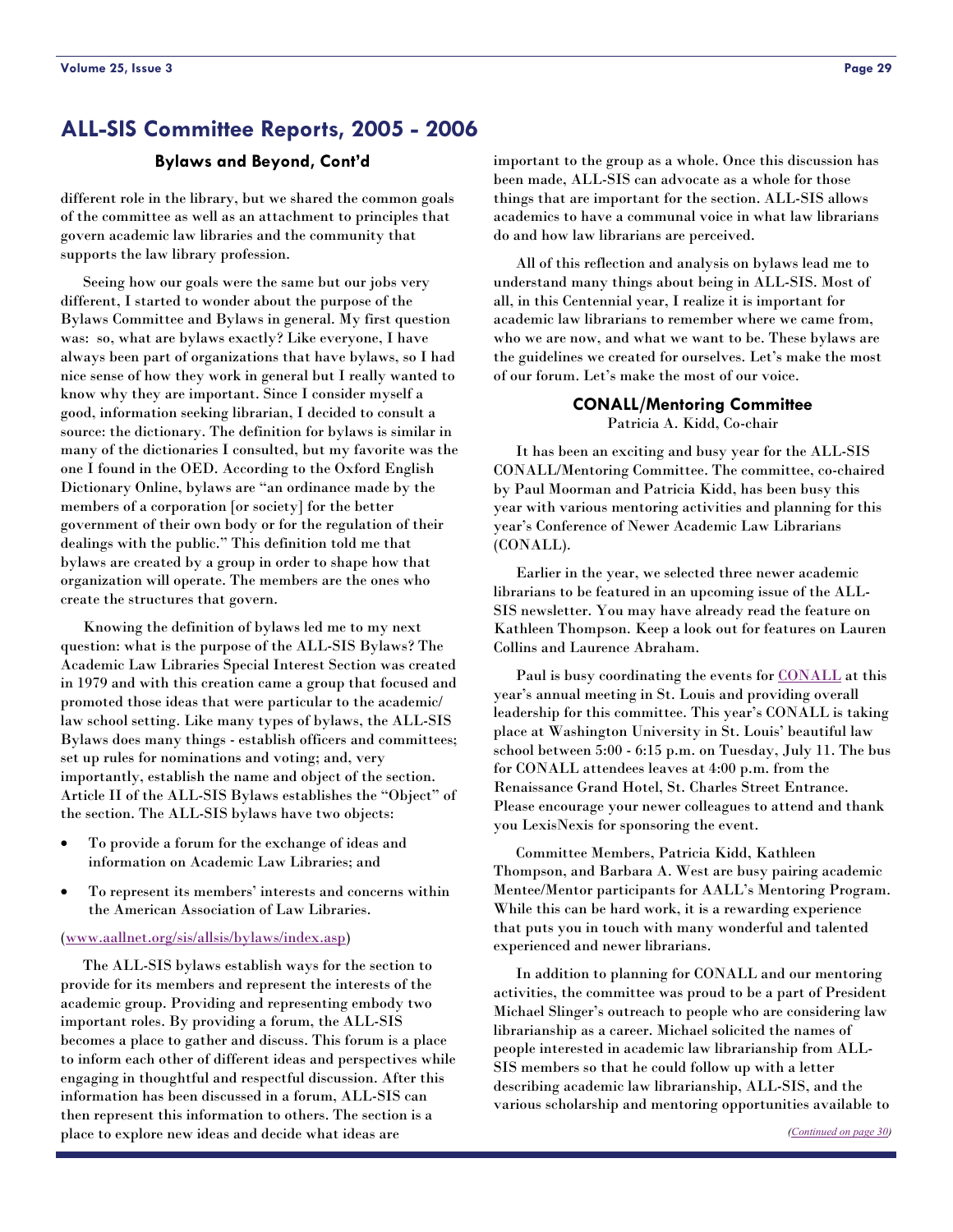#### <span id="page-29-0"></span>**CONALL/Mentoring Committee, Cont'd**

people interested in joining the profession. Michael received the names of over 60 people who were identified as being interested in academic law librarianship and hearing more about the profession. He wrote a letter and asked our committee to introduce and send the letter to the people who were identified. We were glad to help! The response we received to his letter was extremely positive. In fact, some of the people who received his letter have indicated that they will be attending the Annual Meeting in St. Louis and CONALL. We look forward to meeting them and welcoming them to our profession. The members of the committee t hank you for a great year and hope to see you in St. Louis.

#### **Continuing Status/Tenure Committee**

Julie Lim & Patti Monk, Co-chairs

 The members of the Continuing Status/Tenure (CST) Committee intend to complete the survey/summary of the employment status of non-director academic law librarians prior to the AALL meeting in Saint Louis. Since the AALL meeting in San Antonio the committee members have added information on more than 25 law libraries. The ALL-SIS web page with the survey/summary information at [www.aallnet.org/sis/allsis/cst/](http://www.aallnet.org/sis/allsis/cst/) is updated periodically by Brian Huddleston. We currently have information for 161 law schools and will continue to add information until all of the ABA accredited law schools are included. According to the ABA web page at [www.abanet.org/legaled/](http://www.abanet.org/legaled/approvedlawschools/approved.html) [approvedlawschools/approved.html](http://www.abanet.org/legaled/approvedlawschools/approved.html) as of February 2006, there were 192 law schools approved by the ABA to grant J.D. degrees. Eight of these law schools are provisionally approved. The three broad categories used by this committee are tenure track, continuing status, and employment at will. The CST committee is also collecting tenure track documents. Brian intends to add information on the status of directors to the web site.

 In addition, Brian has been coordinating the development of *Tenure, Faculty Status, and Law Librarians - A Bibliography* which was last updated on February 14, 2006, at [www.aallnet.org/sis/allsis/cst/bibliography.html.](http://www.aallnet.org/sis/allsis/cst/bibliography.html) Elizabeth Adelman's Library and Information Science Abstracts search contributed numerous articles to the bibliography. Anyone who would like to annotate an article listed in the bibliography should contact Brian Huddleston at [bhuddle@loyno.edu](mailto:bhuddle@loyno.edu).

Committee Members

- Julie Lim and Patti Monk, Co-Chairs
- Elizabeth Adelman
- Margaret Maes Axtmann
- Joseph A. Custer
- Maureen Eggert
- Brian Huddleston
- Julie Stuckey

#### **Education Committee**

Debra Denslaw, Chair

 After a halting start last year - waiting for the wellconsidered outcomes of the Education Summit and a refinement of the Board's charge - the ALL-SIS Education Committee's work began in earnest mid-year. The Committee contributed questions to the March 2006 member survey, posted educational programs on the AALL Calendar of Events, and posted its first discussion question.

 In a continual assessment of how the Committee might meet its charge, the following issues were raised:

- What are the topics on which members need and want education and training (a continuing education checklist for academic law librarians)?
- What formats make it possible for members to take advantage of educational opportunities?
- How can the Committee efficiently monitor all available sources of educational programming?
- What specific criteria should be used in selecting from the many external opportunities each year (relevance, affordability, accessibility to the greatest number of members, other)?
- How can we involve members in evaluating and recommending programs?
- What overlap in interests exists among SIS groups with regard to education?
- Should ALL-SIS consider a blog or wiki to facilitate a continuing conversation about education among ALL-SIS members?

 Following on the heels of the survey, the Committee's discussion question drew a limited response but raised two important issues that reach beyond professional development into the future of the profession itself: librarian status in academic institutions; and "alternative" careers for law librarians. Other academic law librarians said they want to learn about web authoring and web reporting tools, leadership, institutional repositories, and collection management criteria. "What I need to know…" is what one brave soul admitted wanting to know. Is this another call for a continuing education checklist for law librarians? How can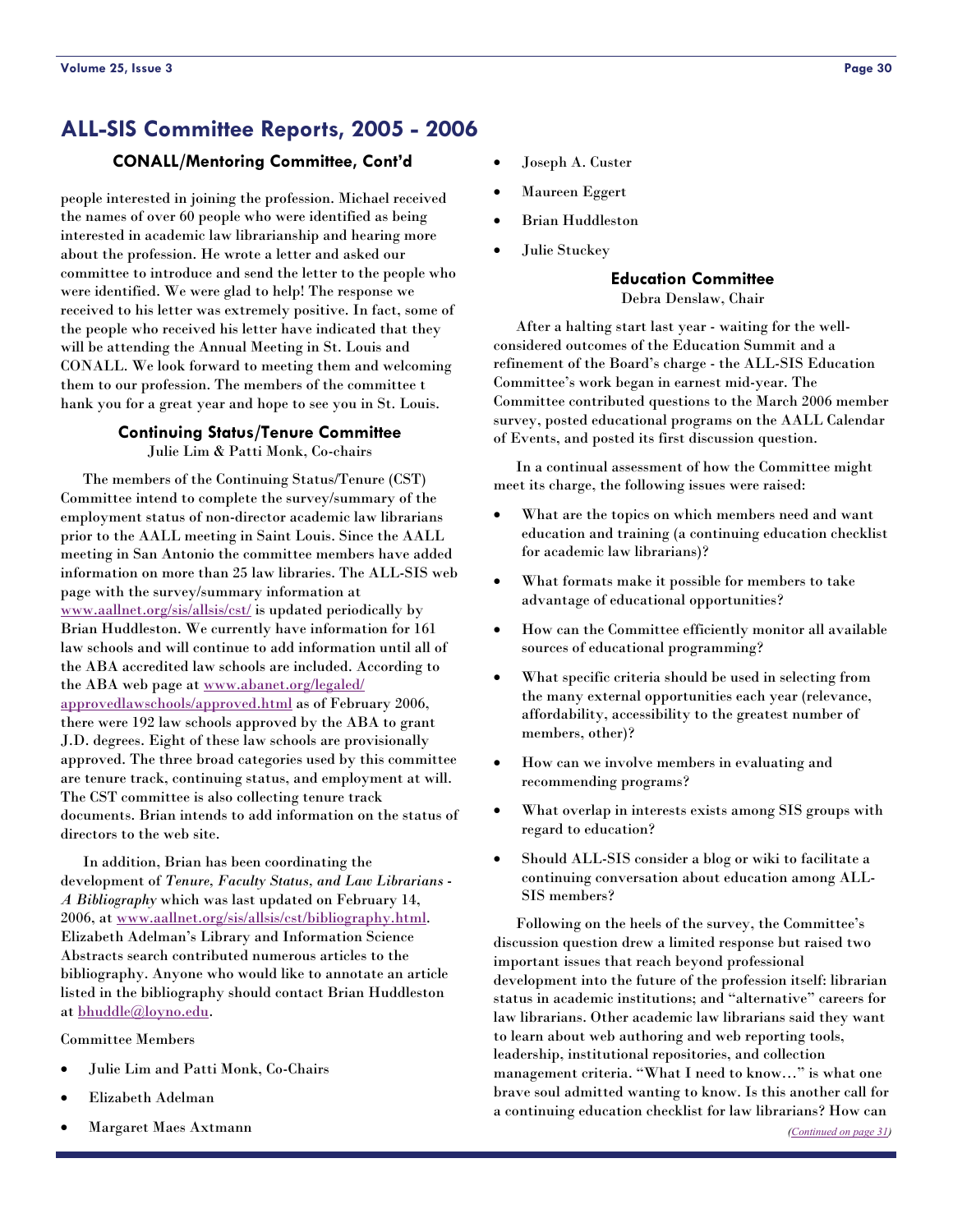#### **Education Committee, Cont'd**

<span id="page-30-0"></span>we use the Competencies of Law Librarianship ([www.aallnet.org/prodev/competencies.asp](http://www.aallnet.org/prodev/competencies.asp)) to direct professional development planning?

 The Committee also recently received the member survey results related to professional education. Representing 259 complete responses, they offer an enlightening view of what these members think about professional education for academic law librarians.

 Notwithstanding the expense and time costs, respondents ranked in-person programs highest in "providing the best opportunities." Ranked #3 or higher: Annual Meeting (67%); regional (54%); local (58%). Ranked #7, 8 and 9: DVDs (47%); CDs (46%); tapes (55%). 66% want to learn about educational programs via the ALL-SIS listserv. 42% ranked a blog last for this purpose. For SIS time slots at the Annual Meeting, panels and roundtable discussions were listed most frequently as the preferred format.

 When asked for one or two topics of interest to learn about through ALL-SIS, the answers spanned the entire spectrum of library issues: services and outreach; teaching; trends; technology; specific skills and knowledge; status, tenure and changing roles; statistics; research and publishing; collection management; advocacy; careers; diversity; budgeting and management; preservation; designing surveys; database design; and AALL involvement.

 The comments, while not attributable to all, suggest that ALL-SIS members want more of everything! As we anticipate the opportunities for education and fellowship at the Annual Meeting, each of us should look for ways to contribute to the development of educational opportunities that promote the profession and the individuals within it.

 Thanks to the ALL-SIS Executive Board for its supportive oversight this year, to Committee members for their involvement, and to ALL-SIS members for contributing to the conversation.

#### **Faculty Services Committee**  Sara Sampson, Co-Chair

 In the past year, the Faculty Services Roundtable Committee continued its mission of sharing what works (and doesn't) in faculty services. The committee sponsored three virtual roundtables through its listserv. The first discussion, led by Susan Broms of the University of Pittsburgh Barco Law Library, was on the use and management of research assistants (RA) in our support of faculty research projects. It seemed that librarians are most successful in hiring good candidates when they encourage particular students to apply or hire students that they have taught or previously worked

with. In the second discussion Jane Thompson, of the University of Colorado Law Library, focused the group's conversation about new faculty orientation. In this discussion, we learned that while it's important to start a faculty member out right, we should also focus on offering training and information about our services throughout a faculty member's career. Most recently, Liz Goldberg, of the Indiana University School of Law Library, led our third discussion about service to faculty outside of the law school. One particularly helpful suggestion is to communicate with these faculty members on an ongoing basis about the services we can provide in consulting on assignment design, research guides and tours. This way, we can help the class as a whole rather than individual students at the reference desk.

 If you'd like to review these virtual roundtables or don't want to miss the next virtual meeting of this helpful group, visit the archives of the listserv or sign-up at [http://](http://share.aallnet.org/read/?forum=all-fsr) [share.aallnet.org/read/?forum=all-fsr](http://share.aallnet.org/read/?forum=all-fsr).

 The committee has been busy with other activities as well. Marianne Alcorn, of Arizona State University's Ross-Blakely Law Library, Leslie Pardo, of Cleveland Marshall College of Law Library, and James Wirrell, of McGeorge School of Law's Schaber Law Library, are planning for the creation of an online clearinghouse for faculty services resources. Continuing with this work would be a worthwhile project for the committee next year. Susan Broms and Michele Kristakis, both of Barco Law Library, are writing a summary of the survey the committee completed last year.

 The Faculty Services Committee will hold a Roundtable during the AALL annual meeting on Monday, July 10, at 10:15 a.m. Please join us in our continuing collaboration to improve library service to faculty.

#### **Legal Research Committee**  Susan Herrick, Chair

 The ALL-SIS Legal Research Committee has had a productive year. The Committee's first project was to revamp and expand our Web page. A sub-group of the Committee, coordinated by Louise Tsang, undertook this effort. The sub-group consisted of Mary Rumsey, Bill Mills, Colleen Williams, and Virginia Lougheed.

 The Committee's Web page now has an inviting new look, and its content has been updated and expanded. Additions to the page include links to "Results of Surveys Taken by the LR Committee," including a report of the 2005 Advanced Legal Research Instruction Roundtable in San Antonio as well as results of previous surveys. Also new on our page are a set of links to "Recommended Legal Research Resources" including (but not limited to!) our own Legal Research Instruction Sourcebook; the FCIL-SIS' Foreign *[\(Continued on page 32\)](#page-31-0)*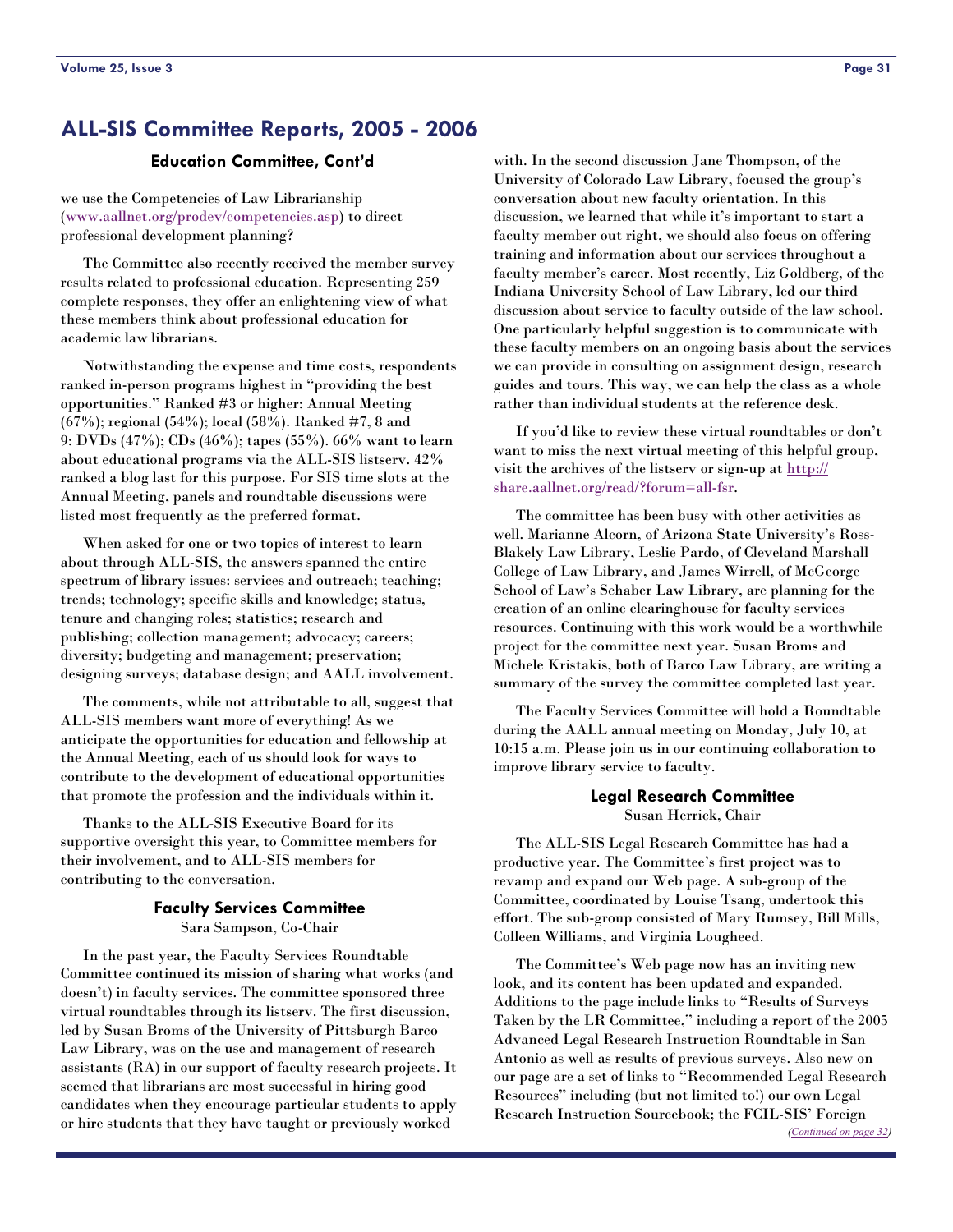#### **Legal Research Committee, Cont'd**

<span id="page-31-0"></span>and International Legal Research Syllabi and Class Materials Page; the Akron Online Resource Portal, which provides subject access to pathfinders and research guides from over 130 law schools and other institutions; and the Tarlton Law Library's "Contents Pages from Law Reviews," a searchable database of tables of contents from more than 750 law reviews and other scholarly publications related to the law.

 Also new to the site are links to selected Blogs (and lists of blogs) of interest to law librarians, and a list of "Law Library Display Ideas" provided by Sybil Marshall. We have included a suggestion box inviting members to convey to us any ideas for how the Committee's Web page could be improved to be of greater use to our members. We invite you to check out the "new and improved" LR Committee Web page at [www.aallnet.org/sis/allsis/legalresearchcommittee/](http://www.aallnet.org/sis/allsis/legalresearchcommittee/index.asp) [index.asp](http://www.aallnet.org/sis/allsis/legalresearchcommittee/index.asp) and we welcome your feedback and suggestions!

 Our second project for 2005 - 2006 was to plan and execute the [Legal Research Instruction Roundtable](#page-3-0) for the St. Louis meeting. Led by Judith Ford Anspach, the subgroup which undertook the planning for the Roundtable consisted of Laura Cadra, Joe Gerken, Gail Partin, and Lisa Spar. We anticipate that other members of the LR Committee will assist with conducting the Roundtable in the capacity of greeters, discussion leaders, and note takers. Plans for this year's Roundtable include hosting some topicspecialized tables to focus on issues such as Advanced/ Subject Specialized Research Instruction; Instructional Technology in Legal Research Courses; Introductory Legal Research Courses; and Teaching Foreign/LLM Students, as well as general "Serendipity" tables where participants may discuss topics as desired rather than focusing on predetermined topics. We also plan to compile the high points of the discussion for posting on the Committee's Web page for review by both attendees and non-attendees, and are exploring some options to keep the dialog going throughout beyond the annual session. This Roundtable has been very popular in past years, and we encourage you to mark your calendars to join us this year for what we hope will be a stimulating and rewarding session.

 As chair, I'd like to publicly offer my thanks to the Committee members who so enthusiastically and generously shared their ideas and their time to work on these projects. While it's been a pleasure working with all of you, special thanks are due to Louise Tsang and Judy Anspach for their excellent work in spearheading the work of each of the two "branches" of this committee.

#### **Legal Research Sourcebook Committee**  Katherine Hall, Co-chair

 The ALL-SIS Legal Research Sourcebook is a searchable database containing legal research instructional materials contributed by members of AALL, including syllabi, presentations, research exercises and links to Internet-based tutorials. The purpose of the Sourcebook is to provide models that can be used by AALL members as an aid in developing training programs and resources. The Sourcebook is available to all AALL members at [www.aallnet.org/sis/allsis/secure/](http://www.aallnet.org/sis/allsis/secure/Research/index.html) [Research/index.asp \(A](http://www.aallnet.org/sis/allsis/secure/Research/index.html)ALL login required).

 The focus of the Sourcebook Committee over the past year has been on promoting the use of the Sourcebook and seeking new contributions to the database. To achieve these goals, the committee has engaged in several publicity activities, including: a joint call for contributions campaign with RIPS and their Teach-In Toolkit; the creation and distribution of a brochure highlighting the features and benefits of the Sourcebook; and the initiation of a direct email campaign seeking new contributions from specific individuals who teach legal research. As a result of these efforts, the Sourcebook has undergone a substantial expansion during the last year.

 The continued success of the Sourcebook is dependent on contributions by AALL's membership. Please consider contributing some of your teaching materials. The instructions for doing so are available on the Sourcebook website. If you have any questions about the Sourcebook or the process for submitting materials, please contact Kathy Hall ([hall.849@osu.edu](mailto:hall.849@osu.edu)) or Paul Howard ([phoward@pacific.edu\)](mailto:phoward@pacific.edu).

#### Committee Members:

- Scott Childs, University of North Carolina at Chapel Hill Law Library
- Anne L. Cottongim, Wayne State University Law Library
- Katherine Hall, Ohio State University, Moritz Law Library (Co-Chair)
- Paul Howard, Pacific McGeorge School of Law Library (Co-Chair)
- Sara Kelley, Georgetown University Law Center, Edward Bennett Williams Library
- Steven Robert Miller, Ohio Northern University, Taggart Law Library
- Lynn Murray, Southern Methodist University, Underwood Law Library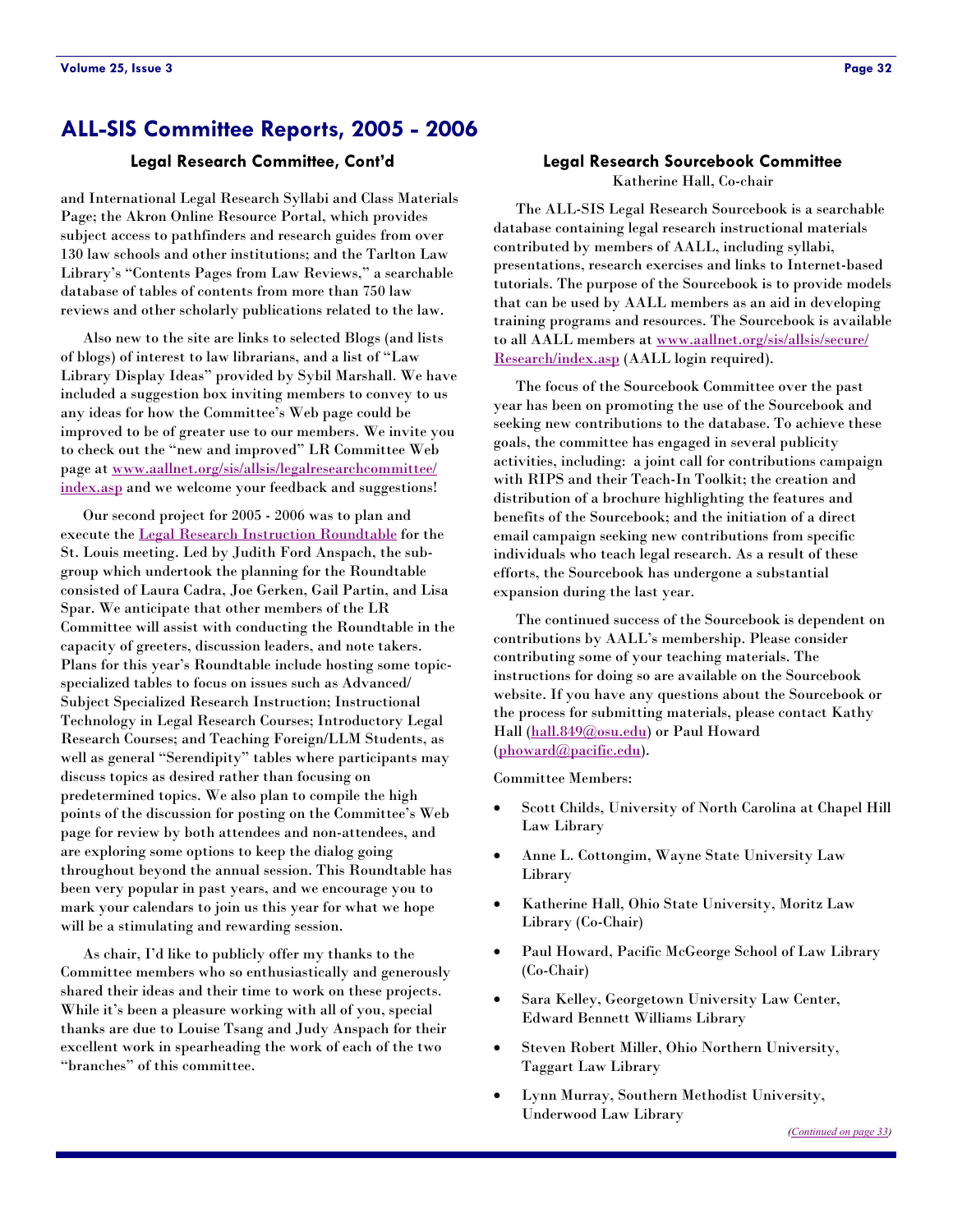#### <span id="page-32-0"></span>**Legal Research Sourcebook Committee, Cont'd**

• Etheldra Scoggin, Loyola University School of Law Library (New Orleans)

#### **Highlights of a Successful Year by the Membership Committee**

Marjorie E. Crawford, Co-chair

 The ALL-SIS Membership Committee is pleased to report on the successful completion of two projects included in our charge - the "Welcome Kit" and the Biennial Membership Survey of 2006. The "Welcome Kit" was mailed to thirtyfive of our newer ALL-SIS colleagues in February 2006. This "Welcome Kit" included:

- Welcome Letter from Michael J. Slinger, ALL-SIS Chair;
- ALL-SIS Frequently Asked Questions;
- ALL-SIS 2005-2006 Officers & Committee Chair;
- 2006 ALL-SIS Annual Meeting Matrix;
- The ALL-SIS Newsletter (Spring 2006); and
- An ALL-SIS Posted Notepad

 The Biennial-Membership Survey of 2006 was conducted this past spring. This survey was designed by the Committee to obtain feedback from the ALL-SIS membership regarding their interests and needs to shape the work of the SIS in the future. The ALL-SIS community in this survey conveyed their interest to explore educational programs in traditional library services as well as emerging issues. Some of the major conclusions from the results of this survey are summarized below:

- Use the ALL-SIS Listserv as the primary vehicle of communication;
- Use the ALL-SIS Listserv for dissemination of SIS announcements, news about colleagues and educational and career opportunities;
- Participate in ALL-SIS by working on committees and projects;
- Provide in the new time-slots at the annual meeting formats or topics on faculty services, digital collection development and management issues, and strategies to improve teaching legal research; and
- Assure ALL-SIS participation by having all academic law librarians automatically become a member of ALL-SIS as a part of their AALL membership.

 In conclusion, the feedback from the survey provides a snapshot of the issues that are of primary concern to members and highlights further topics for ALL-SIS to explore in the future.

#### **Newsletter Committee**

Leah Sandwell-Weiss, Chair

 The 2005 - 2006 Newsletter Committee consisted of Leah Sandwell-Weiss, Chair; Donald L. Ford, University of Colorado Law Library; Sue Kelleher, Barry University School of Law Library; Colleen C. Williams, Georgia State University College of Law Library; and Board Liaison, Carole Hinchcliff. Our issues this year were published on August 31, 2005, February 2, 2006, and May 30, 2006, meeting our schedule.

Highlights of this year's issues include articles on:

- Presentations given meetings held at the annual meeting, committee assignments and charges, a law school - county law library partnership, and law schools adopting business school teaching methods (Fall 2005);
- The upcoming annual meeting, the impact of Hurricane Katrina on Loyola's law library, using feeds to serve law library patrons, ranking law reviews, and the use of student assistants (Spring 2006);
- Programs and activities at the upcoming annual meeting, developing a law faculty publications database, a report on the impact of blogging by law faculty, academic law library octogenarian innovators, and committee reports (Summer 2006).

 The other highlight of the year actually did not involve the committee in anything but an advisory role: the finding and digitizing of all the old issues of this newsletter. This was primarily the work of Diane Murley, the ALL-SIS website committee co-chair and webmaster. The archives are up at [www.aallnet.org/sis/allsis/newsletter/Archives/archive.html.](http://www.aallnet.org/sis/allsis/newsletter/Archives/archive.html) Thanks, Diane, for all your work on this project.

 As editor/chair, I would like to thank all the committee members for their hard work and their articles. Sue collected the Member News for all three issues, Colleen wrote *Developing a Law Faculty Publications Database: The Georgia State University Law Library Experience*, for the Summer 2006 issue, and Don provided a lot of editing/proofreading assistance. I'd also like to thank Sara Kelley for continuing her *Developments in Legal Education* column even though she was no longer on the committee and all the ALL-SIS members who submitted articles for publication, especially Brian Huddleston, Frank Y. Liu, Joel Fishman, Diane Murley, Ron Wheeler, Stephanie Davidson, Helane Davis,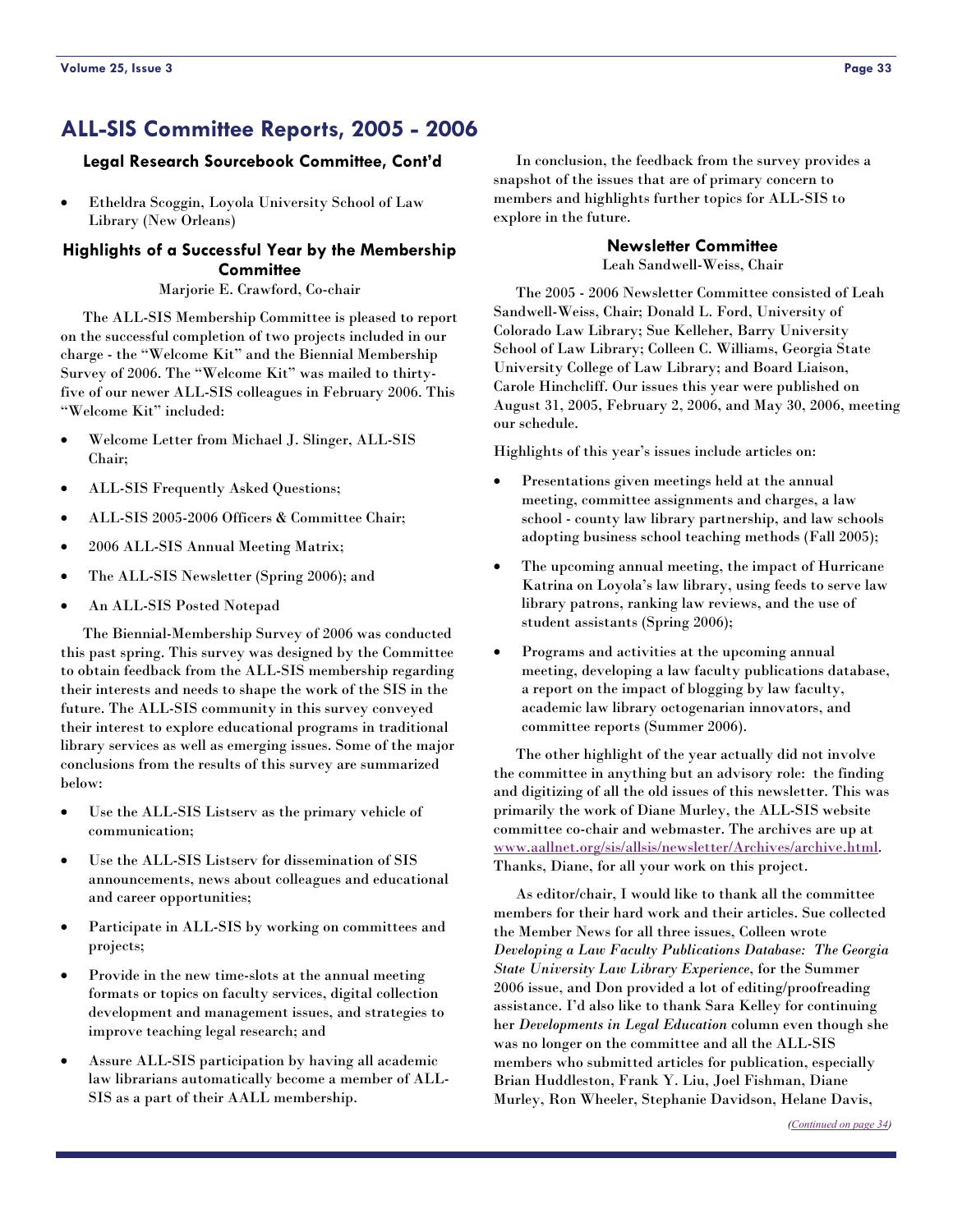<span id="page-33-0"></span>Susan Herrick, Rosalie Sanderson, Rob Hudson, and the folks on the Membership and CONALL/Mentoring committees for sending information and pictures for our New Member Spotlight column. Finally, I'd also like to thank Michael Slinger and Carole Hinchcliff for their support and advice.

#### **New Look and Content on ALL-SIS Website**  Diane Murley, Co-chair

 This year's ALL-SIS website committee included David Carl Genzen, Cleveland State University; Donna Gulnac, UCLA; Kit Kreilick (Co-Chair); Diane Murley, Southern Illinois University (Co-Chair); Steven R. Probst, Valparaiso University; and Leah Sandwell-Weiss, University of Arizona. Our charge included developing re-design ideas and working with ALL-SIS committees and the executive board to determine new information that should be on the website.

 If you have visited the ALL-SIS website ([www.aallnet.org/sis/allsis/\)](http://www.aallnet.org/sis/allsis/) over the past months, you may have noticed a gradual change in the site's appearance, as more and more pages have had their background image of shelves of books replaced by a white background on a field of blue. The old banner remains, but we are having a contest to design a new banner. You will find details on the contest elsewhere in this issue and on the website.

 We added a "What's New?" section on the home page, from which I link to recent additions to the website, current activities of committees or the section as a whole, announcements of deadlines, and other new and timesensitive information.

 Several ALL-SIS committees have added pages to the ALL-SIS site, providing information about committee activities and links to committee projects. We plan to add pages for as many committees as possible, with the type of page content varying according to each committee's charge. You can find links to committee pages from the home page.

 The other change to the website has been less obvious. I have added links to previous versions of pages, where available, for historical and archival purposes. The links to historical pages may appear at the bottom of the current page, as they do on the committee reports page ([www.aallnet.org/sis/allsis/committees/reports/index.asp](http://www.aallnet.org/sis/allsis/committees/reports/index.asp)), or on a separate index page, such as the meetings and programs page [\(www.aallnet.org/sis/allsis/meetings/index.asp](http://www.aallnet.org/sis/allsis/meetings/index.asp)).

 As a special project, working with the centennial committee and the newsletter, I had all available issues of the ALL-SIS Newsletter and its predecessor, the ALL Newsletter, scanned into PDF. You can link to the newsletter archives from the ALL-SIS Newsletter home page [\(www.aallnet.org/](http://www.aallnet.org/sis/allsis/newsletter/NewsLetter.html)

**Newsletter Committee, Cont'd** [sis/allsis/newsletter/NewsLetter.html\)](http://www.aallnet.org/sis/allsis/newsletter/NewsLetter.html). We are still missing a few issues, and we would like to add an index. If you can provide any of the missing issues or would like to help with the indexing, please contact me at [dmurley@siu.edu](mailto:dmurley@siu.edu) or Leah Sandwell-Weiss at [leah.sandwell-weiss@law.arizona.edu](mailto:leah.sandwell-weiss@law.arizona.edu).

# **Member News**

# **Accomplishments**

**Amy J. Wright**, Electronic Services Reference Librarian & Lecturer in Law at **Santa Clara University School of Law**, has just been appointed to AALL's Recruitment to Law Librarianship Committee for a two-year term beginning July 2006.

#### **Announcements**

**Aimee Managan**, Faculty Services Librarian, will be leaving the **University of Michigan Law Library** on August 9, 2006, to pursue a Masters Degree in Canon Law.

**Seattle University Law Library** is being renovated this summer. This renovation project has two primary purposes. First, it will improve library circulation, reference and document delivery services as well as enhance access to library staff on the second floor of the library, the core operations area for Seattle University Law Library patrons. Second, it will add additional office space for the relocation and expansion of the Law School Career Services operations to better serve our students' needs. Law Library personnel have been involved in renovation preparations ([www.law.seattleu.edu/information/newsletter/](http://www.law.seattleu.edu/information/newsletter/April2006/?mode=standard#Top) [April2006/?mode=standard#Top](http://www.law.seattleu.edu/information/newsletter/April2006/?mode=standard#Top)) since January. The renovation will begin on May 15 and is scheduled to end the week of August 7, 2006. The Law Library has set up a website at: [www.law.seattleu.edu/library/renovation?mode=standard](http://www.law.seattleu.edu/library/renovation?mode=standard) to keep patrons informed of services during the renovation.

#### **New Positions and Promotions**

**Duncan Alford** has been appointed Associate Dean for Library and Information Services and Associate Professor of Law at the **Charlotte School of Law** in Charlotte NC.

**Linda Barrette** is the new Acquisitions Librarian at the **FAMU Law Library**. Linda received her J.D. from the University of New Mexico and her MLS from the University of South Florida.

**Ann Chase** began working as a Reference Librarian in the **University of Michigan Law Library** in January 2006; Ann graduated from the SUNY Buffalo Law School and School of Informatics in 2005. She will be handling foreign and comparative law collection development.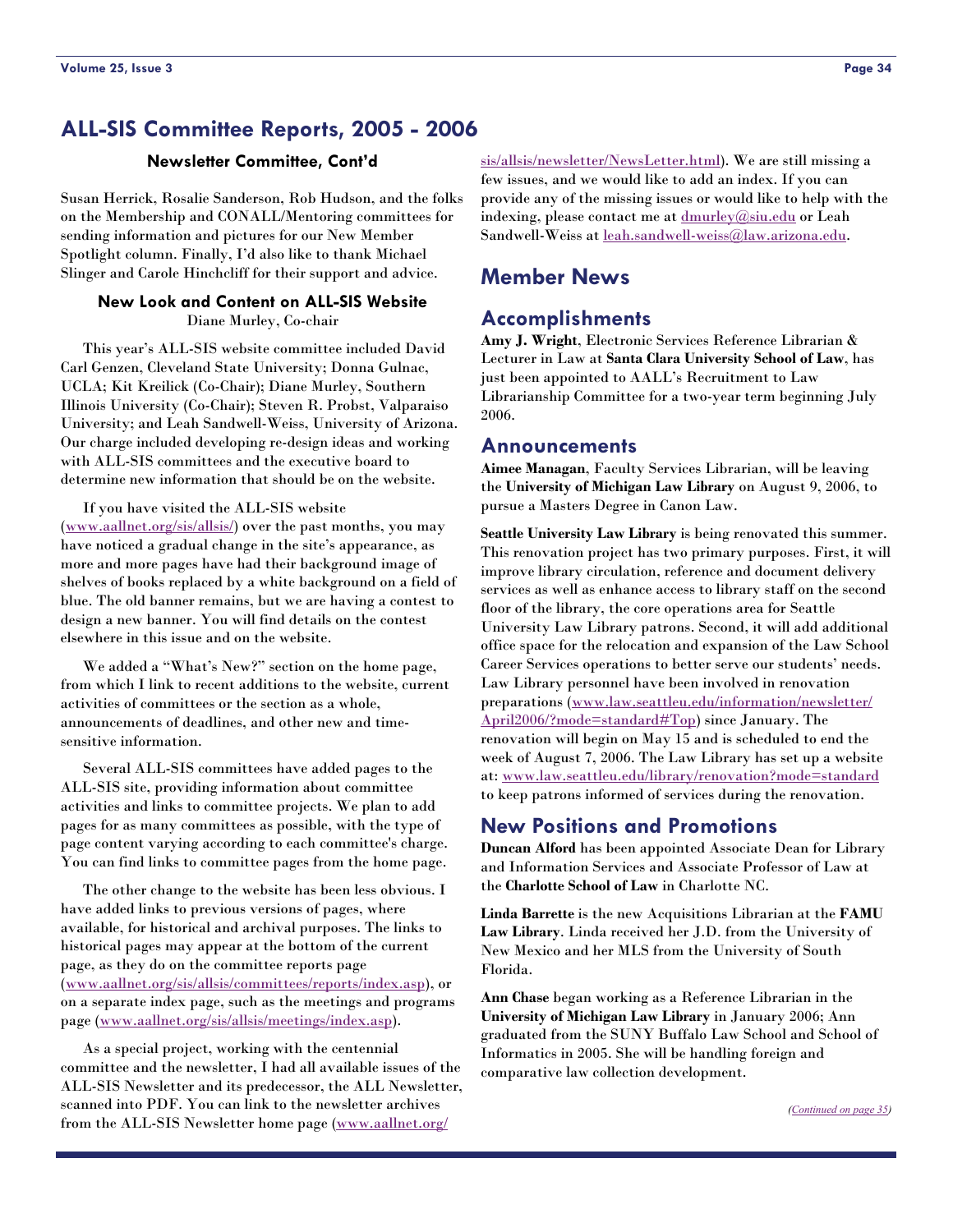# <span id="page-34-0"></span>**Member News, Cont'd**

**Marilyn Estes** joined the Pence Law Library at American University, in Washington, D.C., as Head of Acquisitions and Serials Control. Marilyn was previously the Acquisitions Librarian at Gallaudet University in Washington.

**Diana Gleason** started at UNLV in January as Senior Reference Librarian and is new to ALL-SIS. She was previously at Eastern Oregon University in La Grande, Oregon, where she was the Government Documents librarian for 4 years.

# **Presentations**

**Chenglin Liu**, Foreign and International Law Librarian at the **University of Houston Law Center O'Quinn Law Library**, gave a presentation on the new changes to the International Health Regulations at the American Library Association (ALA) midwinter conference in San Antonio, Jan. 21, 2006.

**Seattle University** law librarians presented programs at the Annual LLOPS Spring Development Workshop which was held on May 3, 2006, in Seattle. **Stephanie Wilson and Kerry Fitz-Gerald**, reference librarians at Seattle University Law Library, presented an entertaining and engaging look at how libraries can use electronic exhibits as effective marketing tools. Based on their experience creating electronic exhibits in conjunction with the CLEs, "From Brown to Grutter: Racial Integration and the Law in the Northwest" and "The New Family Law: Legal Implications of Same Sex Marriage," Stephanie and Kerry discussed the components of successful exhibits as well as the pitfalls to avoid. To see the exhibits click on the following links: [www.law.seattleu.edu/](http://www.law.seattleu.edu/information/brown/) [information/brown/](http://www.law.seattleu.edu/information/brown/) (for Brown) and [www.law.seattleu.edu/](http://www.law.seattleu.edu/library/samesexmarriage/) [library/samesexmarriage/](http://www.law.seattleu.edu/library/samesexmarriage/) (for Same Sex Marriage). **Kelly Kunsch**, reference librarian at Seattle University Law Library, kicked off the afternoon session as moderator of a panel discussion entitled "Licensing Electronic Resources." Panelists were Katherine Foster, of the Microsoft LCA Research & Information Center, Jonathan Franklin, associate law librarian at the University of Washington Law Library, Barbara Holt, library director at Perkins Coie and Brenna Louzin, law library manager at Heller Ehrman. Kelly deftly guided the panelists through many of the emerging issues of electronic licensing. The panelists discussed the corporate, law firm, and academic law library positions on a range of topics including negotiating licenses with vendors, displaying electronic records in catalogs and evaluation techniques for making database subscription decisions.

# **Writings**

**Susan Nevelow Mart, UC Hastings**, published a new article: *Let the People Know the Facts: Can Government Information Removed From the Internet Be Reclaimed?* 98 Law Library Journal 1 (2006).

# **Bylaws, Cont'd**

# **Article VII: AMENDMENTS Section 1. Bylaws.**

Bylaws of the Section may be adopted, amended or suspended at the annual meeting of the Section by a majority vote of the members present and voting. Or, bylaws may be adopted, amended, or suspended through a distributed ballot. Whenever the bylaws are to be changed by a distributed ballot, the Secretary shall distribute ballots to every member in good standing of the Section. Such ballots shall state the text of the proposed change, the purpose of the change, and the date by which ballots must be returned to the Secretary. Proposed changes in the bylaws by distributed ballot must receive a majority vote of the ballots returned to the Secretary in order to pass. Tie votes shall be considered failure to pass. (Revised Article VII, Section 1, adopted at the Section's Annual Meeting in Boston, Massachusetts, July 11, 2004.)

#### **Section 2. Effect.**

Any amendment shall take effect after it has been approved by the AALL**'s Bylaws Committee** Executive Board. [Changes to the SISs bylaws must be approved by the AALL Bylaws Committee rather than the AALL Executive Board, as explained by the Chair of the AALL Bylaws Committee upon review of this draft.]

#### **Article VIII: PARLIAMENTARY AUTHORITY RULES OF ORDER**

[This change was made to parallel the corresponding material in the AALL Bylaws.]

Sturgis Standard Code of Parliamentary Procedure, in the latest edition, shall govern all deliberations of the Section when not in conflict with the bylaws of the Section.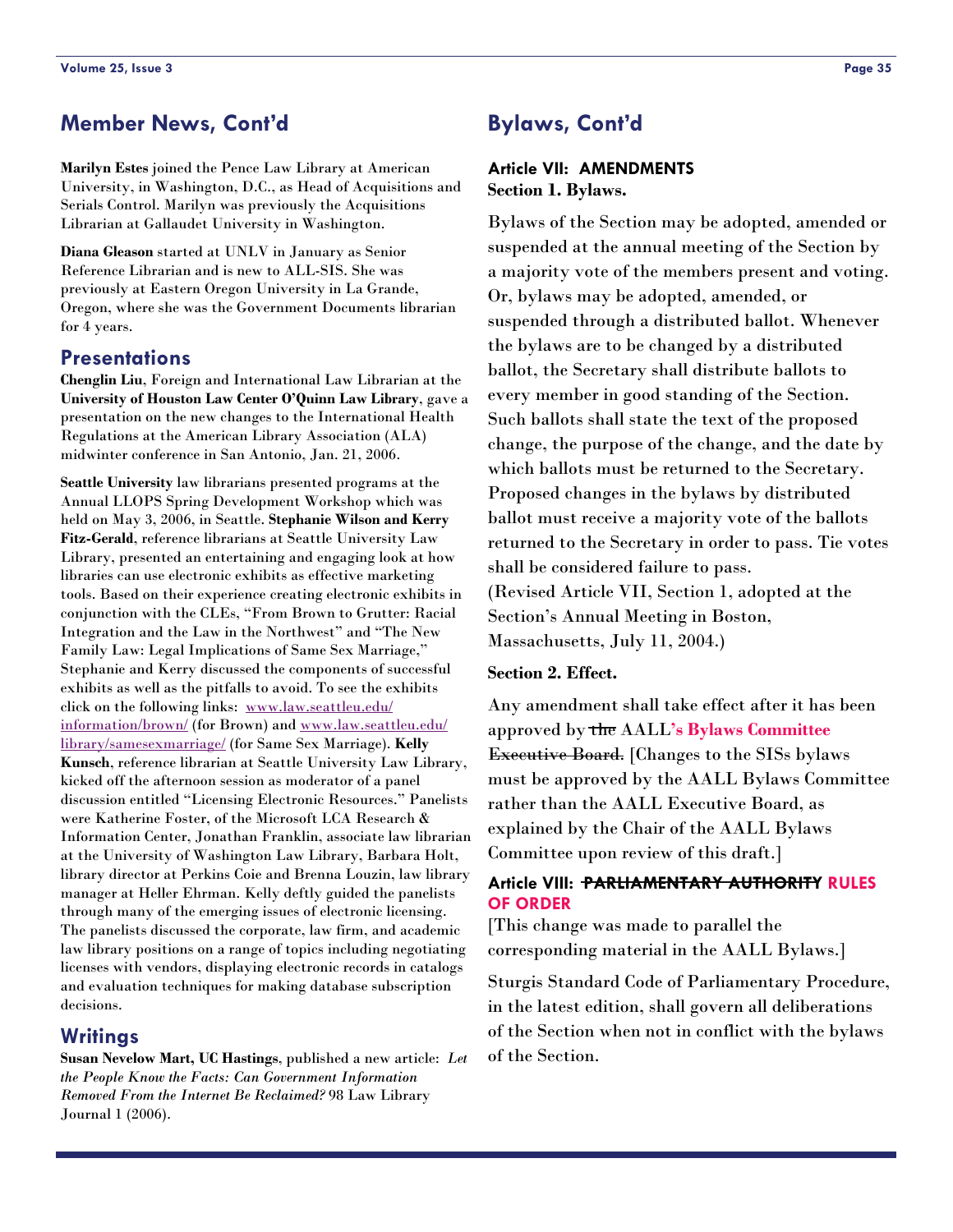#### **ACADEMIC LAW LIBRARIES–SPECIAL INTEREST SECTION AMERICAN ASSOCIATION OF LAW LIBRARIES**

Leah Sandwell-Weiss, Editor Reference Librarian & Adj. Asst. Prof. of Legal Research Law Library, Rogers College of Law P.O. Box 210176 Tucson AZ 85721-0176 Phone: 520-621-3140 Fax: 520-621-3138 [leah.sandwell-weiss@law.arizona.edu](mailto:leah.sandwell-weiss@law.arizona.edu)

# **ALL-SIS Officers**

| Michael Slinger, Chair                             | michael.slinger@law.csuohio.edu |
|----------------------------------------------------|---------------------------------|
| Suzanne Thorpe, Vice-<br>President/Chair-Elect     | s-thor@tc.umn.edu               |
| Carole L. Hinchcliff, Past<br>President            | hincliff.1@osu.edu              |
| Susan Lewis-Somers,<br>Secretary/Treasurer         | slewis@wcl.american.edu         |
| Carol Bredemeyer, Executive<br><b>Board Member</b> | bredemeyer@nku.edu              |
|                                                    |                                 |

# **The ALL-SIS Discussion Group**

The ALL-SIS discussion group, aka mailing list, is used for official ALL-SIS announcements, news from AALL, and discussion of topics of interest to our members. If you're a member of ALL-SIS, you should be automatically subscribed! To send a message to the list, address the message to [all-sis@aallnet.org](mailto:all-sis@aallnet.org)*.*  Please direct any questions to the forum moderator at [owner](mailto:owner-all-sis@aallnet.org)[all-sis@aallnet.org](mailto:owner-all-sis@aallnet.org)*.* For more information, see *ALL-SIS Discussion Group Instructions*, 23 ALL-SIS Newsletter 18 (Summer 2004), available at [www.aallnet.org/sis/allsis/23\\_3/](http://www.aallnet.org/sis/allsis/23_3/Discussiongroup.htm) [Discussiongroup.htm](http://www.aallnet.org/sis/allsis/23_3/Discussiongroup.htm).

# **ALL-SIS on the Web**

ALL-SIS is on the web! Visit the ALL-SIS Home Page at [www.aallnet.org/sis/allsis/](http://www.aallnet.org/sis/allsis/). Electronic versions of *The ALL-SIS Newsletter* are available on our website, as well as other vital information.

# **Newsletter Information & Deadlines for 2005 - 2006 Academic Year**

Please submit all articles and announcements to the ALL-SIS Newsletter Editor. Are you working on any interesting special projects? Have you attended a meeting and learned something you want to share with colleagues? Do you just

#### **General Information**

**ALL-SIS was established in 1979 to promote interest in and to address Issues of common concern to those employed in academic law libraries. The SIS serves as the umbrella organization for all interests--administration, collection development, consortia, directors, fees for service, interlibrary loan, public services, technical services, middle management, etc.** 

**ALL-SIS provides opportunities for all librarians to contribute to the overall betterment of the entire academic law community. ALL-SIS has grown to more than 800 members and is the second largest SIS in AALL. Our members come from all aspects of academic law librarianship. Because of the SIS's broad coverage and subtopic focus, all those working in academic law libraries can benefit from membership and are encouraged to join.** 

> want to rant and rave about some problems related to academic law librarianship? If you answered "yes" to any of these questions, please send your thoughts. Any format, printed, faxed, or e-mailed will do, but it would be easiest for Newsletter production if the article is sent either as an attached text or word processing file or as the body of an e-mail. The **deadlines** for next year's issues will be announced after the Annual Meeting. Thank you for your contributions and for your consideration.